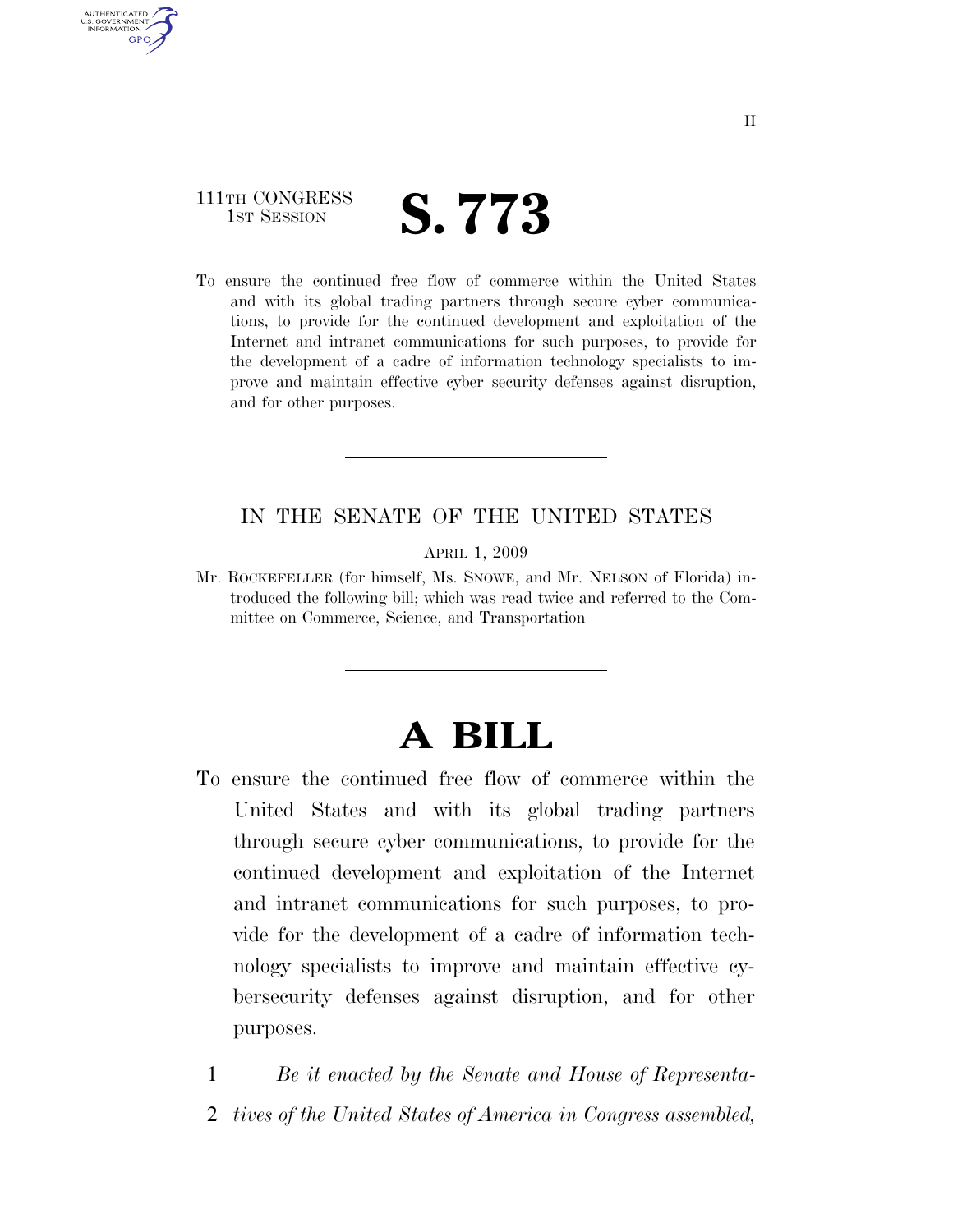#### 1 **SECTION 1. SHORT TITLE; TABLE OF CONTENTS.**

- 2 (a) SHORT TITLE.—This Act may be cited as the
- 3 ''Cybersecurity Act of 2009''.
- 4 (b) TABLE OF CONTENTS.—The table of contents for
- 5 this Act is as follows:
	- Sec. 1. Short title; table of contents.
	- Sec. 2. Findings.
	- Sec. 3. Cybersecurity Advisory Panel.
	- Sec. 4. Real-time cybersecurity dashboard.
	- Sec. 5. State and regional cybersecurity enhancement program.
	- Sec. 6. NIST standards development and compliance.
	- Sec. 7. Licensing and certification of cybersecurity professionals.
	- Sec. 8. Review of NTIA domain name contracts.
	- Sec. 9. Secure domain name addressing system.
	- Sec. 10. Promoting cybersecurity awareness.
	- Sec. 11. Federal cybersecurity research and development.
	- Sec. 12. Federal Cyber Scholarship-for-Service program.
	- Sec. 13. Cybersecurity competition and challenge.
	- Sec. 14. Public–private clearinghouse.
	- Sec. 15. Cybersecurity risk management report.
	- Sec. 16. Legal framework review and report.
	- Sec. 17. Authentication and civil liberties report.
	- Sec. 18. Cybersecurity responsibilities and authorities.
	- Sec. 19. Quadrennial cyber review.
	- Sec. 20. Joint intelligence threat assessment.
	- Sec. 21. International norms and cybersecurity deterrence measures.
	- Sec. 22. Federal Secure Products and Services Acquisitions Board.
	- Sec. 23. Definitions.

### 6 **SEC. 2. FINDINGS.**

- 7 The Congress finds the following:
- 8 (1) America's failure to protect cyberspace is 9 one of the most urgent national security problems 10 facing the country.
- 11 (2) Since intellectual property is now often 12 stored in digital form, industrial espionage that ex-13 ploits weak cybersecurity dilutes our investment in 14 innovation while subsidizing the research and devel-15 opment efforts of foreign competitors. In the new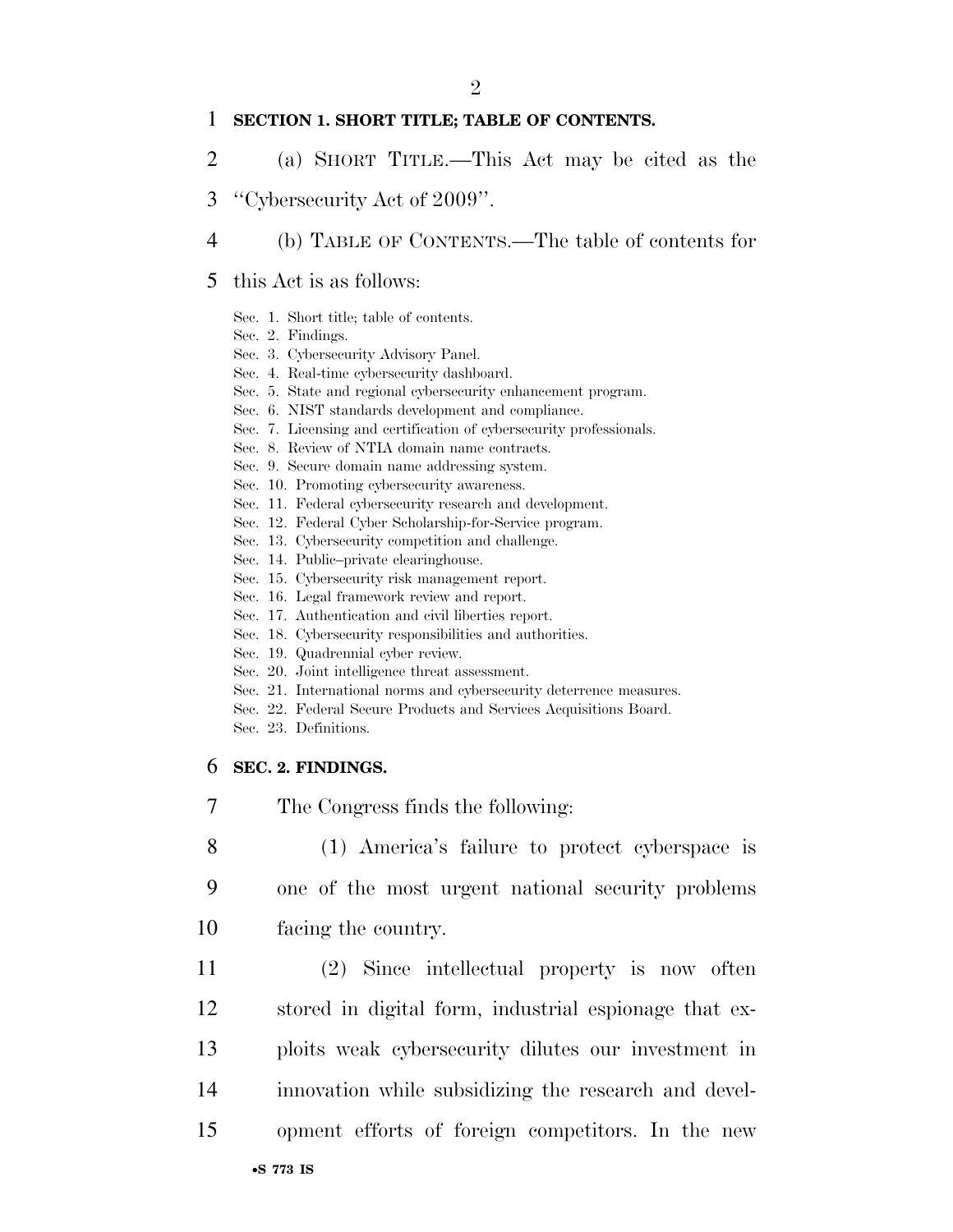global competition, where economic strength and technological leadership are vital components of na- tional power, failing to secure cyberspace puts us at a disadvantage.

 (3) According to the 2009 Annual Threat As- sessment, ''a successful cyber attack against a major financial service provider could severely impact the national economy, while cyber attacks against phys- ical infrastructure computer systems such as those that control power grids or oil refineries have the po- tential to disrupt services for hours or weeks'' and that ''Nation states and criminals target our govern- ment and private sector information networks to gain competitive advantage in the commercial sec-tor.''.

 (4) The Director of National Intelligence testi- fied before the Congress on February 19, 2009, that ''a growing array of state and non-state adversaries are increasingly targeting-for exploitation and poten- tially disruption or destruction-our information in- frastructure, including the Internet, telecommuni- cations networks, computer systems, and embedded processors and controllers in critical industries'' and 24 these trends are likely to continue.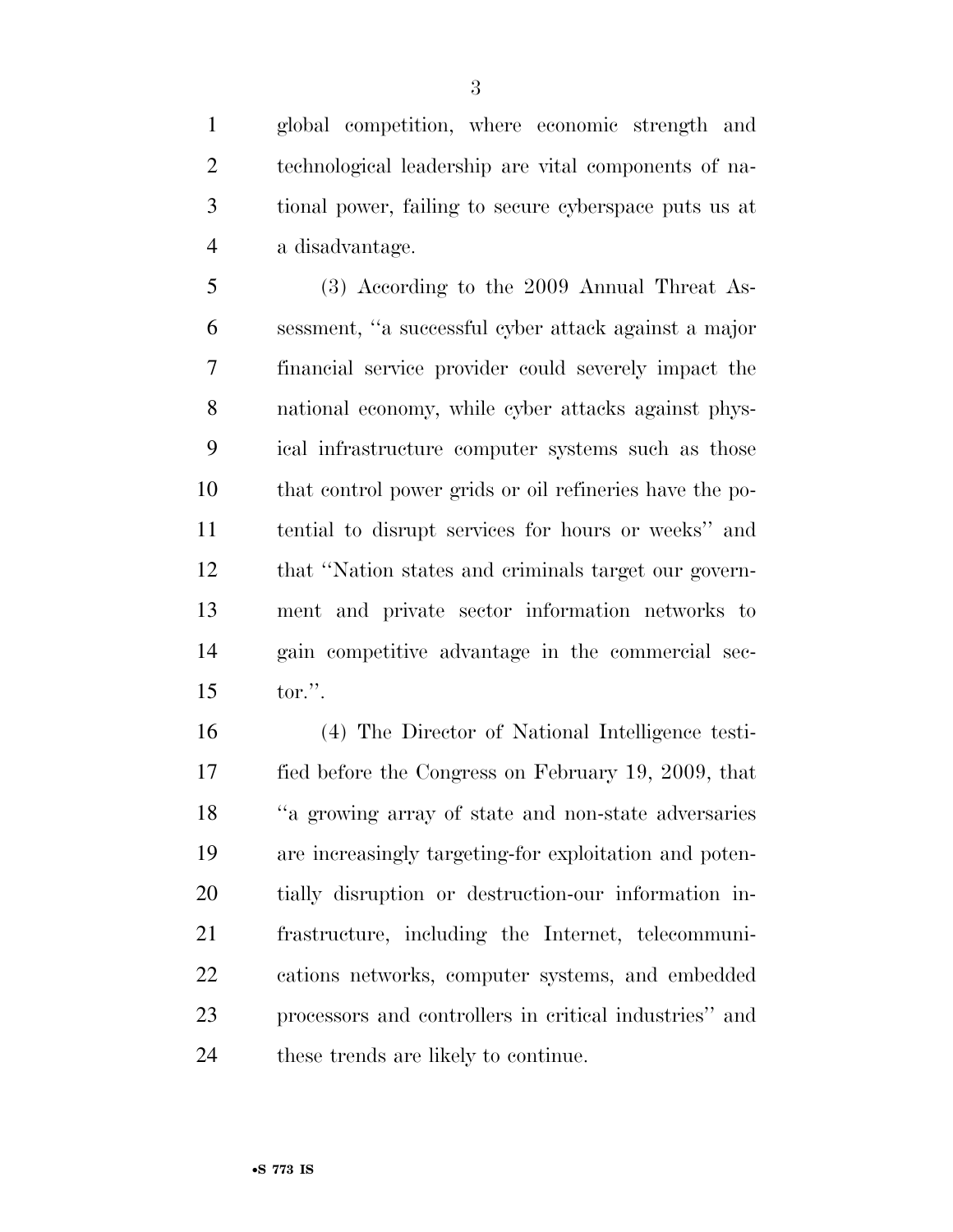(5) John Brennan, the Assistant to the Presi- dent for Homeland Security and Counterterrorism wrote on March 2, 2009, that ''our nation's security and economic prosperity depend on the security, sta- bility, and integrity of communications and informa- tion infrastructure that are largely privately-owned and globally-operated.''.

 (6) Paul Kurtz, a Partner and chief operating officer of Good Harbor Consulting as well as a sen- ior advisor to the Obama Transition Team for cyber- security, recently stated that the United States is unprepared to respond to a ''cyber-Katrina'' and that ''a massive cyber disruption could have a cas- cading, long-term impact without adequate co-ordi-nation between government and the private sector.''.

 (7) The Cyber Strategic Inquiry 2008, spon- sored by Business Executives for National Security and executed by Booz Allen Hamilton, recommended to ''establish a single voice for cybersecurity within government'' concluding that the ''unique nature of cybersecurity requires a new leadership paradigm.''.

 (8) Alan Paller, the Director of Research at the SANS Institute, testified before the Congress that ''the fight against cybercrime resembles an arms race where each time the defenders build a new wall,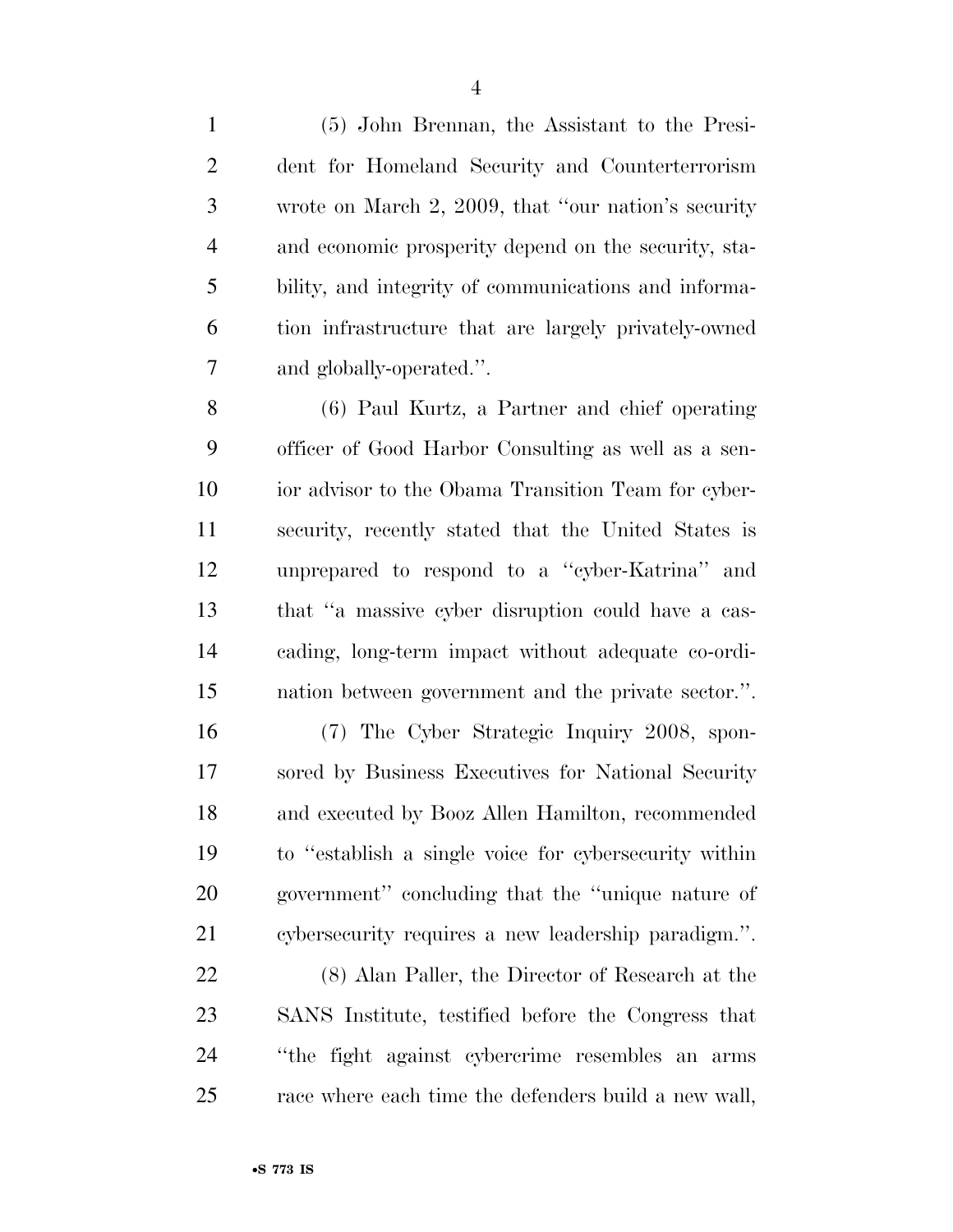the attackers create new tools to scale the wall. What is particularly important in this analogy is that, unlike conventional warfare where deployment takes time and money and is quite visible, in the cyber world, when the attackers find a new weapon, they can attack millions of computers, and success- fully infect hundreds of thousands, in a few hours or days, and remain completely hidden.''.

 (9) According to the February 2003 National Strategy to Secure Cyberspace, ''our nation's critical infrastructures are composed of public and private institutions in the sectors of agriculture, food, water, public health, emergency services, government, de- fense industrial base, information and telecommuni- cations, energy, transportation, banking finance, chemicals and hazardous materials, and postal and shipping. Cyberspace is their nervous system—the control system of our country'' and that ''the corner- stone of America's cyberspace security strategy is and will remain a public-private partnership.''.

 (10) According to the National Journal, Mike McConnell, the former Director of National Intel- ligence, told President Bush in May 2007 that if the 9/11 attackers had chosen computers instead of air-planes as their weapons and had waged a massive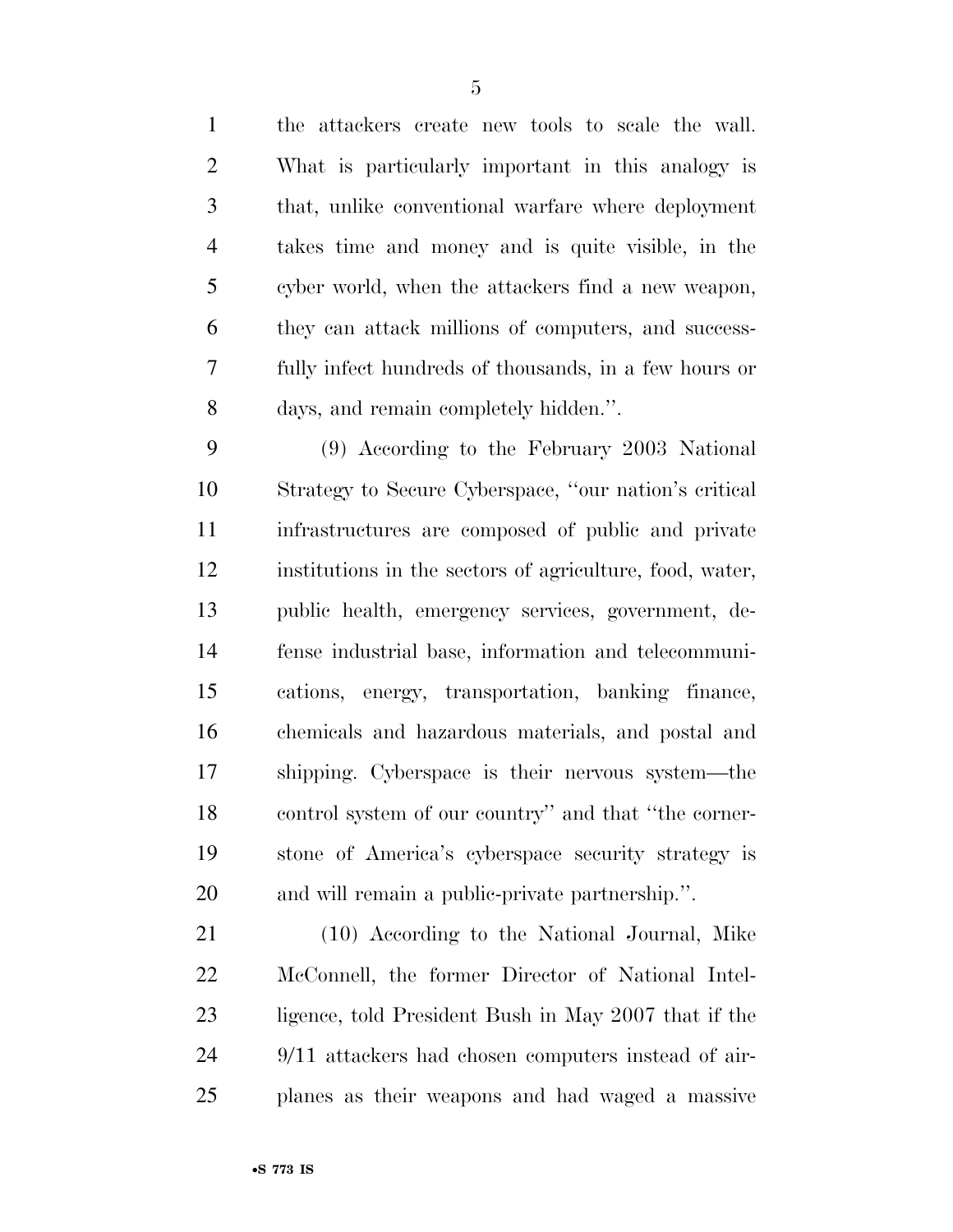assault on a U.S. bank, the economic consequences would have been ''an order of magnitude greater'' than those cased by the physical attack on the World Trade Center. Mike McConnell has subse- quently referred to cybersecurity as the ''soft under-belly of this country.''.

 (11) The Center for Strategic and International Studies report on Cybersecurity for the 44th Presi- dency concluded that (A) cybersecurity is now a major national security problem for the United States, (B) decisions and actions must respect pri- vacy and civil liberties, and (C) only a comprehen- sive national security strategy that embraces both the domestic and international aspects of cybersecu- rity will make us more secure. The report continued stating that the United States faces ''a long-term challenge in cyberspace from foreign intelligence agencies and militaries, criminals, and others, and that losing this struggle will wreak serious damage on the economic health and national security of the United States.''.

 (12) James Lewis, Director and Senior Fellow, Technology and Public Policy Program, Center for Strategic and International Studies, testified on be-half of the Center for Strategic and International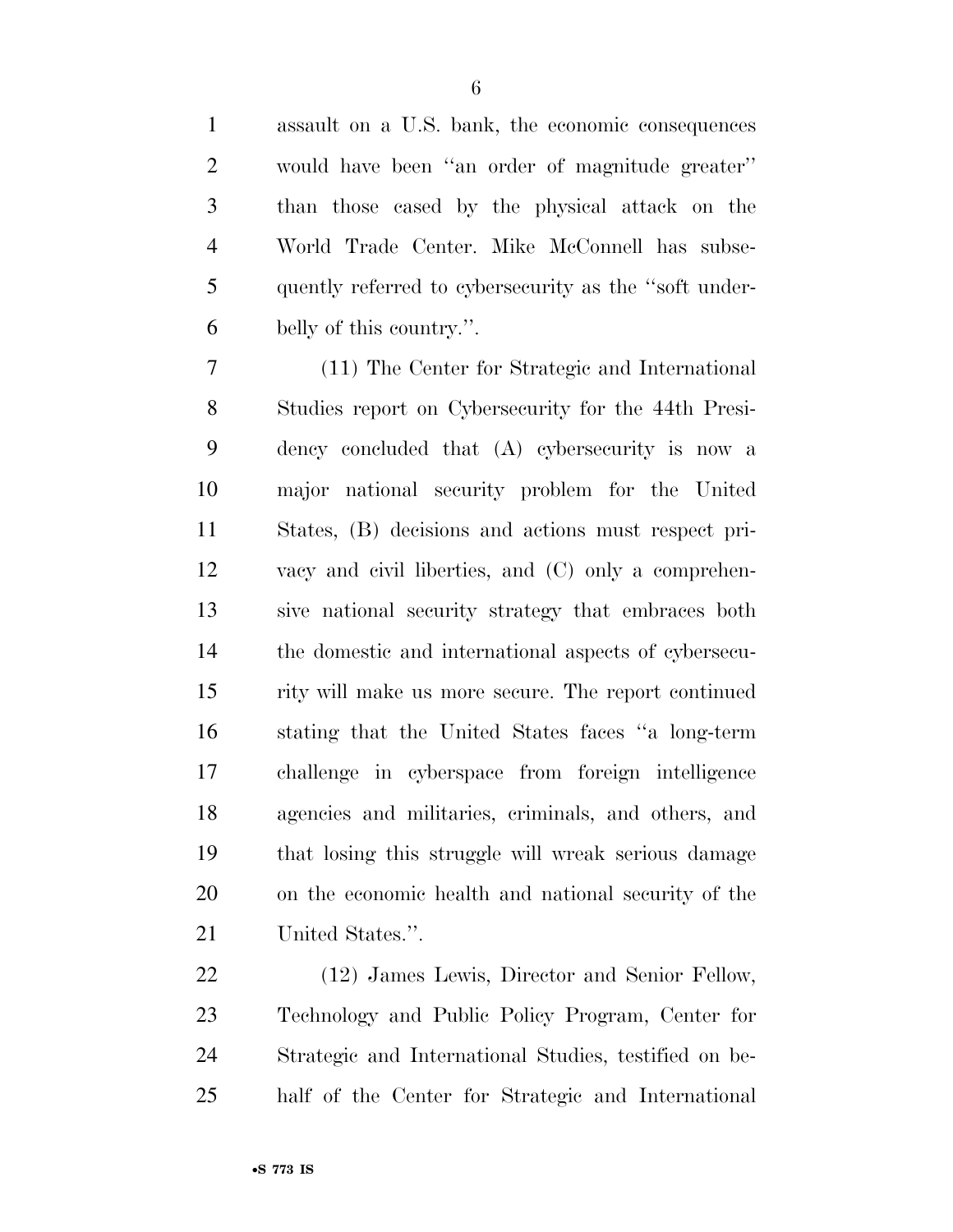Studies that ''the United States is not organized and lacks a coherent national strategy for addressing'' cybersecurity.

 (13) President Obama said in a speech at Pur- due University on July 16, 2008, that ''every Amer- ican depends—directly or indirectly—on our system of information networks. They are increasingly the backbone of our economy and our infrastructure; our national security and our personal well-being. But it's no secret that terrorists could use our computer networks to deal us a crippling blow. We know that cyber-espionage and common crime is already on the rise. And yet while countries like China have been quick to recognize this change, for the last eight years we have been dragging our feet.'' Moreover, President Obama stated that ''we need to build the capacity to identify, isolate, and respond to any cyber-attack.''.

 (14) The President's Information Technology Advisory Committee reported in 2005 that software is a major vulnerability and that ''software develop- ment methods that have been the norm fail to pro- vide the high-quality, reliable, and secure software that the IT infrastructure requires. . . . Today, as with cancer, vulnerable software can be invaded and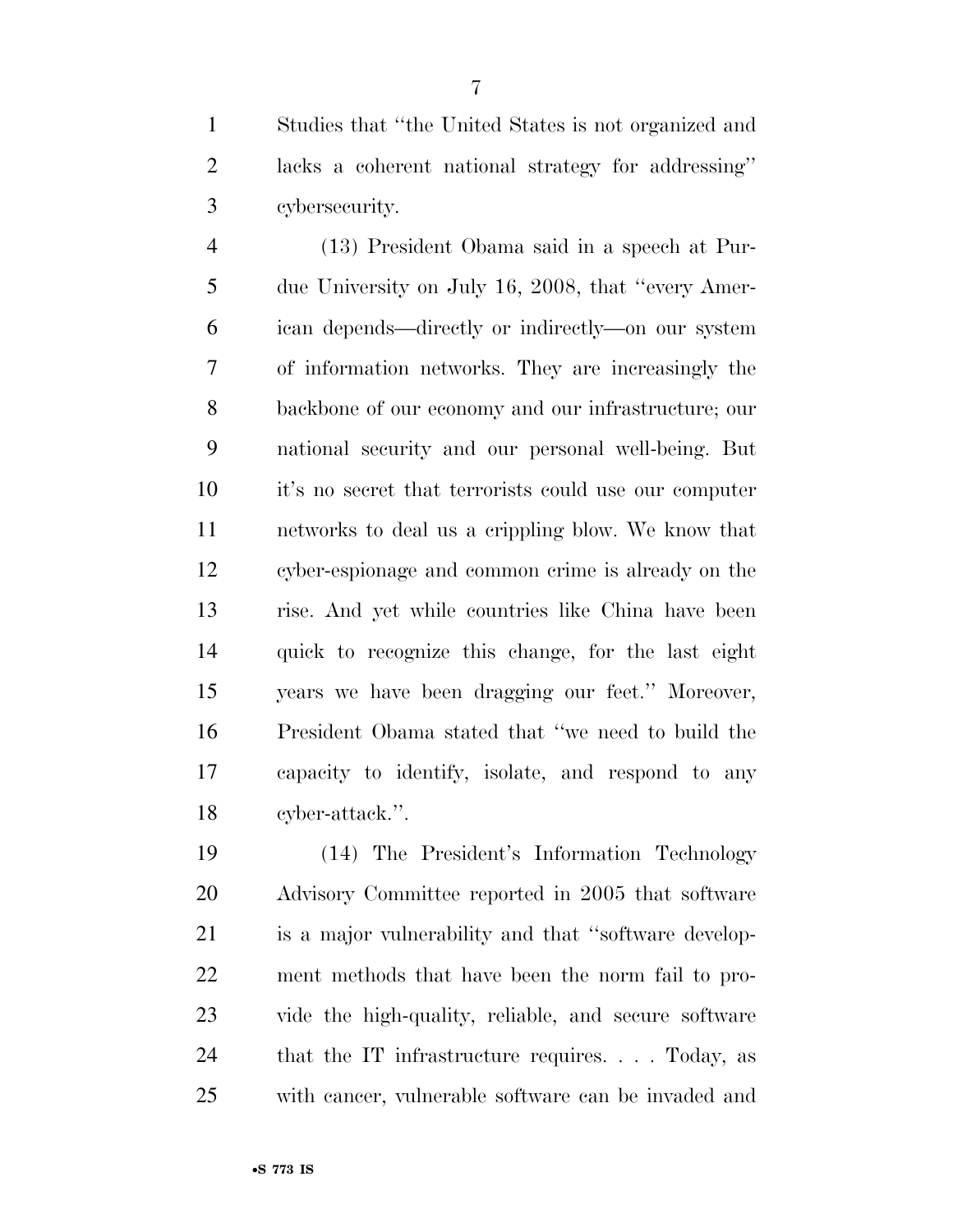modified to cause damage to previously healthy soft- ware, and infected software can replicate itself and be carried across networks to cause damage in other systems.''.

### **SEC. 3. CYBERSECURITY ADVISORY PANEL.**

 (a) IN GENERAL.—The President shall establish or designate a Cybersecurity Advisory Panel.

(b) QUALIFICATIONS.—The President—

 (1) shall appoint as members of the panel rep- resentatives of industry, academic, non-profit organi- zations, interest groups and advocacy organizations, and State and local governments who are qualified to provide advice and information on cybersecurity research, development, demonstrations, education, technology transfer, commercial application, or soci-etal and civil liberty concerns; and

 (2) may seek and give consideration to rec- ommendations from the Congress, industry, the cy- bersecurity community, the defense community, State and local governments, and other appropriate organizations.

 (c) DUTIES.—The panel shall advise the President on matters relating to the national cybersecurity program and strategy and shall assess—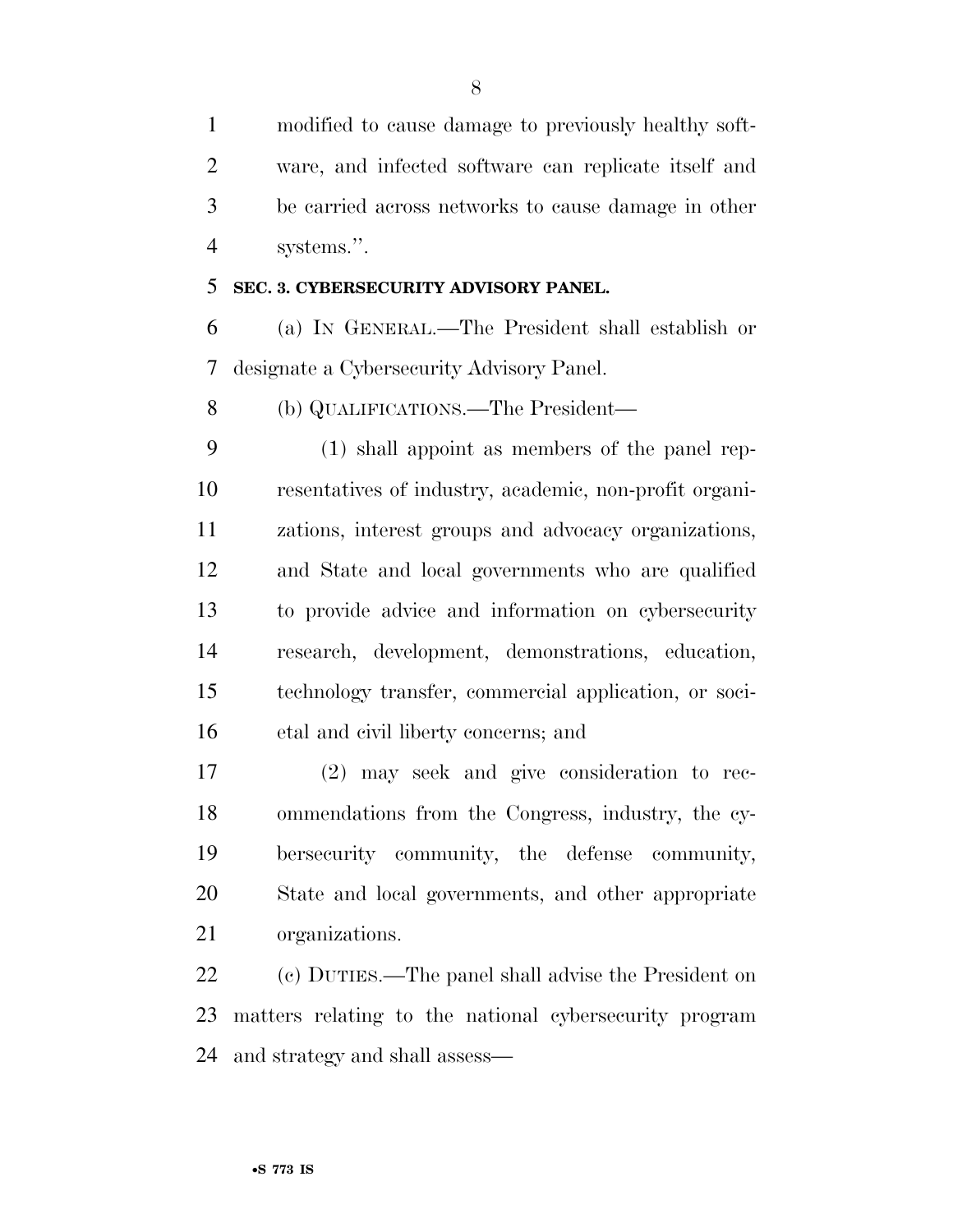| $\mathbf{1}$   | (1) trends and developments in cybersecurity                |
|----------------|-------------------------------------------------------------|
| $\overline{2}$ | science research and development;                           |
| 3              | $(2)$ progress made in implementing the strat-              |
| $\overline{4}$ | egy;                                                        |
| 5              | $(3)$ the need to revise the strategy;                      |
| 6              | (4) the balance among the components of the                 |
| 7              | national strategy, including funding for program            |
| 8              | components;                                                 |
| 9              | (5) whether the strategy, priorities, and goals             |
| 10             | are helping to maintain United States leadership            |
| 11             | and defense in cybersecurity;                               |
| 12             | $(6)$ the management, coordination, implementa-             |
| 13             | tion, and activities of the strategy; and                   |
| 14             | (7) whether societal and civil liberty concerns             |
| 15             | are adequately addressed.                                   |
| 16             | (d) REPORTS.—The panel shall report, not less fre-          |
| 17             | quently than once every 2 years, to the President on its    |
| 18             | assessments under subsection (c) and its recommendations    |
| 19             | for ways to improve the strategy.                           |
| 20             | (e) TRAVEL EXPENSES OF NON-FEDERAL MEM-                     |
| 21             | BERS.—Non-Federal members of the panel, while attend-       |
| 22             | ing meetings of the panel or while otherwise serving at     |
| 23             | the request of the head of the panel while away from their  |
| 24             | homes or regular places of business, may be allowed travel  |
| 25             | expenses, including per diem in lieu of subsistence, as au- |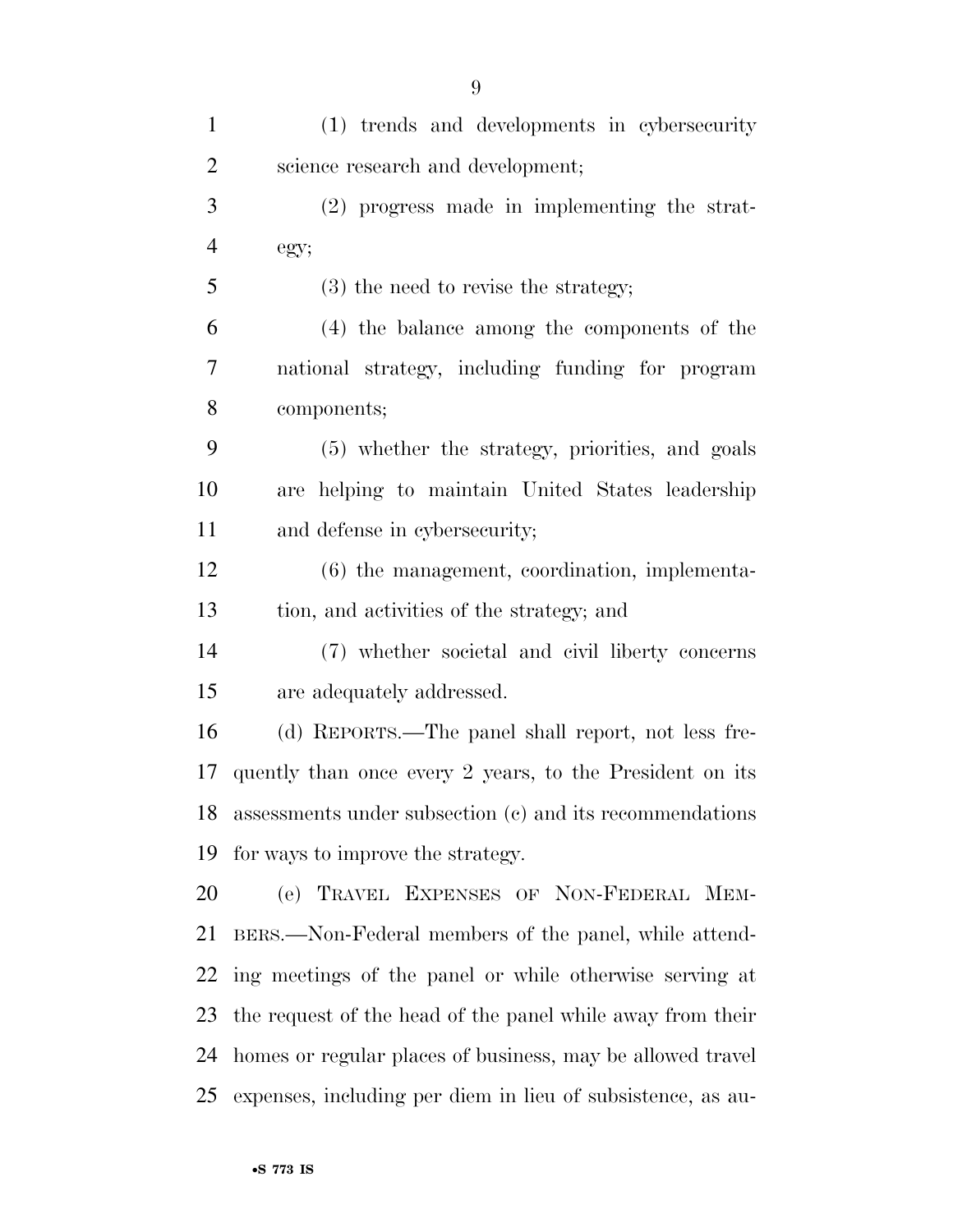thorized by section 5703 of title 5, United States Code, for individuals in the government serving without pay. Nothing in this subsection shall be construed to prohibit members of the panel who are officers or employees of the United States from being allowed travel expenses, includ- ing per diem in lieu of subsistence, in accordance with law. (f) EXEMPTION FROM FACA SUNSET.—Section 14 of the Federal Advisory Committee Act (5 U.S.C. App.) shall not apply to the Advisory Panel.

### **SEC. 4. REAL-TIME CYBERSECURITY DASHBOARD.**

The Secretary of Commerce shall—

 (1) in consultation with the Office of Manage- ment and Budget, develop a plan within 90 days after the date of enactment of this Act to implement a system to provide dynamic, comprehensive, real- time cybersecurity status and vulnerability informa- tion of all Federal Government information systems and networks managed by the Department of Com-merce; and

 (2) implement the plan within 1 year after the date of enactment of this Act.

## **SEC. 5. STATE AND REGIONAL CYBERSECURITY ENHANCE-MENT PROGRAM.**

 (a) CREATION AND SUPPORT OF CYBERSECURITY CENTERS.—The Secretary of Commerce shall provide as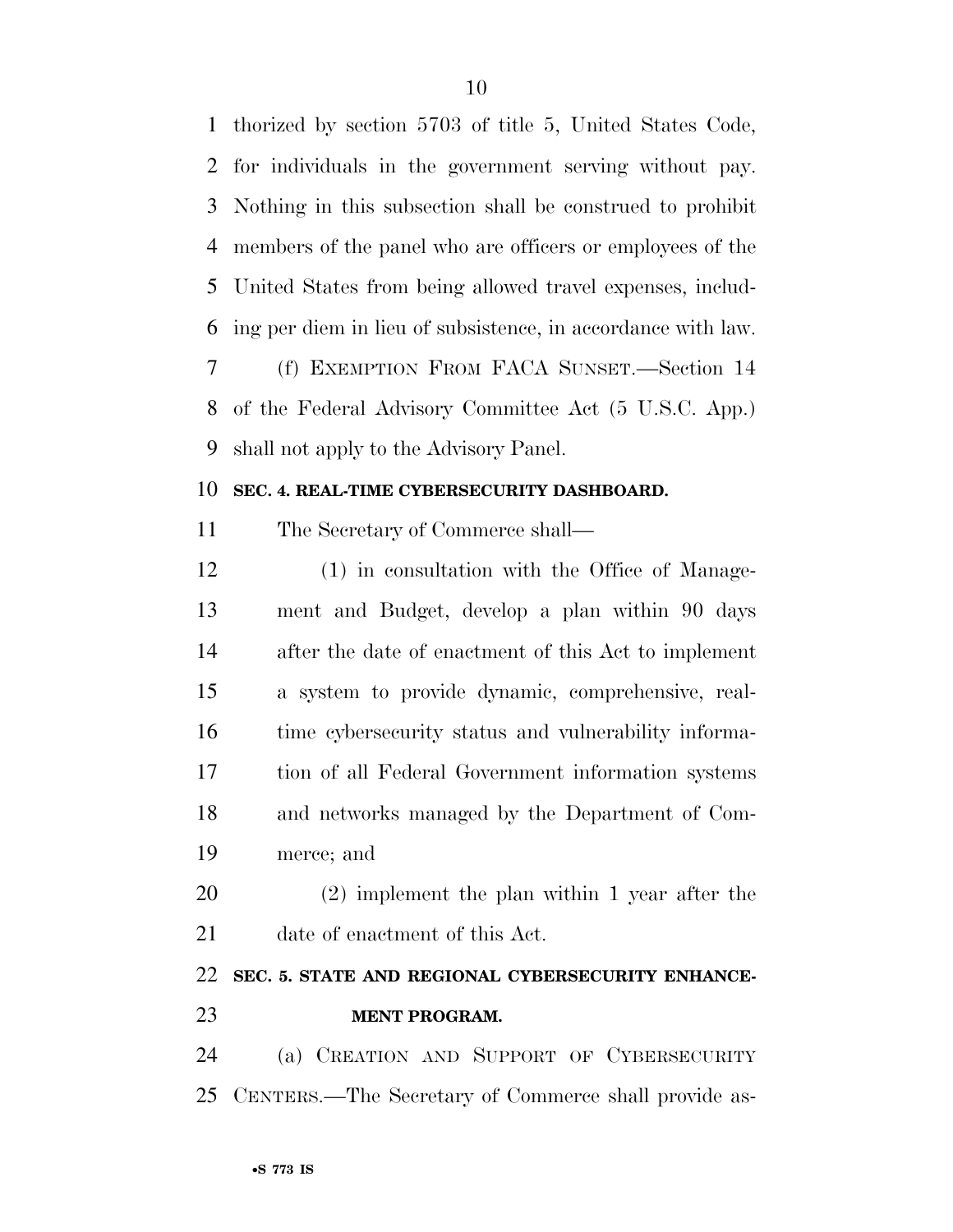sistance for the creation and support of Regional Cyberse- curity Centers for the promotion and implementation of cybersecurity standards. Each Center shall be affiliated with a United States-based nonprofit institution or organi- zation, or consortium thereof, that applies for and is awarded financial assistance under this section.

 (b) PURPOSE.—The purpose of the Centers is to en- hance the cybersecurity of small and medium sized busi-nesses in United States through—

 (1) the transfer of cybersecurity standards, processes, technology, and techniques developed at the National Institute of Standards and Technology to Centers and, through them, to small- and me-dium-sized companies throughout the United States;

 (2) the participation of individuals from indus- try, universities, State governments, other Federal agencies, and, when appropriate, the Institute in co-operative technology transfer activities;

 (3) efforts to make new cybersecurity tech- nology, standards, and processes usable by United States-based small- and medium-sized companies;

 (4) the active dissemination of scientific, engi- neering, technical, and management information about cybersecurity to industrial firms, including small- and medium-sized companies; and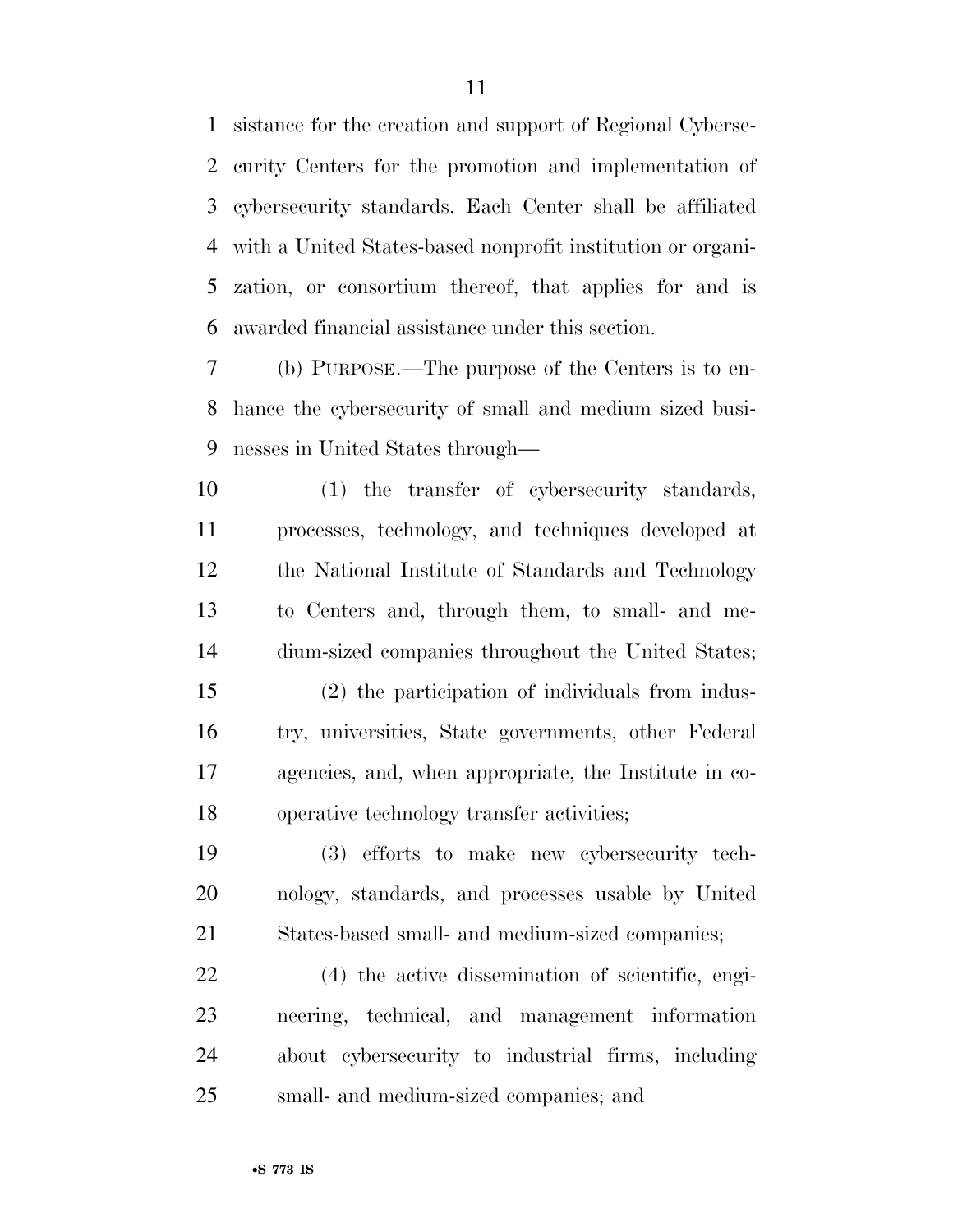| $\mathbf{1}$   | $(5)$ the utilization, when appropriate, of the ex-   |
|----------------|-------------------------------------------------------|
| $\overline{2}$ | pertise and capability that exists in Federal labora- |
| 3              | tories other than the Institute.                      |
| $\overline{4}$ | (c) ACTIVITIES.—The Centers shall—                    |
| 5              | disseminate cybersecurity technologies,<br>(1)        |
| 6              | standard, and processes based on research by the In-  |
| 7              | stitute for the purpose of demonstrations and tech-   |
| 8              | nology transfer;                                      |
| 9              | (2) actively transfer and disseminate cybersecu-      |
| 10             | rity strategies, best practices, standards, and tech- |
| 11             | nologies to protect against and mitigate the risk of  |
| 12             | cyber attacks to a wide range of companies and en-    |
| 13             | terprises, particularly small- and medium-sized busi- |
| 14             | nesses; and                                           |
| 15             | (3) make loans, on a selective, short-term basis,     |
| 16             | of items of advanced cybersecurity countermeasures    |
| 17             | to small businesses with less than 100 employees.     |
| 18             | (c) DURATION AND AMOUNT OF SUPPORT; PROGRAM           |
| 19             | DESCRIPTIONS; APPLICATIONS; MERIT REVIEW; EVALUA-     |
| 20             | TIONS OF ASSISTANCE.-                                 |
| 21             | (1) FINANCIAL SUPPORT.—The Secretary may              |
| 22             | provide financial support, not to exceed 50 percent   |
| 23             | of its annual operating and maintenance costs, to     |
| 24             | any Center for a period not to exceed 6 years (ex-    |
| 25             | cept as provided in paragraph $(5)(D)$ ).             |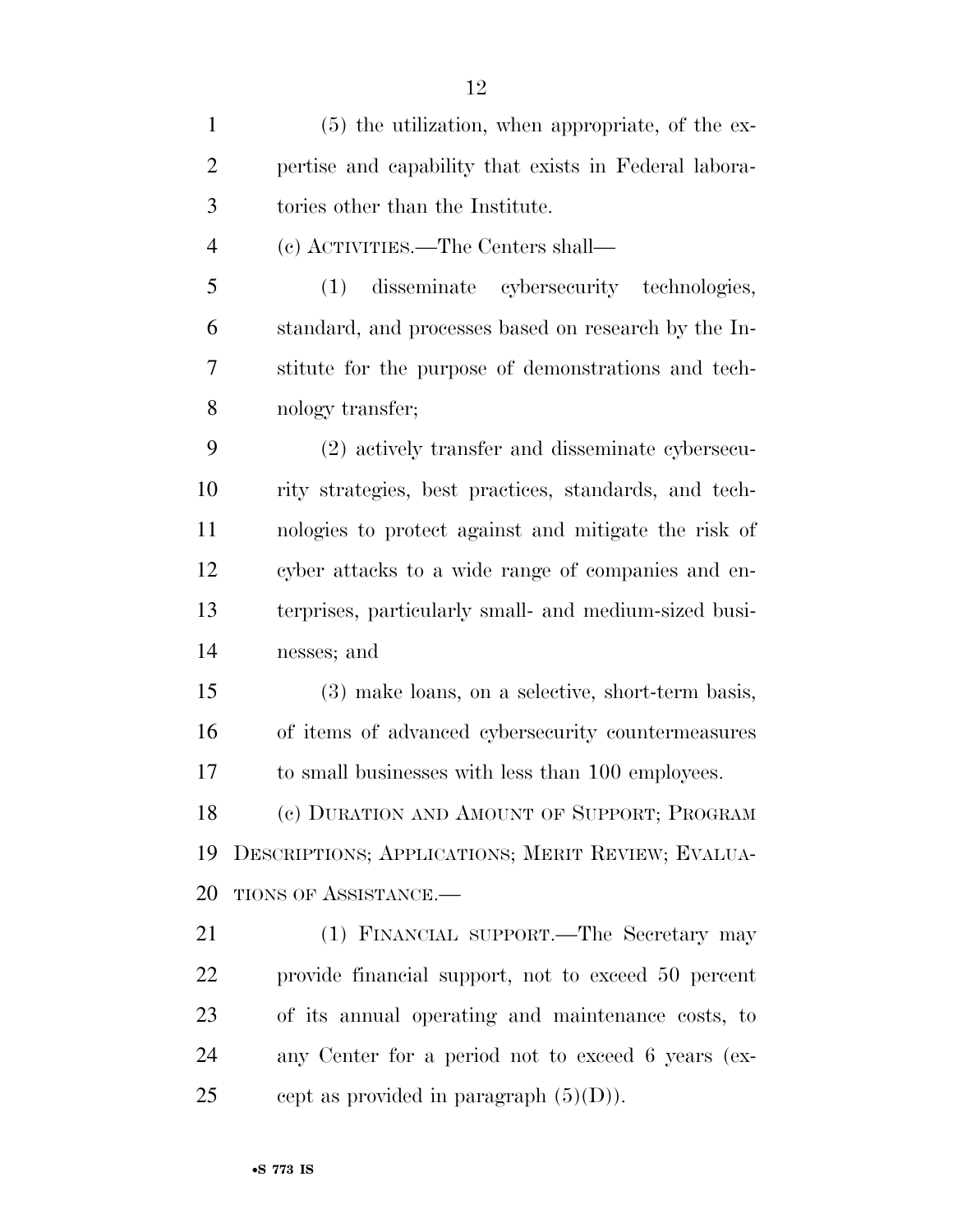| $\mathbf{1}$   | (2) PROGRAM DESCRIPTION.—Within 90 days               |
|----------------|-------------------------------------------------------|
| $\overline{2}$ | after the date of enactment of this Act, the Sec-     |
| 3              | retary shall publish in the Federal Register a draft  |
| $\overline{4}$ | description of a program for establishing Centers     |
| 5              | and, after a 30-day comment period, shall publish a   |
| 6              | final description of the program. The description     |
| 7              | shall include—                                        |
| 8              | $(A)$ a description of the program;                   |
| 9              | (B) procedures to be followed by appli-               |
| 10             | cants;                                                |
| 11             | (C) criteria for determining qualified appli-         |
| 12             | cants;                                                |
| 13             | (D) criteria, including those described in            |
| 14             | paragraph (4), for choosing recipients of finan-      |
| 15             | cial assistance under this section from among         |
| 16             | the qualified applicants; and                         |
| 17             | (E) maximum support levels expected to be             |
| 18             | available to Centers under the program in the         |
| 19             | fourth through sixth years of assistance under        |
| 20             | this section.                                         |
| 21             | (3) APPLICATIONS; SUPPORT COMMITMENT.                 |
| 22             | Any nonprofit institution, or consortia of nonprofit  |
| 23             | institutions, may submit to the Secretary an applica- |
| 24             | tion for financial support under this section, in ac- |
| 25             | cordance with the procedures established by the Sec-  |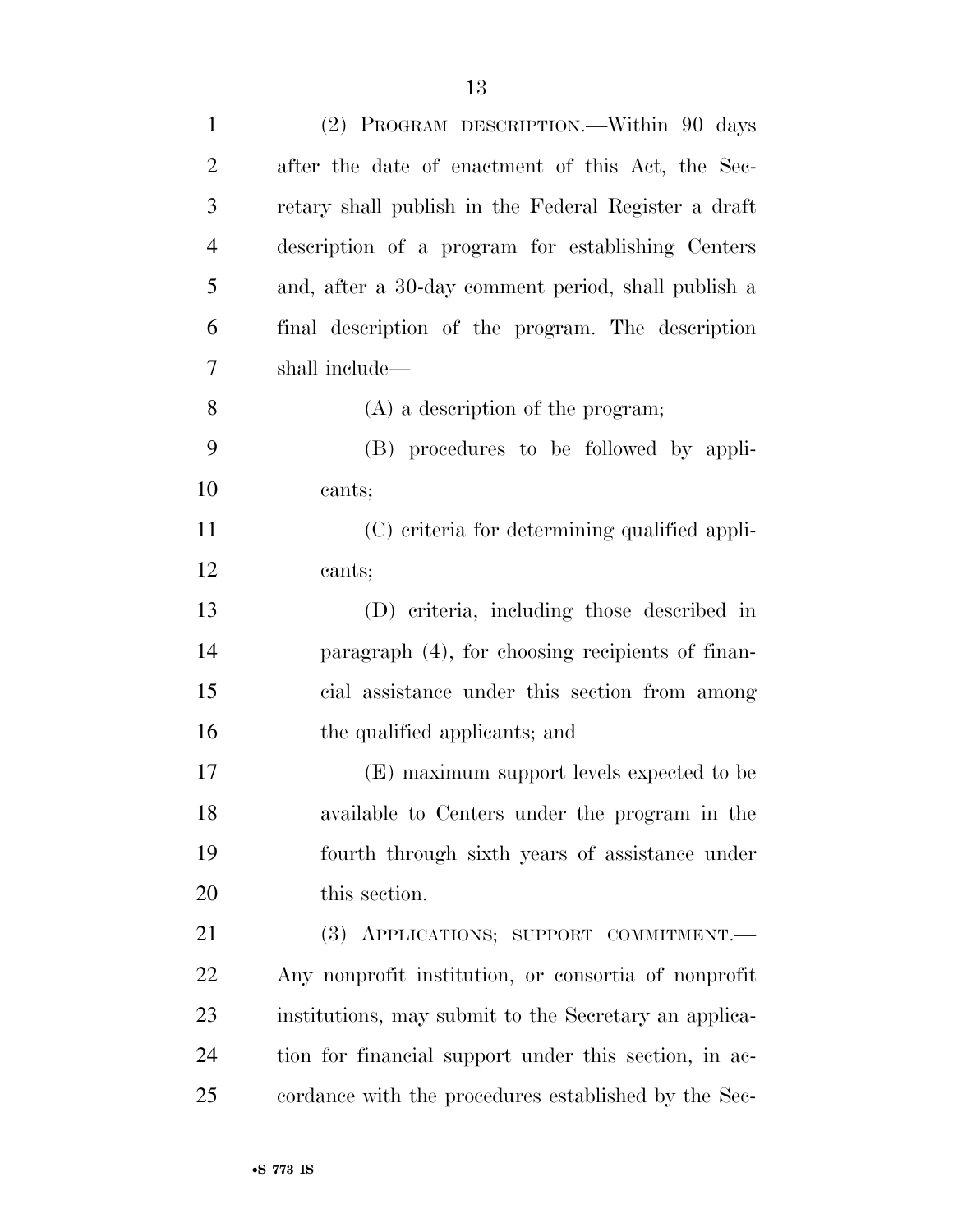| $\mathbf{1}$   | retary. In order to receive assistance under this sec- |
|----------------|--------------------------------------------------------|
| $\overline{2}$ | tion, an applicant shall provide adequate assurances   |
| 3              | that it will contribute 50 percent or more of the pro- |
| $\overline{4}$ | posed Center's annual operating and maintenance        |
| 5              | costs for the first 3 years and an increasing share    |
| 6              | for each of the next 3 years.                          |
| 7              | (4) AWARD CRITERIA.—Awards shall be made               |
| 8              | on a competitive, merit-based review. In making a      |
| 9              | decision whether to approve an application and pro-    |
| 10             | vide financial support under this section, the Sec-    |
| 11             | retary shall consider, at a minimum—                   |
| 12             | (A) the merits of the application, particu-            |
| 13             | larly those portions of the application regarding      |
| 14             | technology transfer, training and education, and       |
| 15             | adaptation of cybersecurity technologies to the        |
| 16             | needs of particular industrial sectors;                |
| 17             | (B) the quality of service to be provided;             |
| 18             | (C) geographical diversity and extent of               |
| 19             | service area; and                                      |
| 20             | (D) the percentage of funding and amount               |
| 21             | of in-kind commitment from other sources.              |
| 22             | (5) THIRD YEAR EVALUATION.—                            |
| 23             | (A) IN GENERAL.—Each Center which re-                  |
| 24             | ceives financial assistance under this section         |
| 25             | shall be evaluated during its third year of oper-      |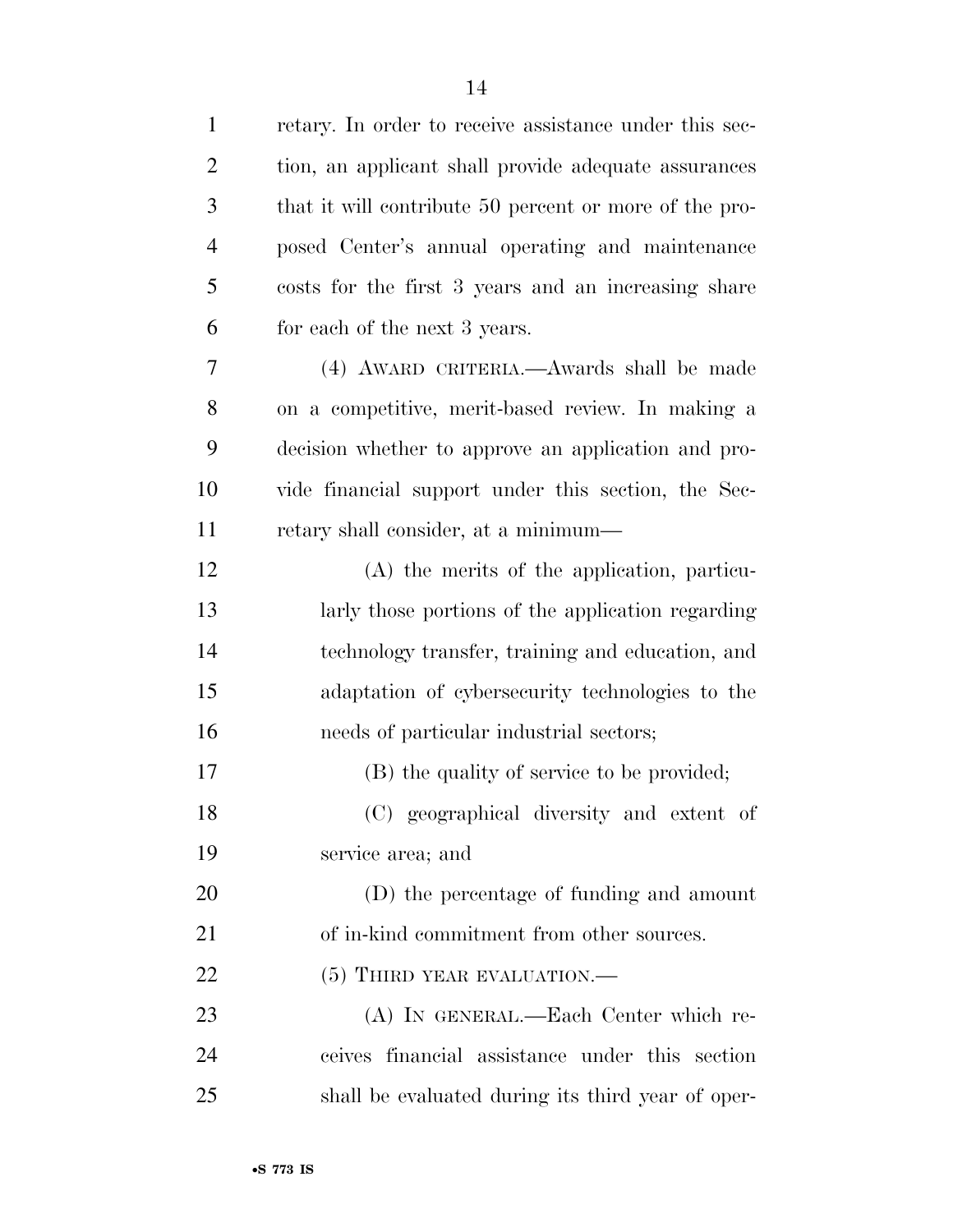ation by an evaluation panel appointed by the Secretary. (B) EVALUATION PANEL.—Each evalua- tion panel shall be composed of private experts, none of whom shall be connected with the in- volved Center, and Federal officials. An official of the Institute shall chair the panel. Each eval- uation panel shall measure the Center's per- formance against the objectives specified in this section. (C) POSITIVE EVALUATION REQUIRED FOR CONTINUED FUNDING.—The Secretary may not provide funding for the fourth through the sixth years of a Center's operation unless the evalua- tion by the evaluation panel is positive. If the evaluation is positive, the Secretary may pro- vide continued funding through the sixth year at declining levels. (D) FUNDING AFTER SIXTH YEAR.—After

 the sixth year, the Secretary may provide addi-21 tional financial support to a Center if it has re- ceived a positive evaluation through an inde- pendent review, under procedures established by the Institute. An additional independent review shall be required at least every 2 years after the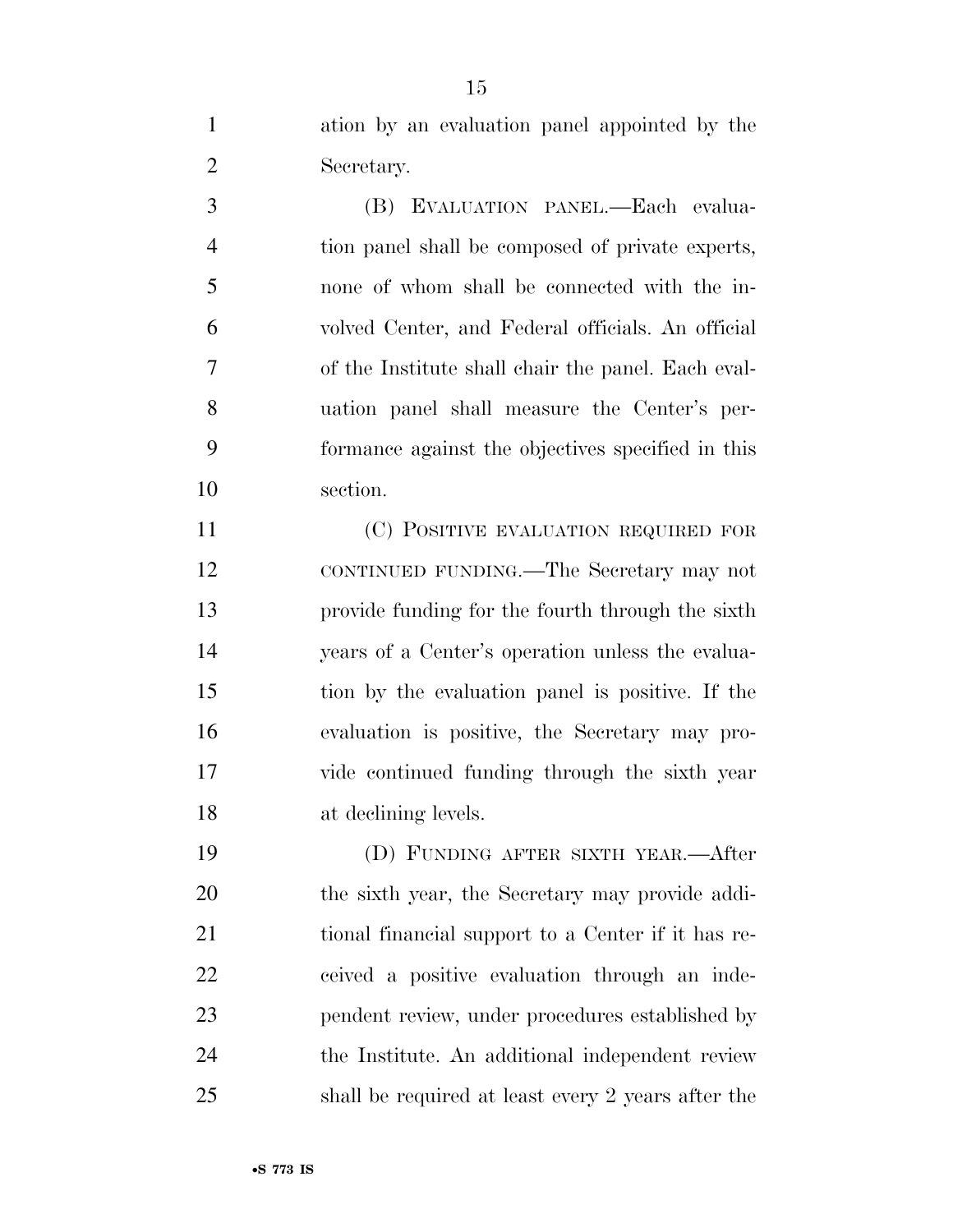sixth year of operation. Funding received for a fiscal year under this section after the sixth year of operation may not exceed one third of the annual operating and maintenance costs of the Center.

 (6) PATENT RIGHTS TO INVENTIONS.—The pro- visions of chapter 18 of title 35, United States Code, shall (to the extent not inconsistent with this sec- tion) apply to the promotion of technology from re- search by Centers under this section except for con- tracts for such specific technology extension or transfer services as may be specified by statute or by the President, or the President's designee.

 (d) ACCEPTANCE OF FUNDS FROM OTHER FEDERAL DEPARTMENTS AND AGENCIES.—In addition to such sums as may be authorized and appropriated to the Sec- retary and President, or the President's designee, to oper- ate the Centers program, the Secretary and the President, or the President's designee, also may accept funds from other Federal departments and agencies for the purpose of providing Federal funds to support Centers. Any Center which is supported with funds which originally came from other Federal departments and agencies shall be selected and operated according to the provisions of this section.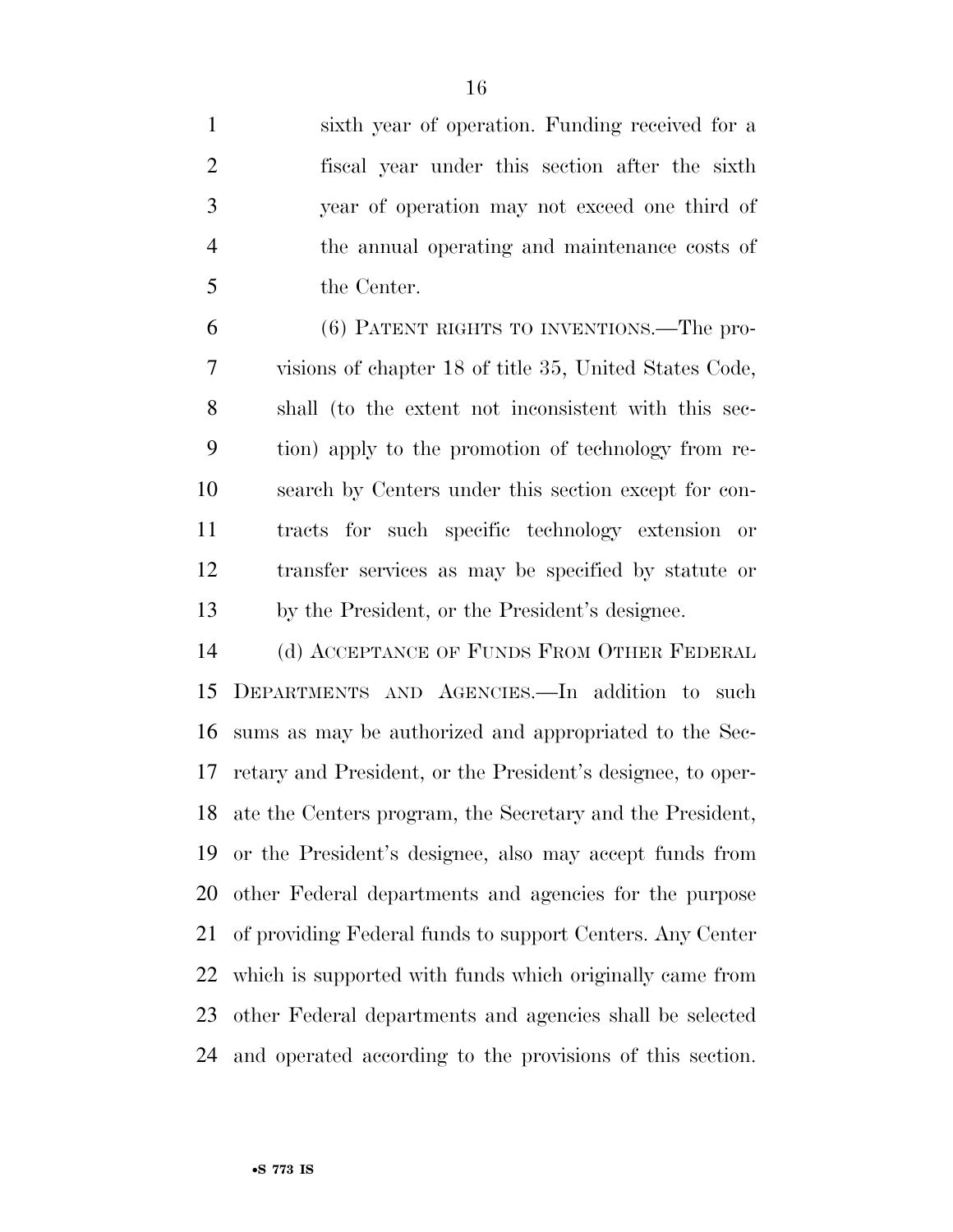(a) IN GENERAL.—Within 1 year after the date of enactment of this Act, the National Institute of Standards and Technology shall establish measurable and auditable cybersecurity standards for all Federal Government, gov- ernment contractor, or grantee critical infrastructure in-formation systems and networks in the following areas:

 (1) CYBERSECURITY METRICS RESEARCH.—The Director of the National Institute of Standards and Technology shall establish a research program to de- velop cybersecurity metrics and benchmarks that can assess the economic impact of cybersecurity. These metrics should measure risk reduction and the cost of defense. The research shall include the develop- ment automated tools to assess vulnerability and compliance.

 (2) SECURITY CONTROLS.—The Institute shall establish standards for continuously measuring the effectiveness of a prioritized set of security controls that are known to block or mitigate known attacks.

 (3) SOFTWARE SECURITY.—The Institute shall establish standards for measuring the software secu- rity using a prioritized list of software weaknesses known to lead to exploited and exploitable vulnerabilities. The Institute will also establish a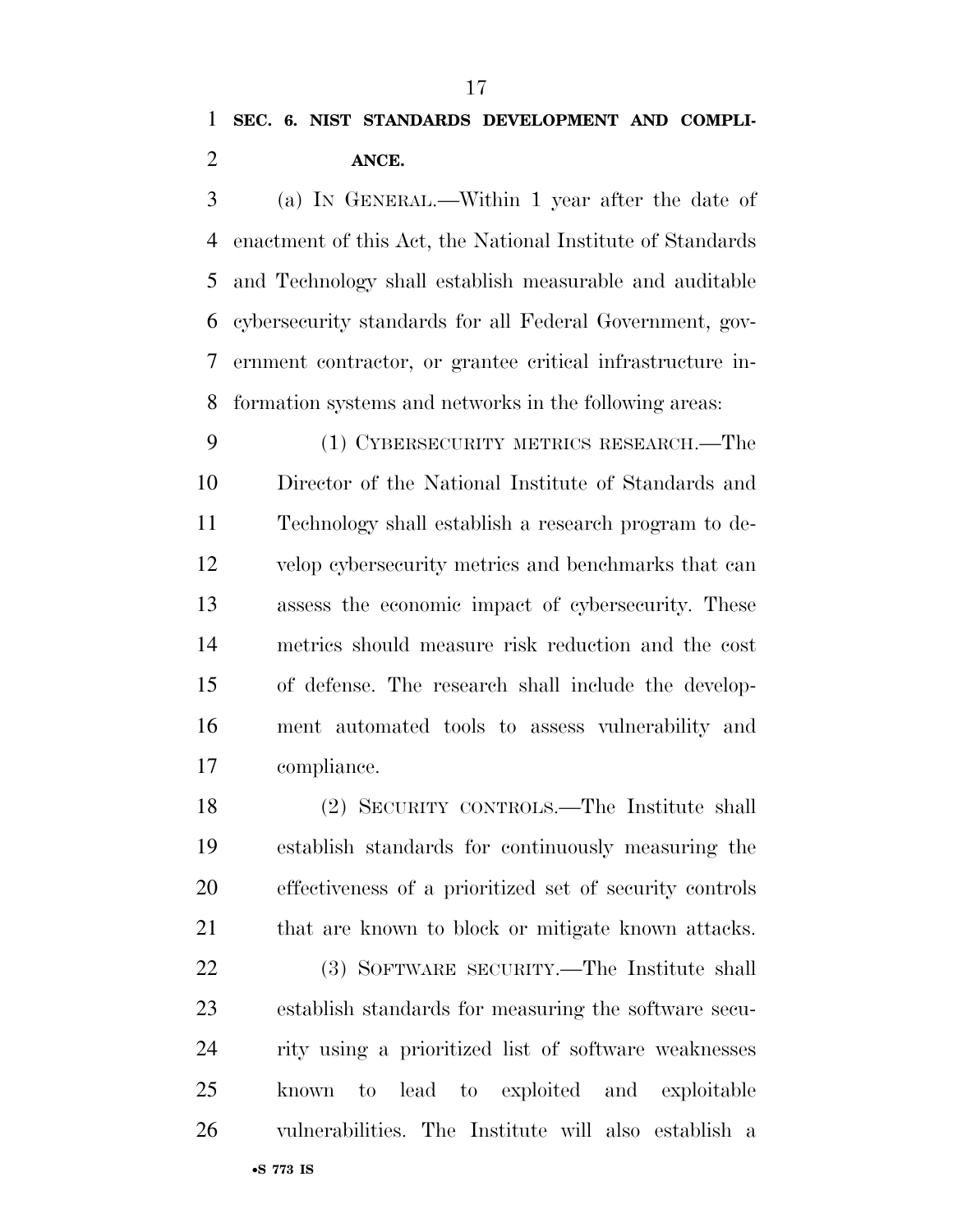separate set of such standards for measuring secu- rity in embedded software such as that found in in-dustrial control systems.

 (4) SOFTWARE CONFIGURATION SPECIFICATION LANGUAGE.—The Institute shall, establish standard computer-readable language for completely speci- fying the configuration of software on computer sys- tems widely used in the Federal Government, by government contractors and grantees, and in private sector owned critical infrastructure information sys-tems and networks.

 (5) STANDARD SOFTWARE CONFIGURATION.— The Institute shall establish standard configurations consisting of security settings for operating system software and software utilities widely used in the Federal Government, by government contractors and grantees, and in private sector owned critical infra-structure information systems and networks.

 (6) VULNERABILITY SPECIFICATION LAN- GUAGE.—The Institute shall establish standard com- puter-readable language for specifying vulnerabilities in software to enable software vendors to commu- nicate vulnerability data to software users in real time.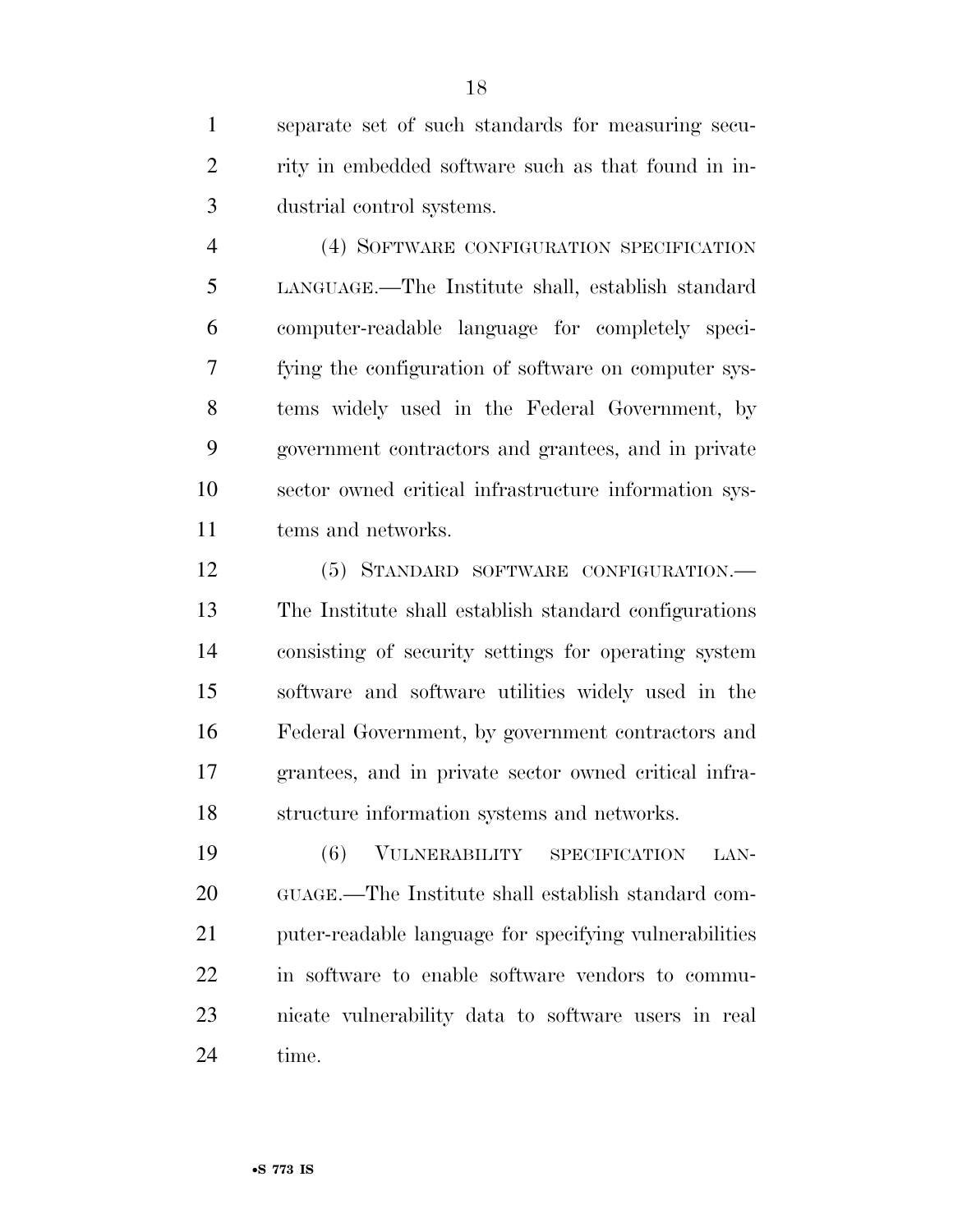(7) NATIONAL COMPLIANCE STANDARDS FOR ALL SOFTWARE.— (A) PROTOCOL.—The Institute shall estab- lish a standard testing and accreditation pro- tocol for software built by or for the Federal Government, its contractors, and grantees, and private sector owned critical infrastructure in- formation systems and networks. to ensure that it— 10 (i) meets the software security stand-11 ards of paragraph  $(2)$ ; and (ii) does not require or cause any changes to be made in the standard con- figurations described in paragraph (4). (B) COMPLIANCE.—The Institute shall de-16 velop a process or procedure to verify that— (i) software development organizations comply with the protocol established under subparagraph (A) during the software de- velopment process; and 21 (ii) testing results showing evidence of adequate testing and defect reduction are provided to the Federal Government prior to deployment of software.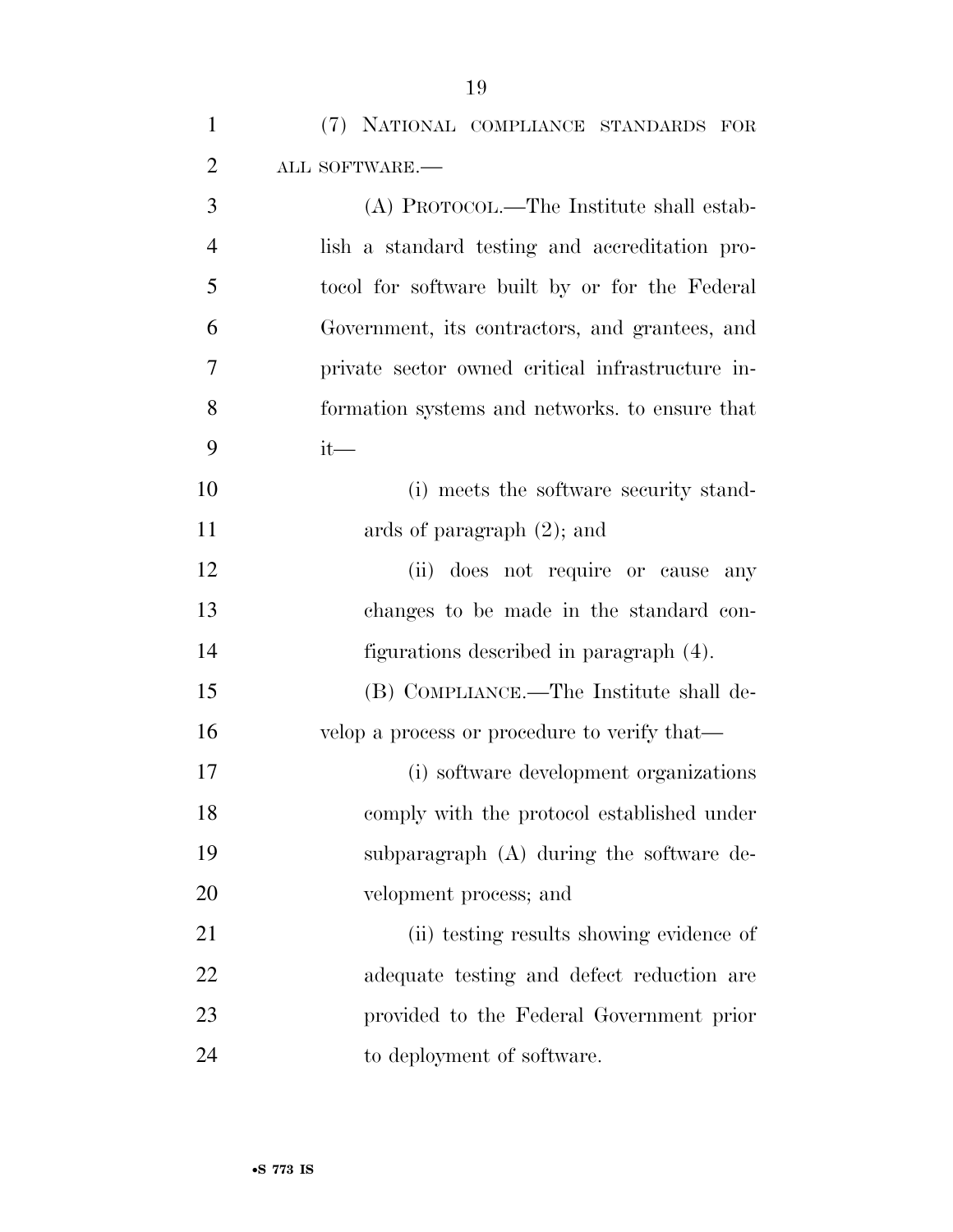(b) CRITERIA FOR STANDARDS.—Notwithstanding any other provision of law (including any Executive Order), rule, regulation, or guideline, in establishing standards under this section, the Institute shall disregard the designation of an information system or network as a national security system or on the basis of presence of classified or confidential information, and shall establish standards based on risk profiles.

 (c) INTERNATIONAL STANDARDS.—The Director, through the Institute and in coordination with appropriate Federal agencies, shall be responsible for United States representation in all international standards development related to cybersecurity, and shall develop and implement a strategy to optimize the United States position with re-spect to international cybersecurity standards.

 (d) COMPLIANCE ENFORCEMENT.—The Director shall—

 (1) enforce compliance with the standards de- veloped by the Institute under this section by soft-ware manufacturers, distributors, and vendors; and

 (2) shall require each Federal agency, and each operator of an information system or network des- ignated by the President as a critical infrastructure information system or network, periodically to dem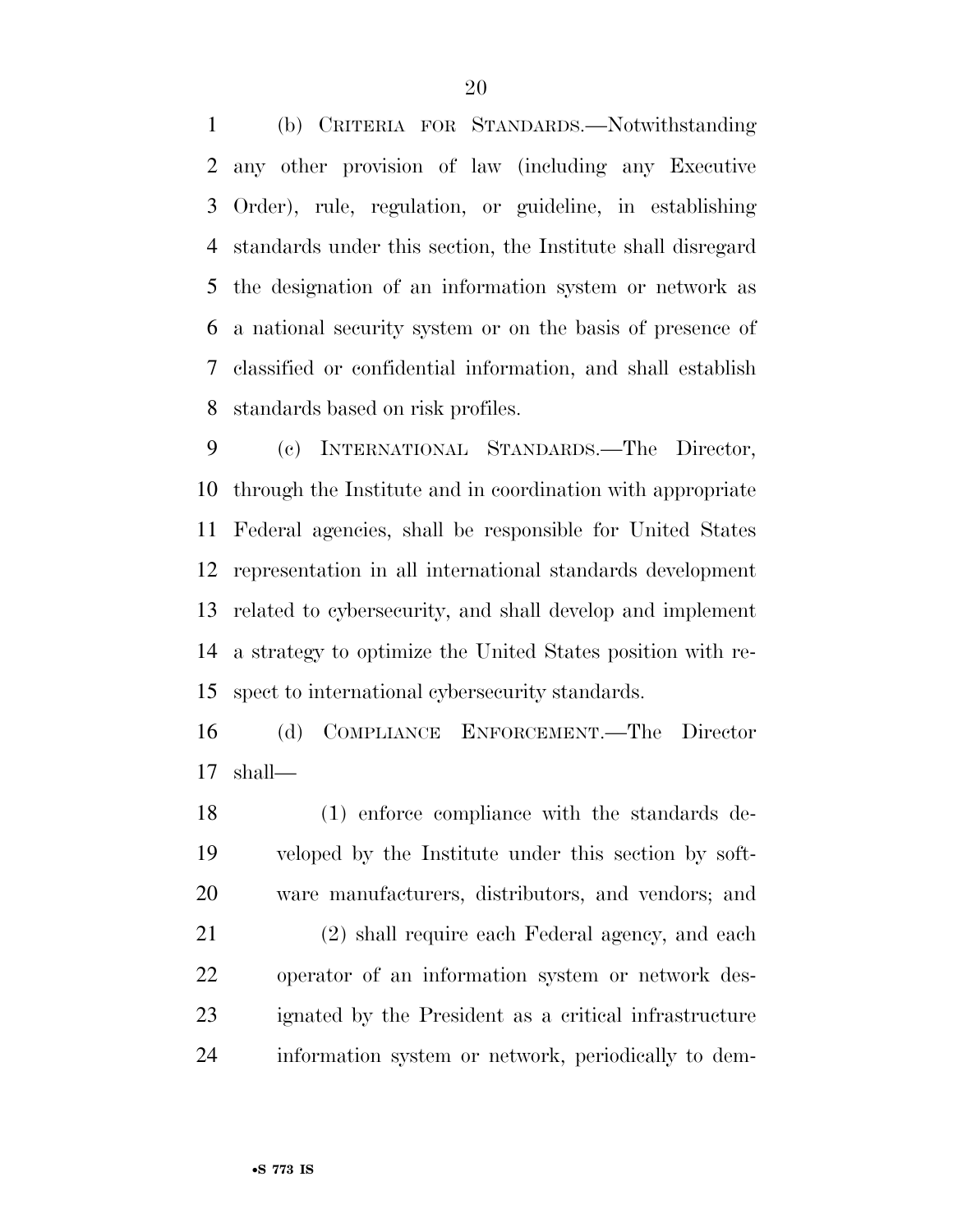onstrate compliance with the standards established under this section.

 (e) FCC NATIONAL BROADBAND PLAN.—In devel- oping the national broadband plan pursuant to section 6001(k) of the American Recovery and Reinvestment Act of 2009, the Federal Communications Commission shall report on the most effective and efficient means to ensure the cybersecurity of commercial broadband networks, in- cluding consideration of consumer education and outreach programs.

## **SEC. 7. LICENSING AND CERTIFICATION OF CYBERSECU-RITY PROFESSIONALS.**

 (a) IN GENERAL.—Within 1 year after the date of enactment of this Act, the Secretary of Commerce shall develop or coordinate and integrate a national licensing, certification, and periodic recertification program for cy-bersecurity professionals.

 (b) MANDATORY LICENSING.—Beginning 3 years after the date of enactment of this Act, it shall be unlawful for any individual to engage in business in the United States, or to be employed in the United States, as a pro- vider of cybersecurity services to any Federal agency or an information system or network designated by the Presi-dent, or the President's designee, as a critical infrastruc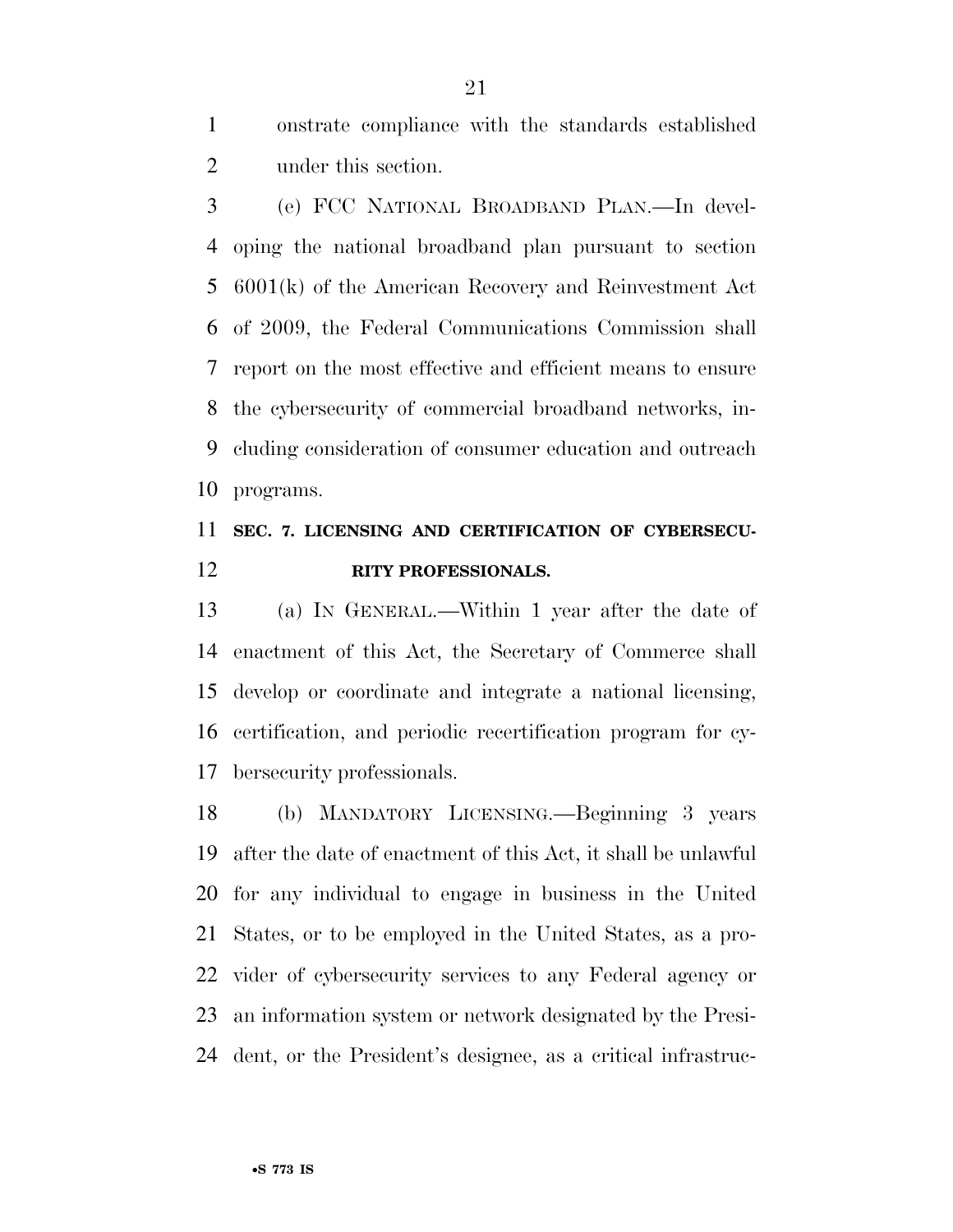ture information system or network, who is not licensed and certified under the program.

### **SEC. 8. REVIEW OF NTIA DOMAIN NAME CONTRACTS.**

 (a) IN GENERAL.—No action by the Assistant Sec- retary of Commerce for Communications and Information after the date of enactment of this Act with respect to the renewal or modification of a contract related to the operation of the Internet Assigned Numbers Authority, shall be final until the Advisory Panel—

(1) has reviewed the action;

 (2) considered the commercial and national se-curity implications of the action; and

13 (3) approved the action.

 (b) APPROVAL PROCEDURE.—If the Advisory Panel does not approve such an action, it shall immediately no- tify the Assistant Secretary in writing of the disapproval and the reasons therefor. The Advisory Panel may provide recommendations to the Assistant Secretary in the notice for any modifications the it deems necessary to secure ap-proval of the action.

### **SEC. 9. SECURE DOMAIN NAME ADDRESSING SYSTEM.**

 (a) IN GENERAL.—Within 3 years after the date of enactment of this Act, the Assistant Secretary of Com- merce for Communications and Information shall develop a strategy to implement a secure domain name addressing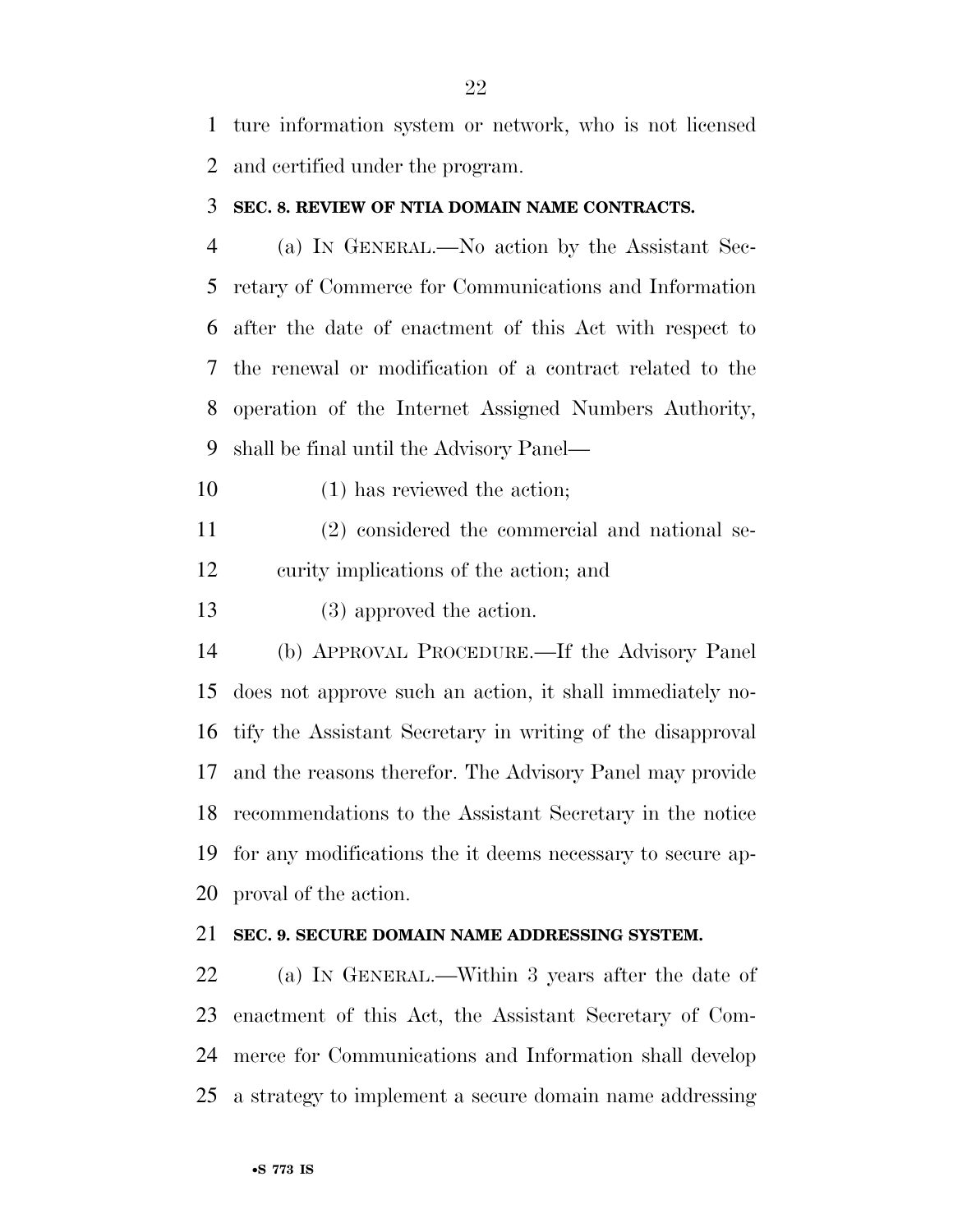system. The Assistant Secretary shall publish notice of the system requirements in the Federal Register together with an implementation schedule for Federal agencies and in- formation systems or networks designated by the Presi- dent, or the President's designee, as critical infrastructure information systems or networks.

 (b) COMPLIANCE REQUIRED.—The President shall ensure that each Federal agency and each such system or network implements the secure domain name address- ing system in accordance with the schedule published by the Assistant Secretary.

### **SEC. 10. PROMOTING CYBERSECURITY AWARENESS.**

 The Secretary of Commerce shall develop and imple-ment a national cybersecurity awareness campaign that—

- (1) is designed to heighten public awareness of cybersecurity issues and concerns;
- (2) communicates the Federal Government's role in securing the Internet and protecting privacy and civil liberties with respect to Internet-related ac-tivities; and

 (3) utilizes public and private sector means of providing information to the public, including public service announcements.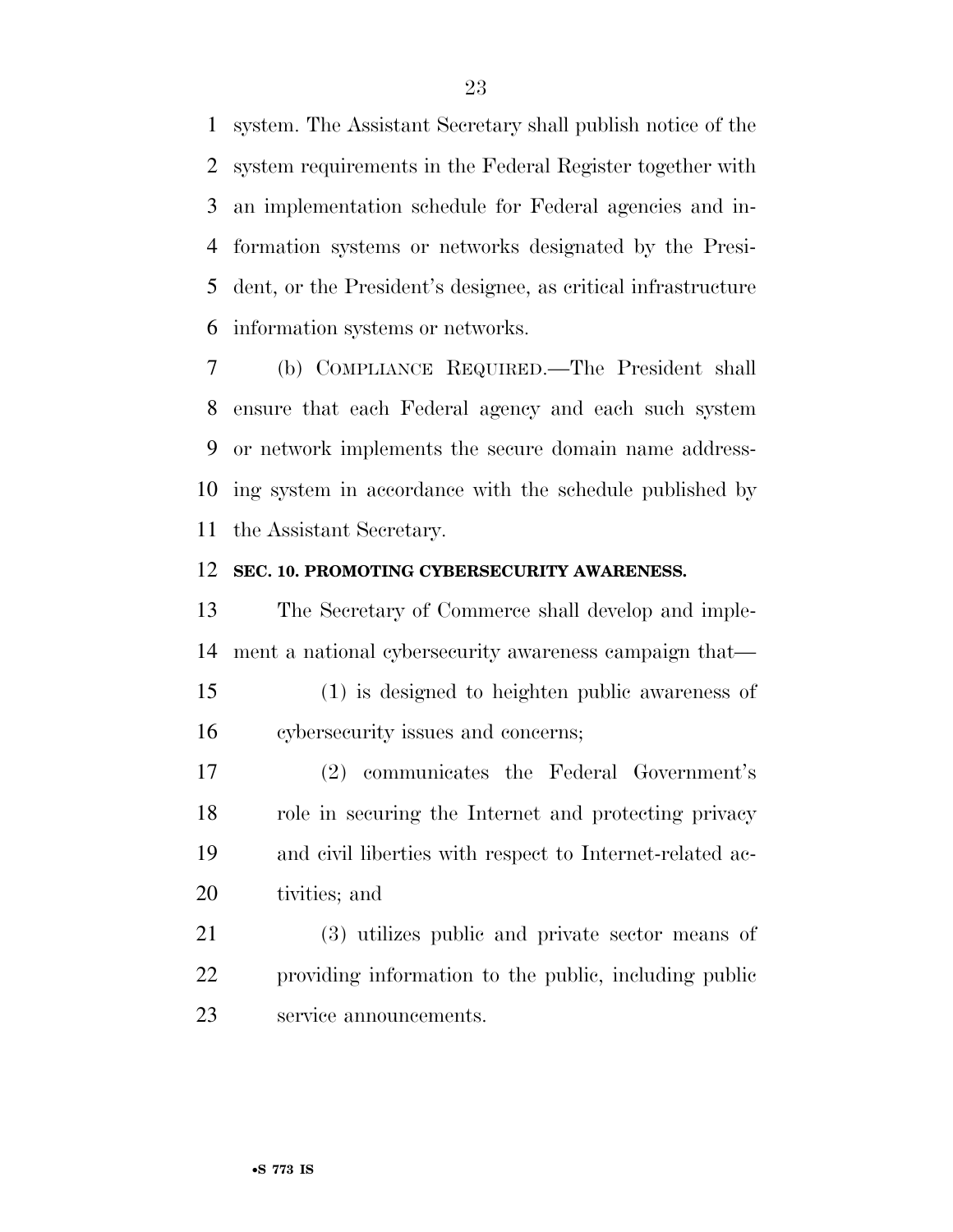(a) FUNDAMENTAL CYBERSECURITY RESEARCH.— The Director of the National Science Foundation shall give priority to computer and information science and en- gineering research to ensure substantial support is pro-vided to meet the following challenges in cybersecurity:

 (1) How to design and build complex software- intensive systems that are secure and reliable when first deployed.

 (2) How to test and verify that software, whether developed locally or obtained from a third party, is free of significant known security flaws.

 (3) How to test and verify that software ob- tained from a third party correctly implements stat-ed functionality, and only that functionality.

 (4) How to guarantee the privacy of an individ- ual's identity, information, or lawful transactions when stored in distributed systems or transmitted over networks.

 (5) How to build new protocols to enable the Internet to have robust security as one of its key ca-pabilities.

 (6) How to determine the origin of a message transmitted over the Internet.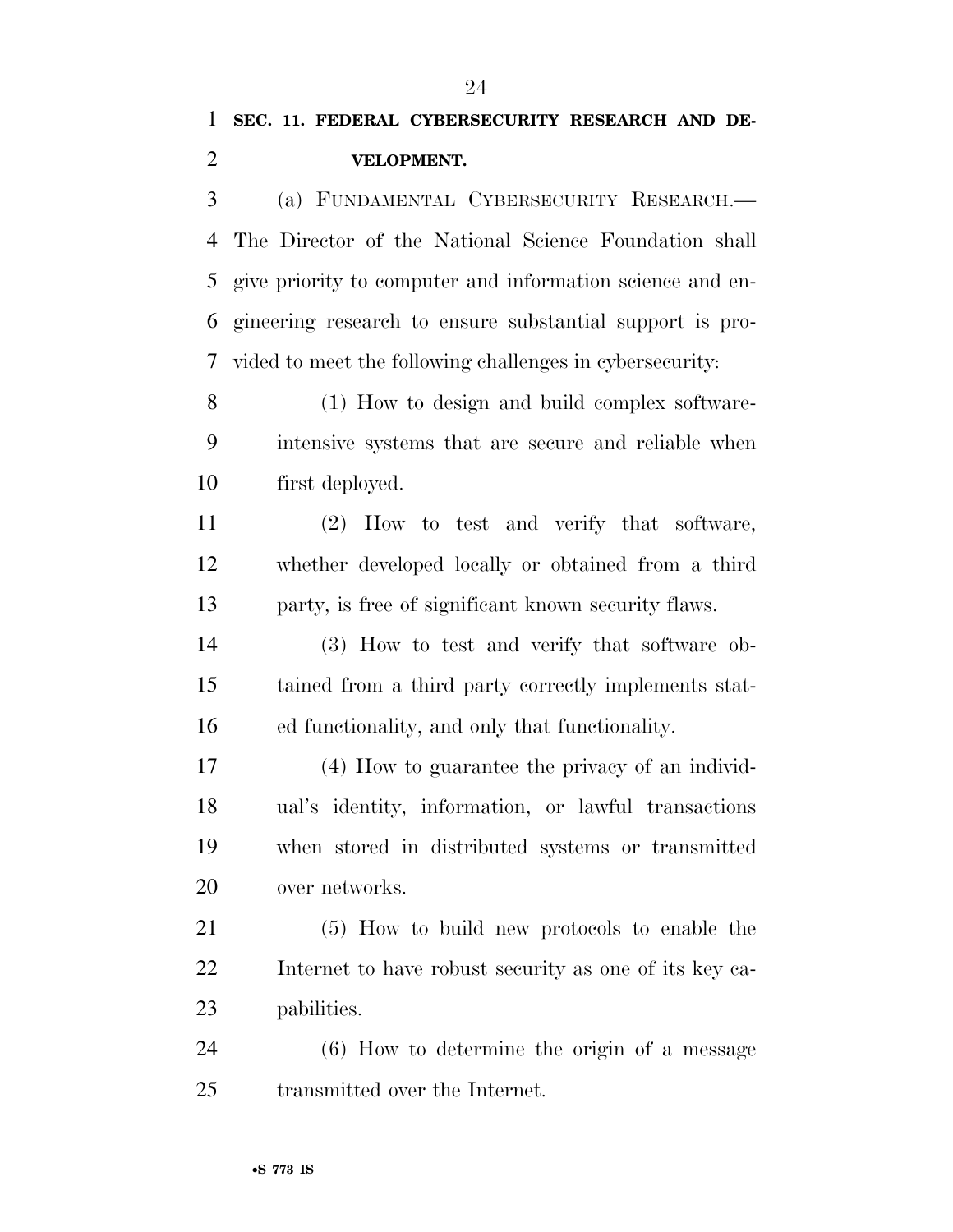(7) How to support privacy in conjunction with improved security.

 (8) How to address the growing problem of in-sider threat.

 (b) SECURE CODING RESEARCH.—The Director shall support research that evaluates selected secure coding education and improvement programs. The Director shall also support research on new methods of integrating se- cure coding improvement into the core curriculum of com- puter science programs and of other programs where grad- uates have a substantial probability of developing software after graduation.

 (c) ASSESSMENT OF SECURE CODING EDUCATION IN COLLEGES AND UNIVERSITIES.—Within one year after the date of enactment of this Act, the Director shall sub- mit to the Senate Committee on Commerce, Science, and Transportation and the House of Representatives Com- mittee on Science and Technology a report on the state of secure coding education in America's colleges and uni- versities for each school that received National Science Foundation funding in excess of \$1,000,000 during fiscal year 2008. The report shall include—

 (1) the number of students who earned under- graduate degrees in computer science or in each other program where graduates have a substantial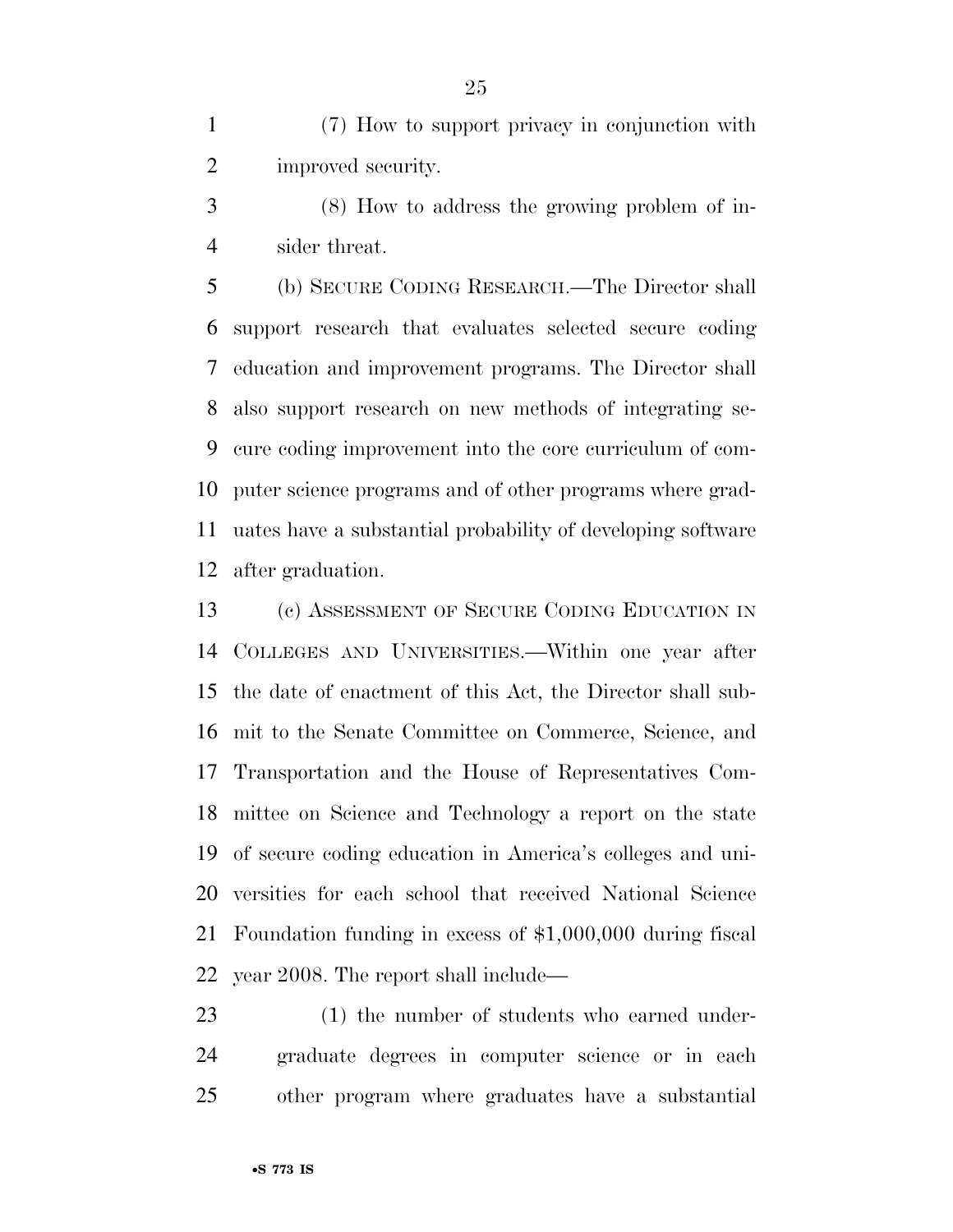probability of being engaged in software design or development after graduation;

 (2) the percentage of those students who com- pleted substantive secure coding education or im- provement programs during their undergraduate ex-perience; and

 (3) descriptions of the length and content of the education and improvement programs, and a meas- ure of the effectiveness of those programs in ena- bling the students to master secure coding and de-sign.

12 (d) CYBERSECURITY MODELING AND TESTBEDS.— The Director shall establish a program to award grants to institutions of higher education to establish cybersecu- rity testbeds capable of realistic modeling of real-time cyber attacks and defenses. The purpose of this program is to support the rapid development of new cybersecurity defenses, techniques, and processes by improving under- standing and assessing the latest technologies in a real- world environment. The testbeds shall be sufficiently large in order to model the scale and complexity of real world networks and environments.

 (e) NSF COMPUTER AND NETWORK SECURITY RE-24 SEARCH GRANT AREAS.—Section  $4(a)(1)$  of the Cyberse-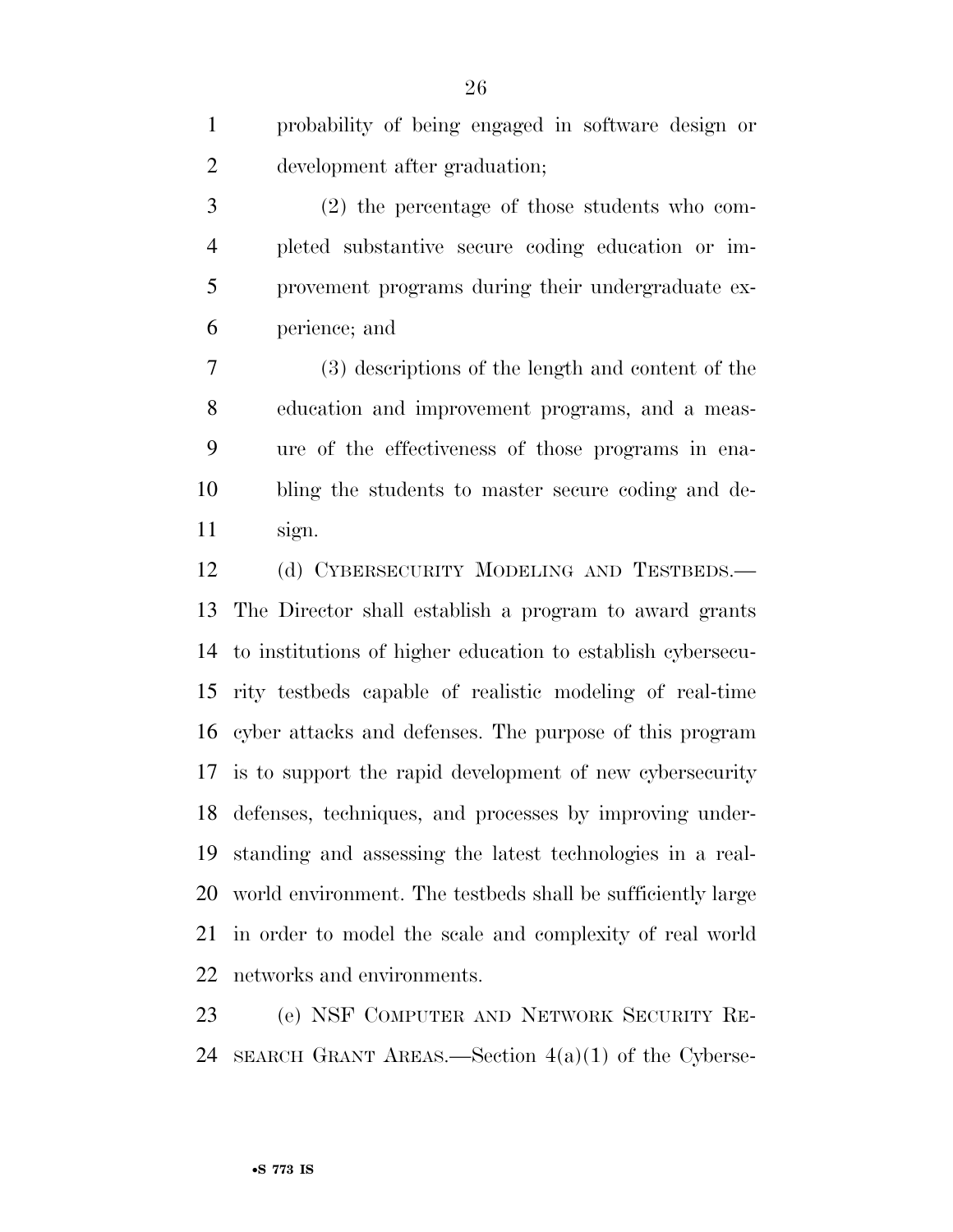| $\mathbf{1}$   | curity Research and Development Act (15 U.S.C.        |
|----------------|-------------------------------------------------------|
| $\overline{2}$ | $7403(a)(1)$ is amended—                              |
| 3              | $(1)$ by striking "and" after the semicolon in        |
| $\overline{4}$ | subparagraph $(H)$ ;                                  |
| 5              | $(2)$ by striking "property." in subparagraph $(I)$   |
| 6              | and inserting "property;"; and                        |
| 7              | $(3)$ by adding at the end the following:             |
| 8              | "(J) secure fundamental protocols that are at         |
| 9              | the heart of inter-network communications and data    |
| 10             | exchange;                                             |
| 11             | $\lq\lq(K)$ secure software engineering and software  |
| 12             | assurance, including—                                 |
| 13             | "(i) programming languages and systems                |
| 14             | that include fundamental security features;           |
| 15             | "(ii) portable or reusable code that re-              |
| 16             | mains secure when deployed in various environ-        |
| 17             | ments;                                                |
| 18             | "(iii) verification and validation tech-              |
| 19             | nologies to ensure that requirements and speci-       |
| 20             | fications have been implemented; and                  |
| 21             | "(iv) models for comparison and metrics to            |
| 22             | assure that required standards have been met;         |
| 23             | $\lq$ <sup>"</sup> (L) holistic system security that— |
| 24             | "(i) addresses the building of secure sys-            |
| 25             | tems from trusted and untrusted components;           |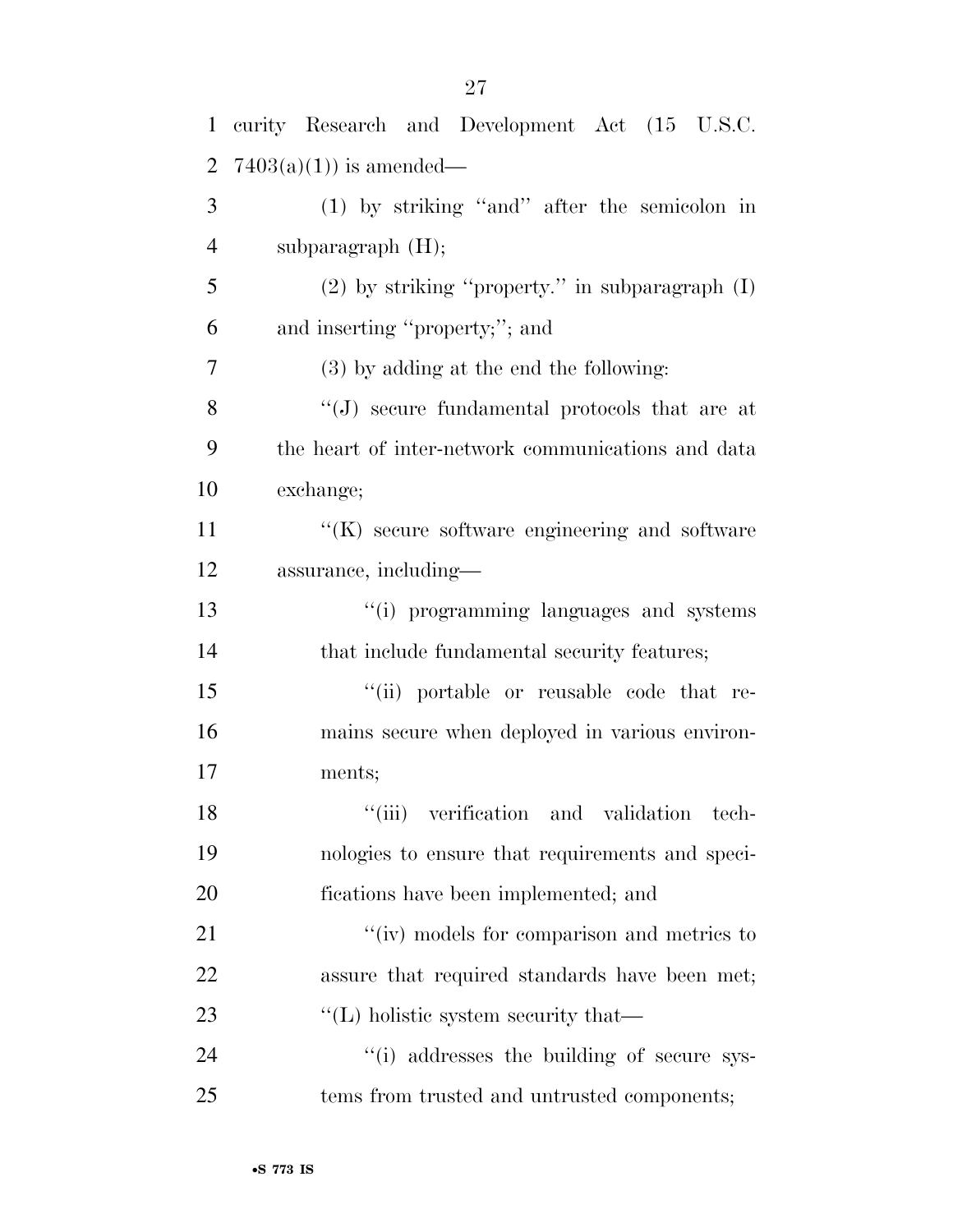| $\mathbf{1}$   | "(ii) proactively reduces vulnerabilities;                      |
|----------------|-----------------------------------------------------------------|
| $\overline{2}$ | "(iii) addresses insider threats; and                           |
| 3              | "(iv) supports privacy in conjunction with                      |
| $\overline{4}$ | improved security;                                              |
| 5              | "(M) monitoring and detection; and                              |
| 6              | "(N) mitigation and rapid recovery methods.".                   |
| 7              | (f)<br>NSF COMPUTER AND NETWORK SECURITY                        |
| 8              | GRANTS.—Section $4(a)(3)$ of the Cybersecurity Research         |
| 9              | and Development Act $(15 \text{ U.S.C. } 7403(a)(3))$ is amend- |
| 10             | $ed$ —                                                          |
| 11             | $(1)$ by striking "and" in subparagraph $(D)$ ;                 |
| 12             | (2) by striking "2007" in subparagraph $(E)$                    |
| 13             | and inserting "2007;"; and                                      |
| 14             | (3) by adding at the end of the following:                      |
| 15             | "(F) $$150,000,000$ for fiscal year 2010;                       |
| 16             | "(G) $$155,000,000$ for fiscal year 2011;                       |
| 17             | "(H) $$160,000,000$ for fiscal year 2012;                       |
| 18             | "(I) $$165,000,000$ for fiscal year 2013;                       |
| 19             | and                                                             |
| 20             | "(J) $$170,000,000$ for fiscal year 2014.".                     |
| 21             | (g) COMPUTER AND NETWORK SECURITY CEN-                          |
| 22             | TERS.—Section $4(b)(7)$ of such Act $(15 \text{ U.S.C.})$       |
| 23             | $7403(b)(7)$ is amended—                                        |
| 24             | $(1)$ by striking "and" in subparagraph $(D)$ ;                 |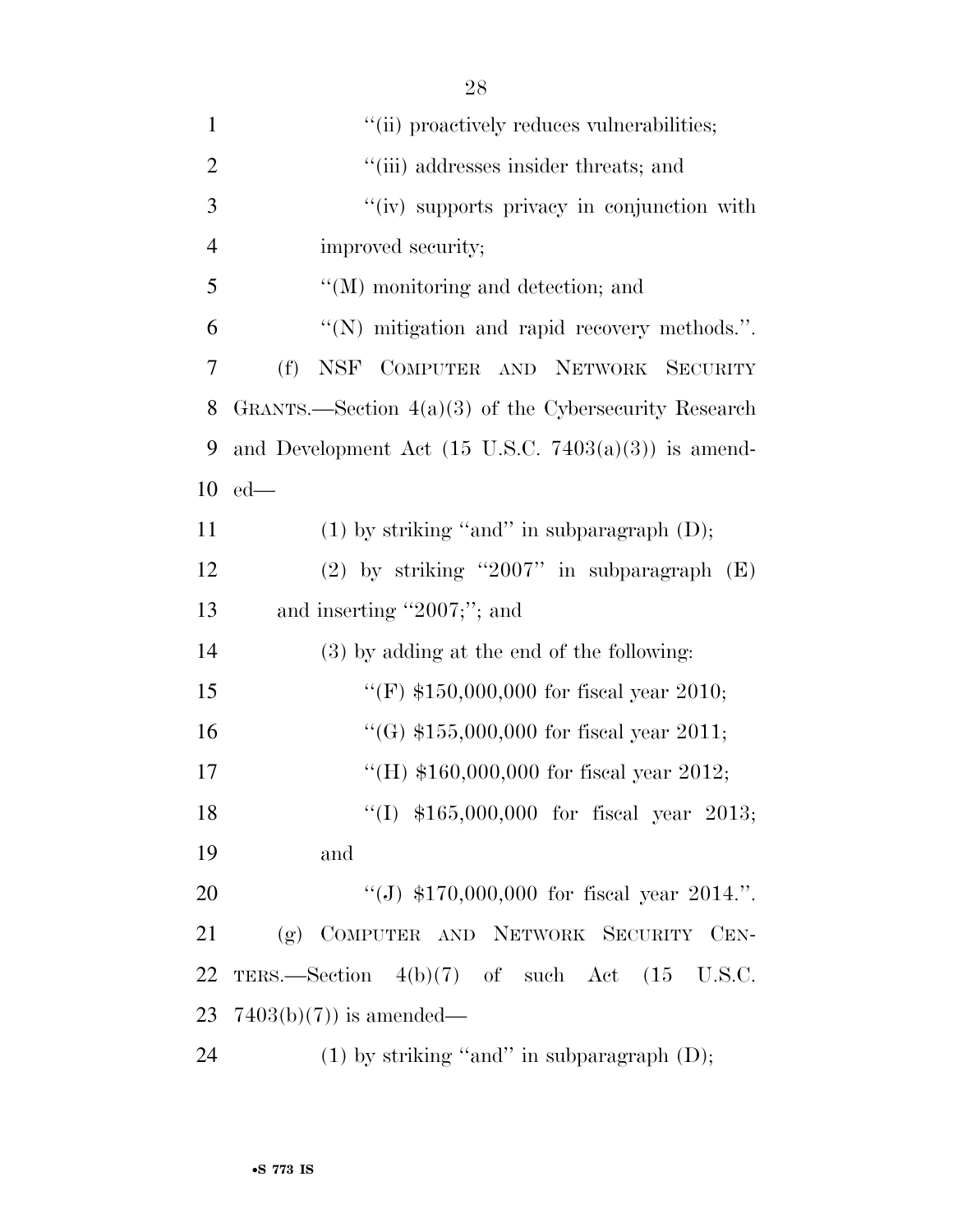| $\mathbf{1}$   | (2) by striking "2007" in subparagraph $(E)$                |
|----------------|-------------------------------------------------------------|
| $\overline{2}$ | and inserting "2007;"; and                                  |
| 3              | (3) by adding at the end of the following:                  |
| $\overline{4}$ | "(F) $$50,000,000$ for fiscal year 2010;                    |
| 5              | "(G) $$52,000,000$ for fiscal year 2011;                    |
| 6              | "(H) $$54,000,000$ for fiscal year 2012;                    |
| 7              | "(I) $$56,000,000$ for fiscal year 2013; and                |
| 8              | "(J) $$58,000,000$ for fiscal year 2014.".                  |
| 9              | (h) COMPUTER AND NETWORK SECURITY CAPACITY                  |
| 10             | BUILDING GRANTS.—Section $5(a)(6)$ of such Act $(15)$       |
| 11             | U.S.C. 7404(a)(6)) is amended—                              |
| 12             | $(1)$ by striking "and" in subparagraph $(D)$ ;             |
| 13             | (2) by striking "2007" in subparagraph $(E)$                |
| 14             | and inserting "2007;"; and                                  |
| 15             | (3) by adding at the end of the following:                  |
| 16             | "(F) $$40,000,000$ for fiscal year 2010;                    |
| 17             | "(G) $$42,000,000$ for fiscal year 2011;                    |
| 18             | "(H) $$44,000,000$ for fiscal year 2012;                    |
| 19             | "(I) $$46,000,000$ for fiscal year 2013; and                |
| 20             | "(J) $$48,000,000$ for fiscal year 2014.".                  |
| 21             | (i) SCIENTIFIC AND ADVANCED TECHNOLOGY ACT                  |
| 22             | GRANTS.—Section $5(b)(2)$ of such Act $(15 \text{ U.S.C.})$ |
| 23             | $7404(b)(2)$ is amended—                                    |
| 24             | $(1)$ by striking "and" in subparagraph $(D)$ ;             |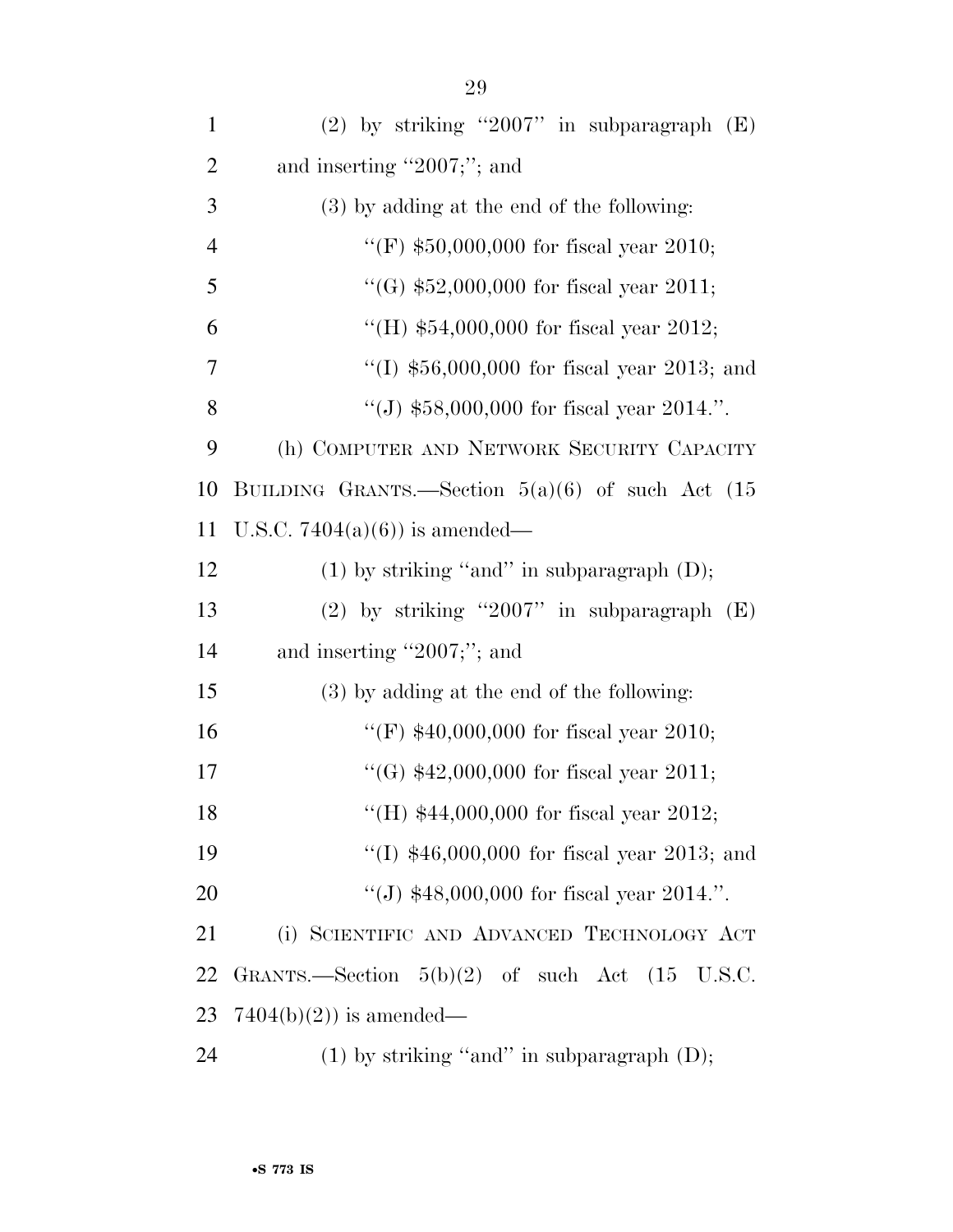| $\mathbf{1}$   | (2) by striking "2007" in subparagraph $(E)$              |
|----------------|-----------------------------------------------------------|
| $\overline{2}$ | and inserting "2007;"; and                                |
| 3              | (3) by adding at the end of the following:                |
| $\overline{4}$ | "(F) $$5,000,000$ for fiscal year 2010;                   |
| 5              | "(G) $$6,000,000$ for fiscal year 2011;                   |
| 6              | "(H) $$7,000,000$ for fiscal year 2012;                   |
| 7              | "(I) $$8,000,000$ for fiscal year 2013; and               |
| 8              | "(J) $$9,000,000$ for fiscal year 2014.".                 |
| 9              | GRADUATE TRAINEESHIPS IN COMPUTER AND<br>(j)              |
| 10             | NETWORK SECURITY RESEARCH.-Section $5(e)(7)$ of           |
| 11             | such Act $(15 \text{ U.S.C. } 7404(e)(7))$ is amended—    |
| 12             | $(1)$ by striking "and" in subparagraph $(D)$ ;           |
| 13             | (2) by striking "2007" in subparagraph $(E)$              |
| 14             | and inserting "2007;"; and                                |
| 15             | (3) by adding at the end of the following:                |
| 16             | "(F) $$20,000,000$ for fiscal year 2010;                  |
| 17             | "(G) $$22,000,000$ for fiscal year 2011;                  |
| 18             | "(H) $$24,000,000$ for fiscal year 2012;                  |
| 19             | "(I) $$26,000,000$ for fiscal year 2013; and              |
| 20             | "(J) $$28,000,000$ for fiscal year 2014.".                |
| 21             | CYBERSECURITY<br>FACULTY<br>(k)<br>DEVELOPMENT            |
| 22             | TRAINEESHIP PROGRAM.—Section $5(e)(9)$ of such Act (15    |
| 23             | U.S.C. $7404(e)(9)$ is amended by striking "2007." and    |
| 24             | inserting "2007 and for each of fiscal years 2010 through |
| 25             | $2014."$ .                                                |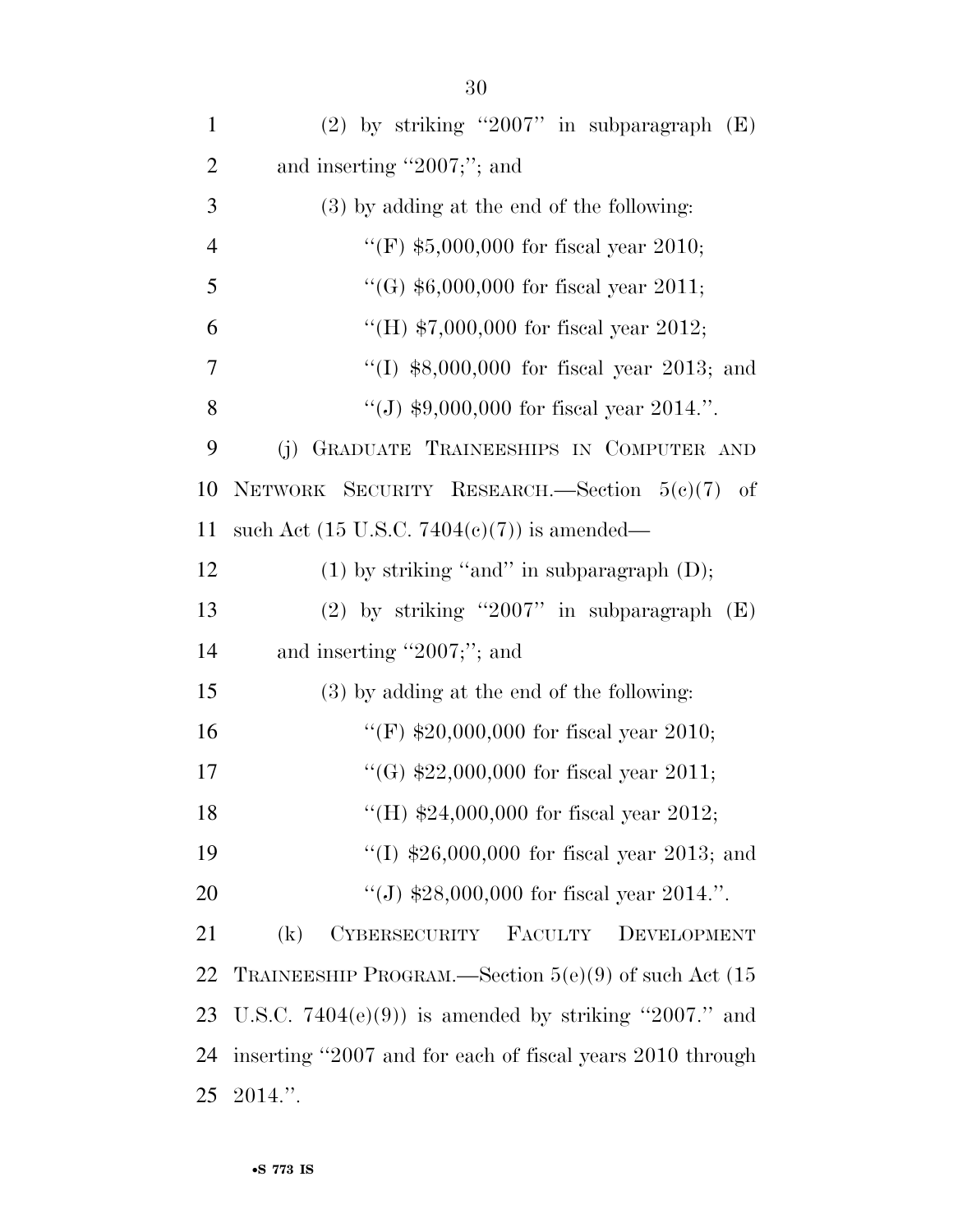| $\mathbf{1}$   | (I) NETWORKING AND INFORMATION TECHNOLOGY                 |
|----------------|-----------------------------------------------------------|
| 2              | RESEARCH AND DEVELOPMENT PROGRAM.-Section                 |
| 3              | $204(a)(1)$ of the High-Performance Computing Act of      |
| $\overline{4}$ | 1991 (15 U.S.C. 5524(a)(1)) is amended—                   |
| 5              | $(1)$ by striking "and" after the semicolon in            |
| 6              | subparagraph $(B)$ ; and                                  |
| 7              | $(2)$ by inserting after subparagraph $(C)$ the fol-      |
| 8              | lowing:                                                   |
| 9              | "(D) develop and propose standards and                    |
| 10             | guidelines, and develop measurement techniques            |
| 11             | and test methods, for enhanced cybersecurity              |
| 12             | for computer networks and common user inter-              |
|                |                                                           |
| 13             | faces to systems; and".                                   |
| 14             | SEC.<br>12. FEDERAL CYBER SCHOLARSHIP-FOR-SERVICE         |
| 15             | PROGRAM.                                                  |
| 16             | (a) IN GENERAL.—The Director of the National              |
| 17             | Science Foundation shall establish a Federal Cyber Schol- |
| 18             | arship-for-Service program to recruit and train the next  |
| 19             | generation of Federal information technology workers and  |
| 20             | security managers.                                        |
| 21             | (b) PROGRAM DESCRIPTION AND COMPONENTS.-                  |
| 22             | The program—                                              |
| 23             | (1) shall provide scholarships, that provide full         |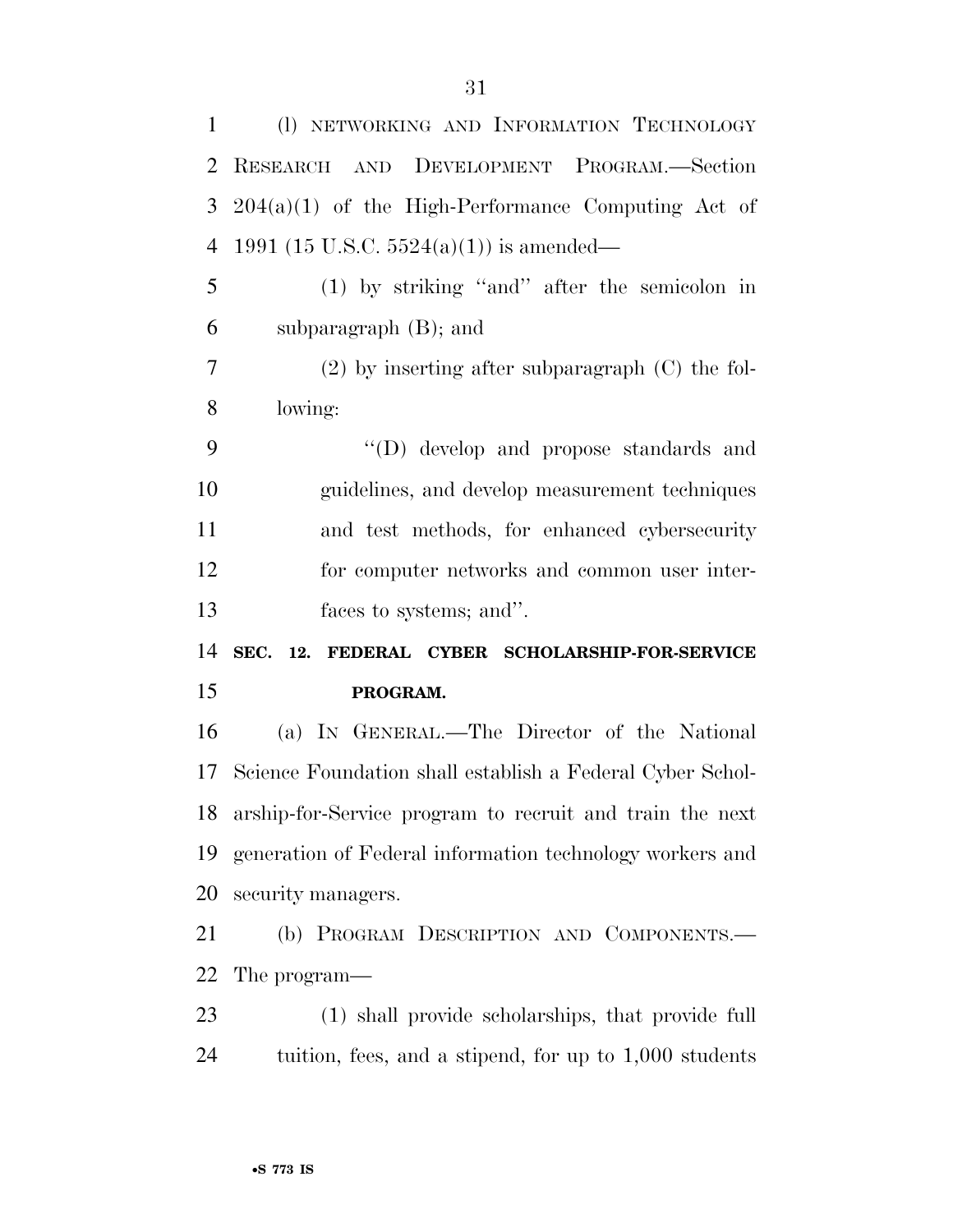| $\mathbf{1}$   | per year in their pursuit of undergraduate or grad-       |
|----------------|-----------------------------------------------------------|
| $\overline{2}$ | uate degrees in the cybers ecurity field;                 |
| 3              | (2) shall require scholarship recipients, as a            |
| $\overline{4}$ | condition of receiving a scholarship under the pro-       |
| $\mathfrak{S}$ | gram, to agree to serve in the Federal information        |
| 6              | technology workforce for a period equal to the length     |
| 7              | of the scholarship following graduation if offered em-    |
| 8              | ployment in that field by a Federal agency;               |
| 9              | (3) shall provide opportunities for students to           |
| 10             | receive temporary appointments for meaningful em-         |
| 11             | ployment in the Federal information technology            |
| 12             | workforce during school vacation periods and for in-      |
| 13             | ternships;                                                |
| 14             | (4) shall provide a procedure for identifying             |
| 15             | promising K-12 students for participation in sum-         |
| 16             | mer work and internship programs that would lead          |
| 17             | to certification of Federal information technology        |
| 18             | workforce standards and possible future employ-           |
| 19             | ment; and                                                 |
| 20             | (5) shall examine and develop, if appropriate,            |
| 21             | programs to promote computer security awareness in        |
| 22             | secondary and high school classrooms.                     |
| 23             | (c) HIRING AUTHORITY.—For purposes of any law             |
| 24             | or regulation governing the appointment of individuals in |

the Federal civil service, upon the successful completion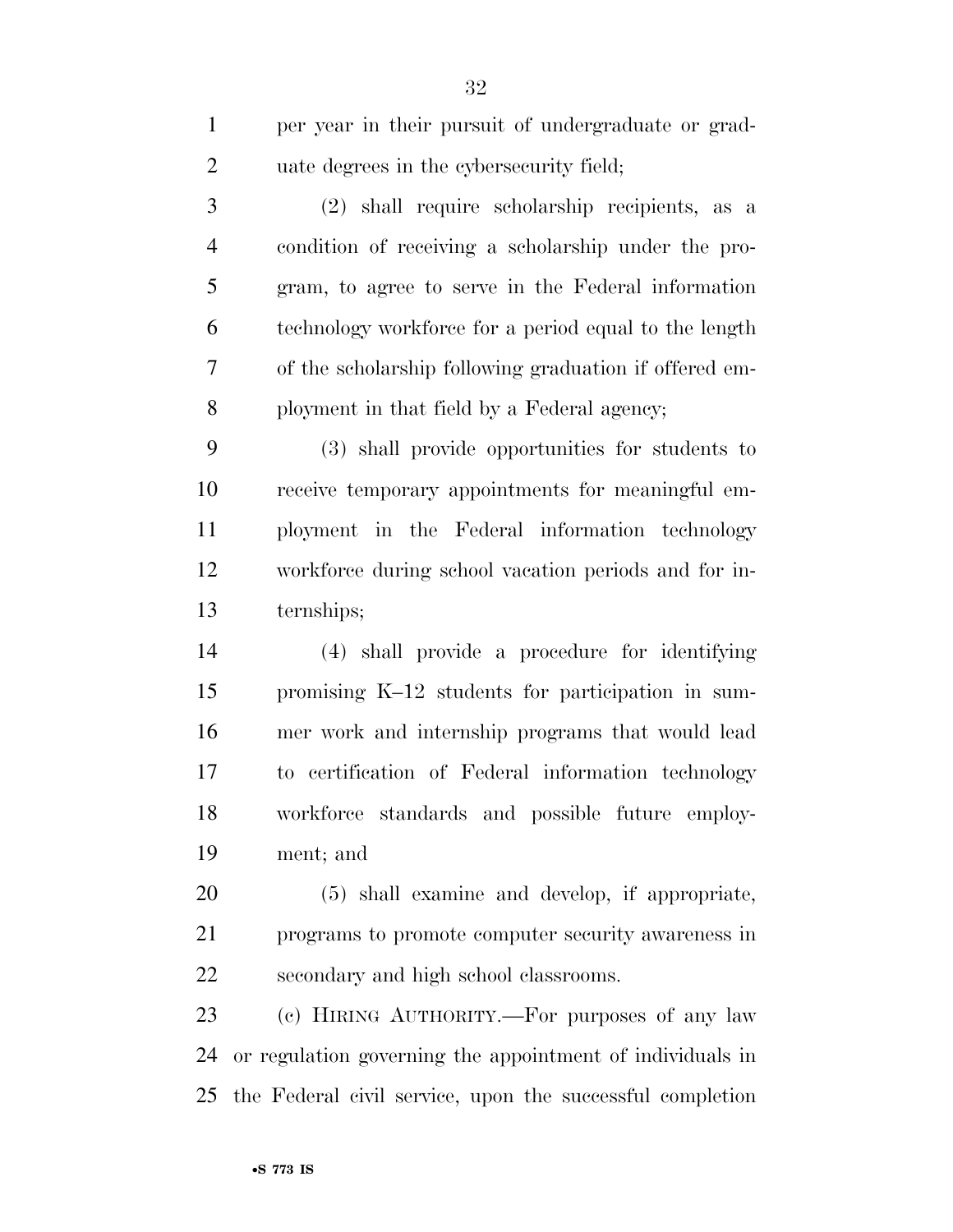of their studies, students receiving a scholarship under the program shall be hired under the authority provided for in section 213.3102(r) of title 5, Code of Federal Regula- tions, and be exempt from competitive service. Upon ful- fillment of the service term, such individuals shall be con- verted to a competitive service position without competi- tion if the individual meets the requirements for that posi-tion.

 (d) ELIGIBILITY.—To be eligible to receive a scholar-ship under this section, an individual shall—

(1) be a citizen of the United States; and

 (2) demonstrate a commitment to a career in improving the Nation's cyber defenses.

 (e) CONSIDERATION AND PREFERENCE.—In making selections for scholarships under this section, the Director shall—

 (1) consider, to the extent possible, a diverse pool of applicants whose interests are of an inter- disciplinary nature, encompassing the social sci- entific as well as the technical dimensions of cyber security; and

 (2) give preference to applicants that have par- ticipated in the competition and challenge described in section 13.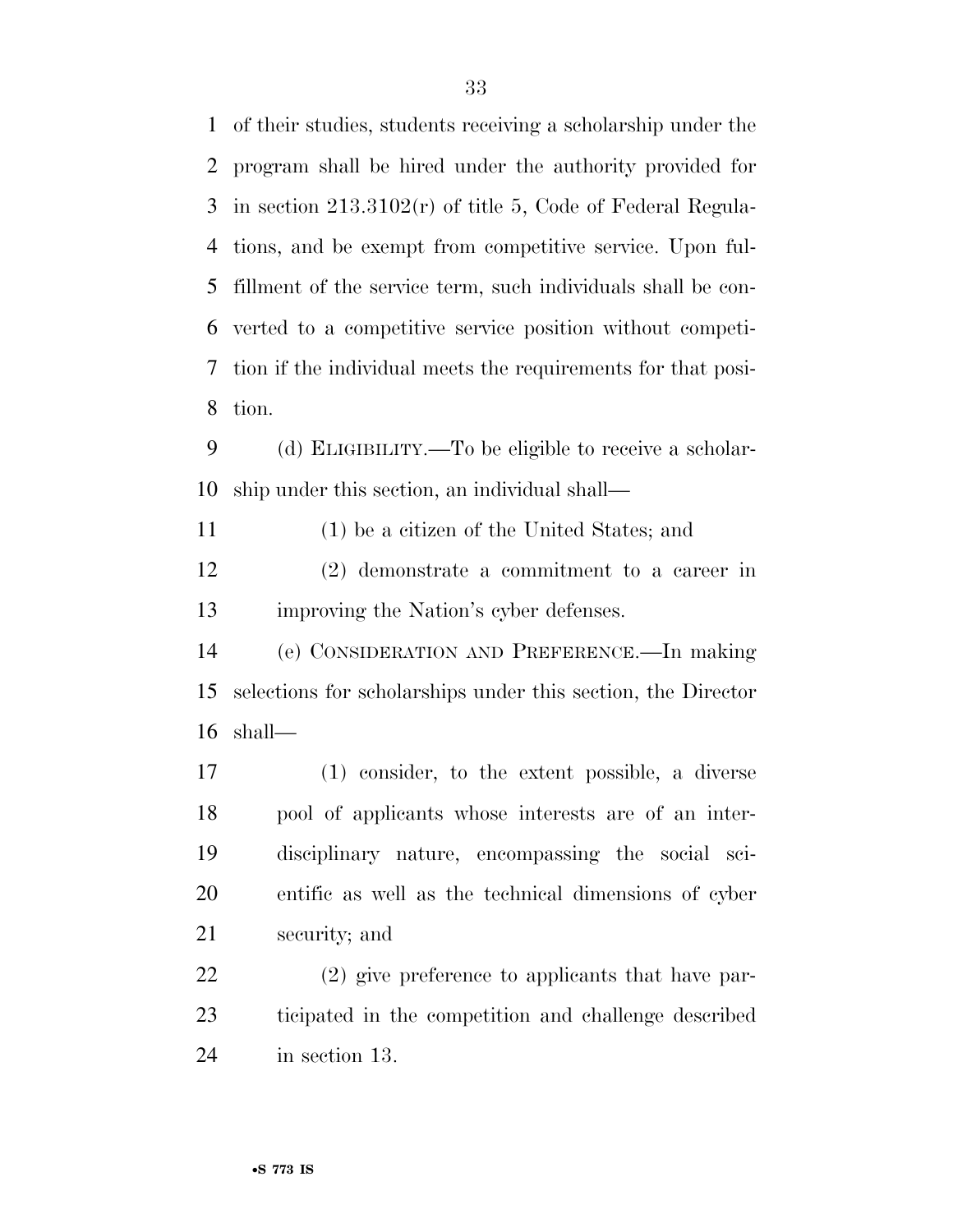(f) EVALUATION AND REPORT.—The Director shall evaluate and report to the Senate Committee on Com- merce, Science, and Transportation and the House of Rep- resentatives Committee on Science and Technology on the success of recruiting individuals for the scholarships. (g) AUTHORIZATION OF APPROPRIATIONS.—There are authorized to be appropriated to the National Science Foundation to carry out this section— (1) \$50,000,000 for fiscal year 2010; (2) \$55,000,000 for fiscal year 2011; (3) \$60,000,000 for fiscal year 2012; (4) \$65,000,000 for fiscal year 2013; and (5) \$70,000,000 for fiscal year 2014. **SEC. 13. CYBERSECURITY COMPETITION AND CHALLENGE.**  (a) IN GENERAL.—The Director of the National In- stitute of Standards and Technology, directly or through appropriate Federal entities, shall establish cybersecurity competitions and challenges with cash prizes in order to— (1) attract, identify, evaluate, and recruit tal- ented individuals for the Federal information tech-21 nology workforce; and (2) stimulate innovation in basic and applied cybersecurity research, technology development, and prototype demonstration that have the potential for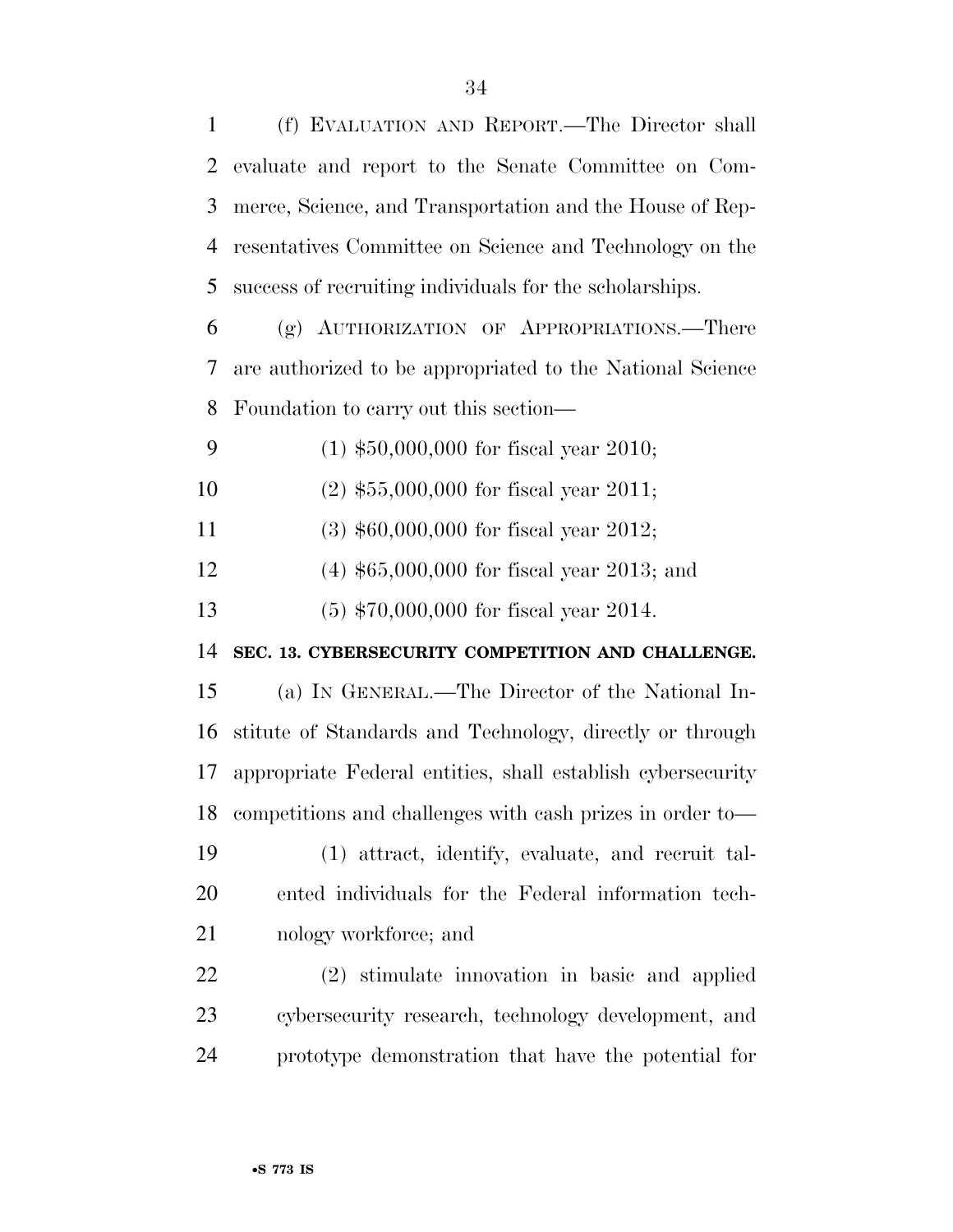| $\mathbf{1}$   | application to the Federal information technology            |
|----------------|--------------------------------------------------------------|
| $\overline{2}$ | activities of the Federal Government.                        |
| 3              | (b) TYPES OF COMPETITIONS AND CHALLENGES.—                   |
| $\overline{4}$ | The Director shall establish different competitions and      |
| 5              | challenges targeting the following groups:                   |
| 6              | (1) High school students.                                    |
| 7              | (2) Undergraduate students.                                  |
| 8              | (3) Graduate students.                                       |
| 9              | (4) Academic and research institutions.                      |
| 10             | (c) TOPICS.—In selecting topics for prize competi-           |
| 11             | tions, the Director shall consult widely both within and     |
| 12             | outside the Federal Government, and may empanel advi-        |
| 13             | sory committees.                                             |
| 14             | (d) ADVERTISING.—The Director shall widely adver-            |
| 15             | tise prize competitions, in coordination with the awareness  |
| 16             | campaign under section 10, to encourage participation.       |
| 17             | (e) REQUIREMENTS AND REGISTRATION.—For each                  |
|                | 18 prize competition, the Director shall publish a notice in |
| 19             | the Federal Register announcing the subject of the com-      |
| 20             | petition, the rules for being eligible to participate in the |
| 21             | competition, the amount of the prize, and the basis on       |
| 22             | which a winner will be selected.                             |
| 23             | (f) ELIGIBILITY.—To be eligible to win a prize under         |
|                |                                                              |

this section, an individual or entity—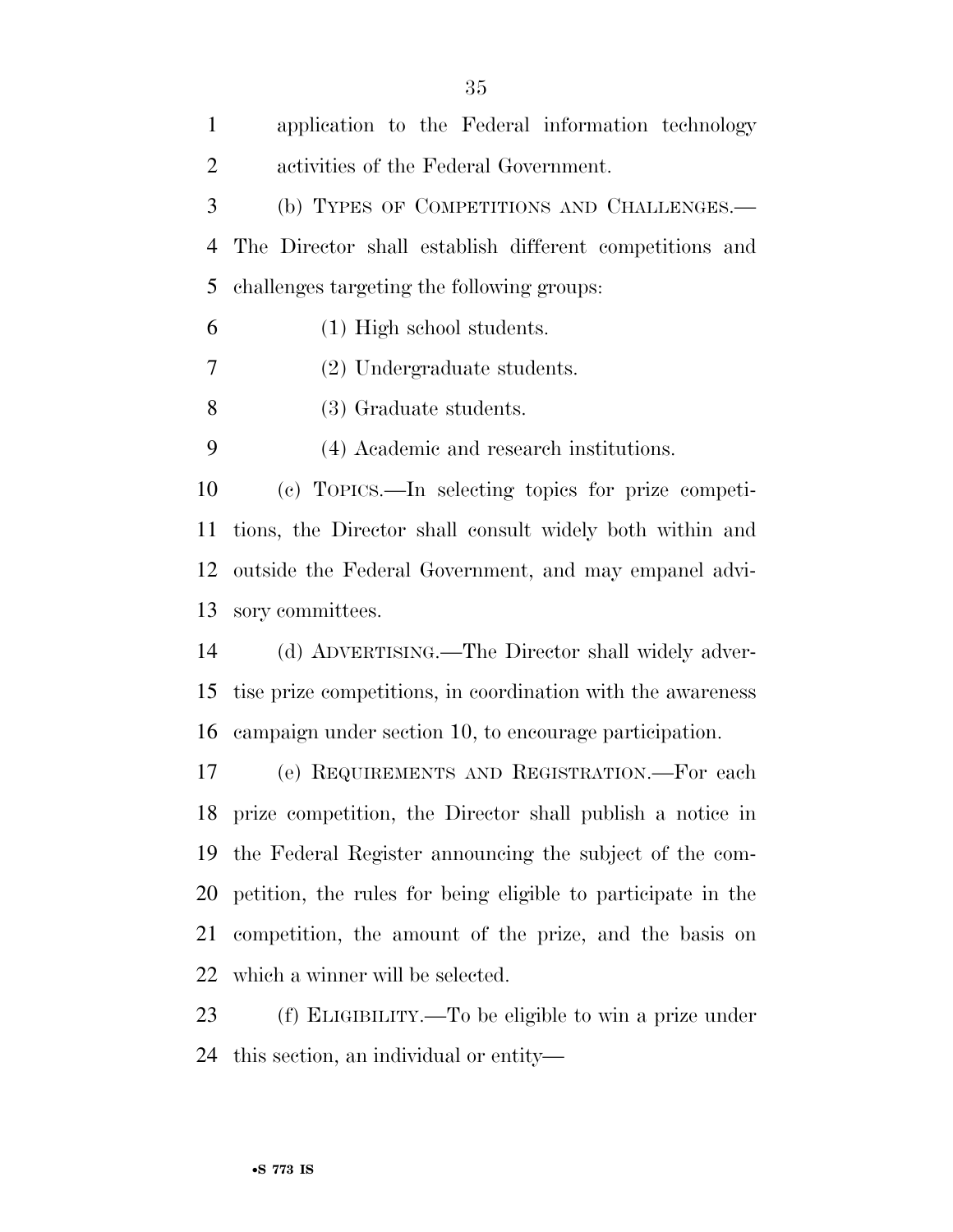| $\mathbf{1}$   | (1) shall have registered to participate in the               |
|----------------|---------------------------------------------------------------|
| $\overline{2}$ | competition pursuant to any rules promulgated by              |
| 3              | the Director under subsection (d);                            |
| $\overline{4}$ | (2) shall have complied with all the require-                 |
| 5              | ments under this section;                                     |
| 6              | $(3)$ in the case of a private entity, shall be in-           |
| 7              | corporated in and maintain a primary place of busi-           |
| $8\,$          | ness in the United States, and in the case of an in-          |
| 9              | dividual, whether participating singly or in a group,         |
| 10             | shall be a citizen or permanent resident of the               |
| 11             | United States; and                                            |
| 12             | (4) shall not be a Federal entity or Federal em-              |
| 13             | ployee acting within the scope of his or her employ-          |
| 14             | ment.                                                         |
| 15             | (g) JUDGES.—For each competition, the Director, ei-           |
| 16             | ther directly or through an agreement under subsection        |
| 17             | (h), shall assemble a panel of qualified judges to select     |
|                | 18 the winner or winners of the prize competition. Judges for |
| 19             | each competition shall include individuals from the private   |
| 20             | sector. A judge may not—                                      |
| 21             | (1) have personal or financial interests in, or be            |
| 22             | an employee, officer, director, or agent of any entity        |
| 23             | that is a registered participant in a competition; or         |
| 24             | (2) have a familial or financial relationship with            |
| 25             | an individual who is a registered participant.                |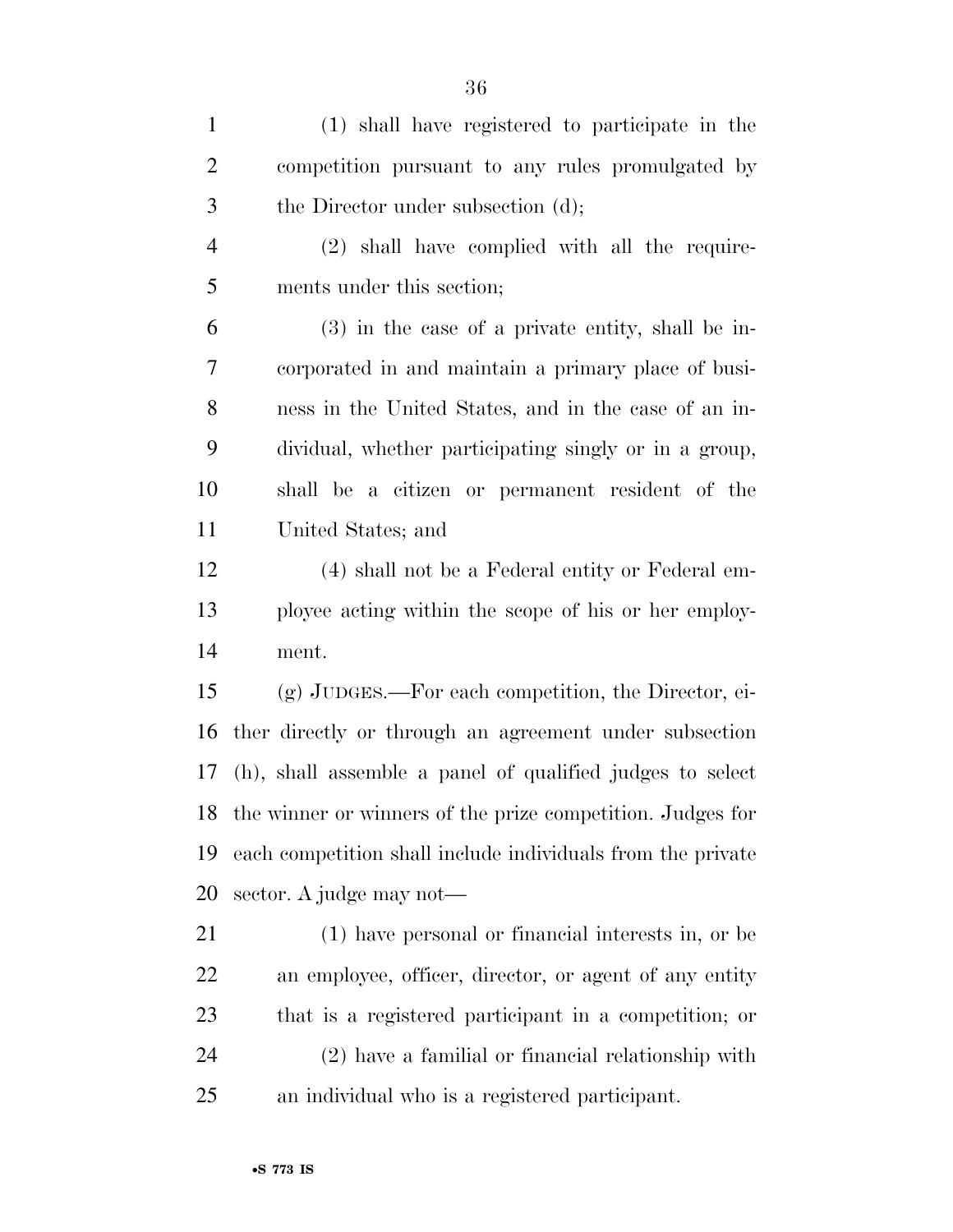(h) ADMINISTERING THE COMPETITION.—The Direc- tor may enter into an agreement with a private, nonprofit entity to administer the prize competition, subject to the provisions of this section.

(i) FUNDING.—

 (1) PRIZES.—Prizes under this section may consist of Federal appropriated funds and funds provided by the private sector for such cash prizes. The Director may accept funds from other Federal agencies for such cash prizes. The Director may not give special consideration to any private sector entity in return for a donation.

 (2) USE OF UNEXPENDED FUNDS.—Notwith- standing any other provision of law, funds appro- priated for prize awards under this section shall re- main available until expended, and may be trans- ferred, reprogrammed, or expended for other pur- poses only after the expiration of 10 fiscal years after the fiscal year for which the funds were origi- nally appropriated. No provision in this section per- mits obligation or payment of funds in violation of 22 the Anti-Deficiency Act (31 U.S.C. 1341).

 (3) FUNDING REQUIRED BEFORE PRIZE AN- NOUNCED.—No prize may be announced until all the funds needed to pay out the announced amount of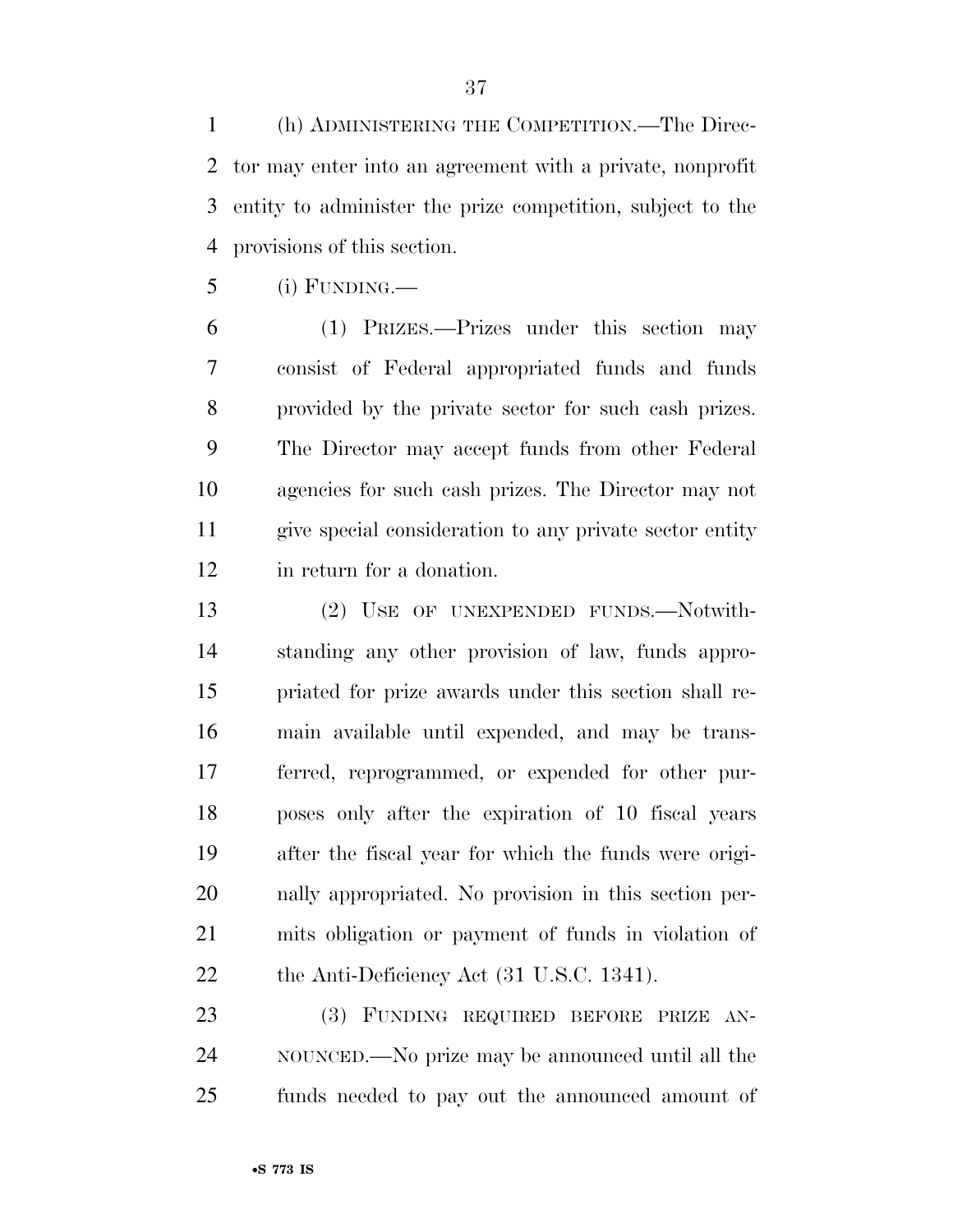| $\mathbf{1}$   | the prize have been appropriated or committed in    |
|----------------|-----------------------------------------------------|
| $\overline{2}$ | writing by a private source. The Director may in-   |
| 3              | crease the amount of a prize after an initial an-   |
| $\overline{4}$ | nouncement is made under subsection (d) if—         |
| 5              | (A) notice of the increase is provided in           |
| 6              | the same manner as the initial notice of the        |
| 7              | prize; and                                          |
| 8              | (B) the funds needed to pay out the an-             |
| 9              | nounced amount of the increase have been ap-        |
| 10             | propriated or committed in writing by a private     |
| 11             | source.                                             |
| 12             | (4) NOTICE REQUIRED FOR LARGE AWARDS.—              |
| 13             | No prize competition under this section may offer a |
| 14             | prize in an amount greater than $$5,000,000$ unless |
| 15             | 30 days have elapsed after written notice has been  |
| 16             | transmitted to the Senate Committee on Commerce,    |
| 17             | Science, and Transportation and the House of Rep-   |
| 18             | resentatives Committee on Science and Technology.   |
| 19             | (5) DIRECTOR'S APPROVAL REQUIRED FOR CER-           |
| 20             | TAIN AWARDS.—No prize competition under this sec-   |
| 21             | may result in the award of more than<br>tion        |
| 22             | $$1,000,000$ in cash prizes without the approval of |
| 23             | the Director.                                       |
| 24             | (j) USE OF FEDERAL INSIGNIA.—A registered partic-   |

ipant in a competition under this section may use any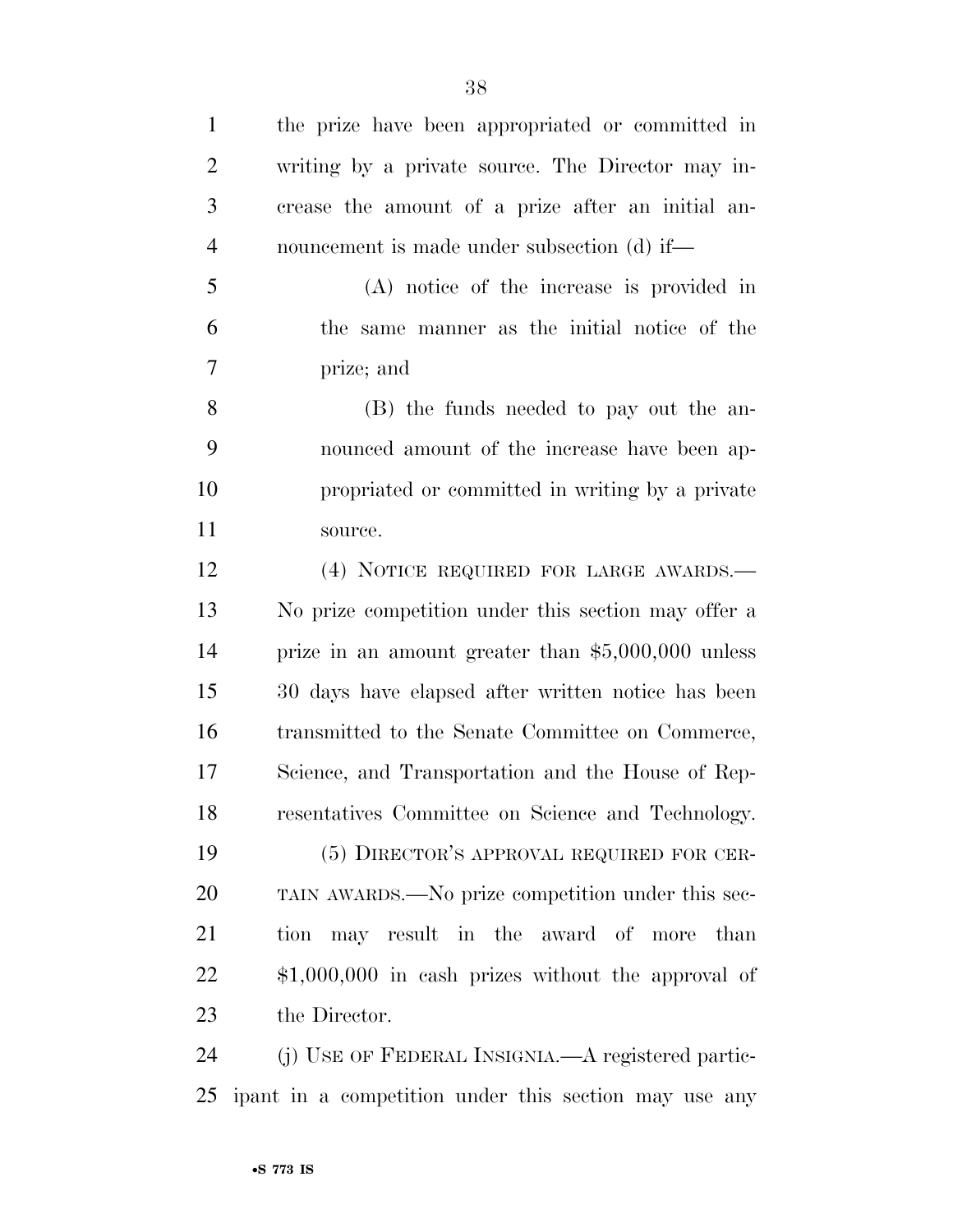Federal agency's name, initials, or insignia only after prior review and written approval by the Director.

 (k) COMPLIANCE WITH EXISTING LAW.—The Fed- eral Government shall not, by virtue of offering or pro- viding a prize under this section, be responsible for compli- ance by registered participants in a prize competition with Federal law, including licensing, export control, and non-proliferation laws and related regulations.

 (l) AUTHORIZATION OF APPROPRIATIONS.—There are authorized to be appropriated to the National Institute of Standards and Technology to carry out this section \$15,000,000 for each of fiscal years 2010 through 2014. **SEC. 14. PUBLIC–PRIVATE CLEARINGHOUSE.** 

 (a) DESIGNATION.—The Department of Commerce shall serve as the clearinghouse of cybersecurity threat and vulnerability information to Federal Government and private sector owned critical infrastructure information systems and networks.

(b) FUNCTIONS.—The Secretary of Commerce—

 (1) shall have access to all relevant data con- cerning such networks without regard to any provi- sion of law, regulation, rule, or policy restricting such access;

 (2) shall manage the sharing of Federal Gov-ernment and other critical infrastructure threat and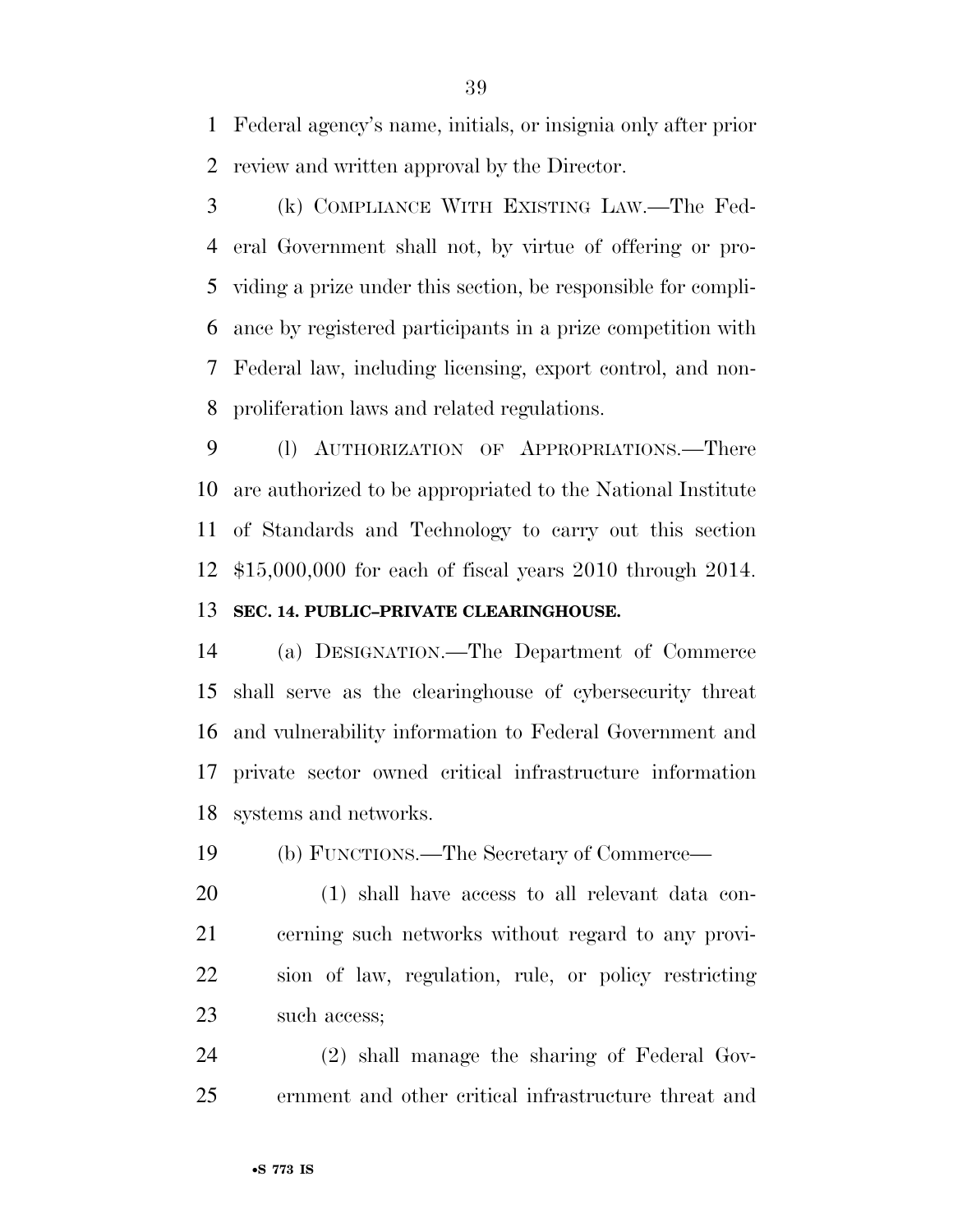vulnerability information between the Federal Gov- ernment and the persons primarily responsible for the operation and maintenance of the networks con-cerned; and

 (3) shall report regularly to the Congress on threat information held by the Federal Government that is not shared with the persons primarily respon- sible for the operation and maintenance of the net-works concerned.

 (c) INFORMATION SHARING RULES AND PROCE- DURES.—Within 90 days after the date of enactment of this Act, the Secretary shall publish in the Federal Reg- ister a draft description of rules and procedures on how the Federal Government will share cybersecurity threat and vulnerability information with private sector critical infrastructure information systems and networks owners. After a 30 day comment period, the Secretary shall pub- lish a final description of the rules and procedures. The description shall include—

 (1) the rules and procedures on how the Fed- eral Government will share cybersecurity threat and vulnerability information with private sector critical infrastructure information systems and networks owners;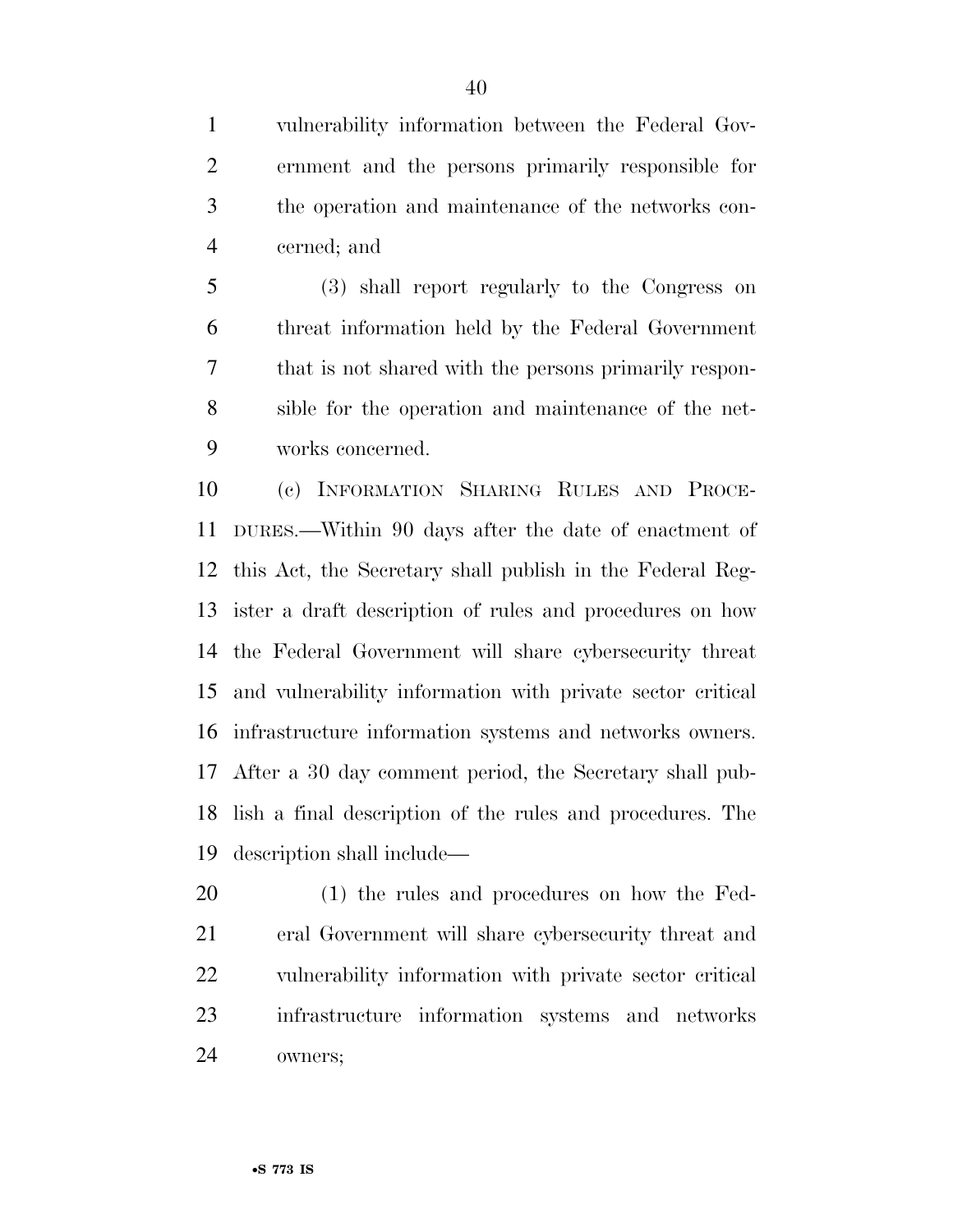| $\mathbf{1}$   | (2) the criteria in which private sector owners             |
|----------------|-------------------------------------------------------------|
| $\overline{2}$ | of critical infrastructure information systems and          |
| 3              | networks shall share actionable cybersecurity threat        |
| $\overline{4}$ | and vulnerability information and relevant data with        |
| 5              | the Federal Government; and                                 |
| 6              | (3) any other rule or procedure that will en-               |
| 7              | hance the sharing of cybersecurity threat and vul-          |
| 8              | nerability information between private sector owners        |
| 9              | of critical infrastructure information systems and          |
| 10             | networks and the Federal Government.                        |
| 11             | SEC. 15. CYBERSECURITY RISK MANAGEMENT REPORT.              |
| 12             | Within 1 year after the date of enactment of this Act,      |
| 13             | the President, or the President's designee, shall report to |
| 14             | the Senate Committee on Commerce, Science, and Trans-       |
| 15             | portation and the House of Representatives Committee on     |
| 16             | Science and Technology on the feasibility of—               |
| 17             | (1) creating a market for cybersecurity risk                |
| 18             | management, including the creation of a system of           |
| 19             | civil liability and insurance (including government         |
| 20             | reinsurance); and                                           |
| 21             | $(2)$ requiring cybers equality to be a factor in all       |
| 22             | bond ratings.                                               |
| 23             | SEC. 16. LEGAL FRAMEWORK REVIEW AND REPORT.                 |
| 24             | (a) IN GENERAL.—Within 1 year after the date of             |
| 25             | enactment of this Act, the President, or the President's    |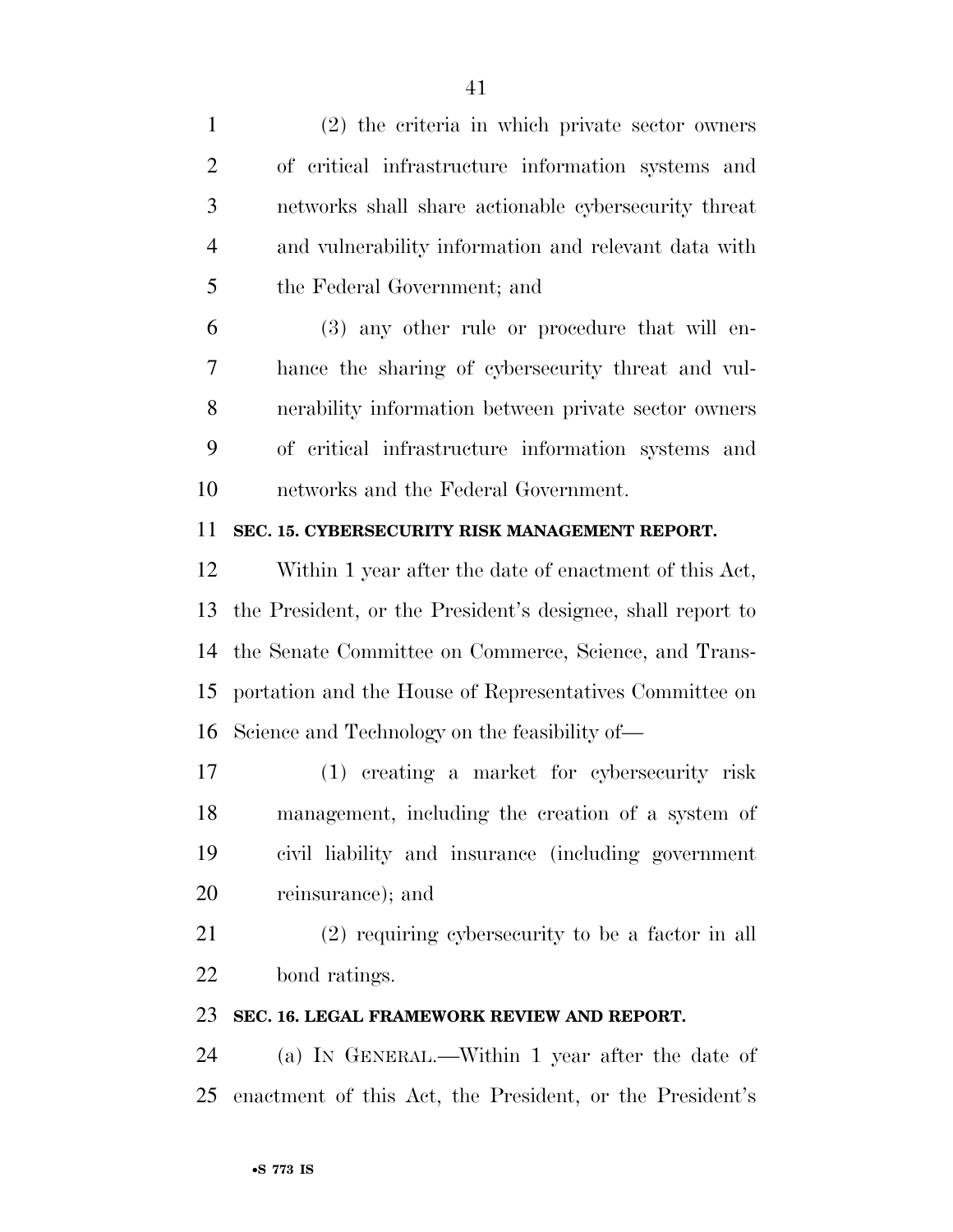| $\mathbf{1}$ | designee, through an appropriate entity, shall complete a  |
|--------------|------------------------------------------------------------|
| 2            | comprehensive review of the Federal statutory and legal    |
| 3            | framework applicable to cyber-related activities in the    |
| 4            | United States, including—                                  |
| 5            | $(1)$ the Privacy Protection Act of 1980 $(42)$            |
| 6            | U.S.C. 2000aa);                                            |
| 7            | (2) the Electronic Communications Privacy Act              |
| 8            | of 1986 (18 U.S.C. 2510 note);                             |
| 9            | $(3)$ the Computer Security Act of 1987 $(15)$             |
| 10           | U.S.C. 271 et seq.; 40 U.S.C. 759);                        |
| 11           | (4) the Federal Information Security Manage-               |
| 12           | ment Act of 2002 (44 U.S.C. 3531 et seq.);                 |
| 13           | $(5)$ the E-Government Act of 2002 (44 U.S.C.              |
| 14           | $9501$ et seq.);                                           |
| 15           | $(6)$ the Defense Production Act of 1950 (50               |
| 16           | U.S.C. App. $2061$ et seq.);                               |
| 17           | (7) any other Federal law bearing upon cyber-              |
| 18           | related activities; and                                    |
| 19           | (8) any applicable Executive Order or agency               |
| 20           | rule, regulation, guideline.                               |
| 21           | (b) REPORT.—Upon completion of the review, the             |
| 22           | President, or the President's designee, shall submit a re- |
| 23           | port to the Senate Committee on Commerce, Science, and     |
| 24           | Transportation, the House of Representatives Committee     |
| 25           | on Science and Technology, and other appropriate Con-      |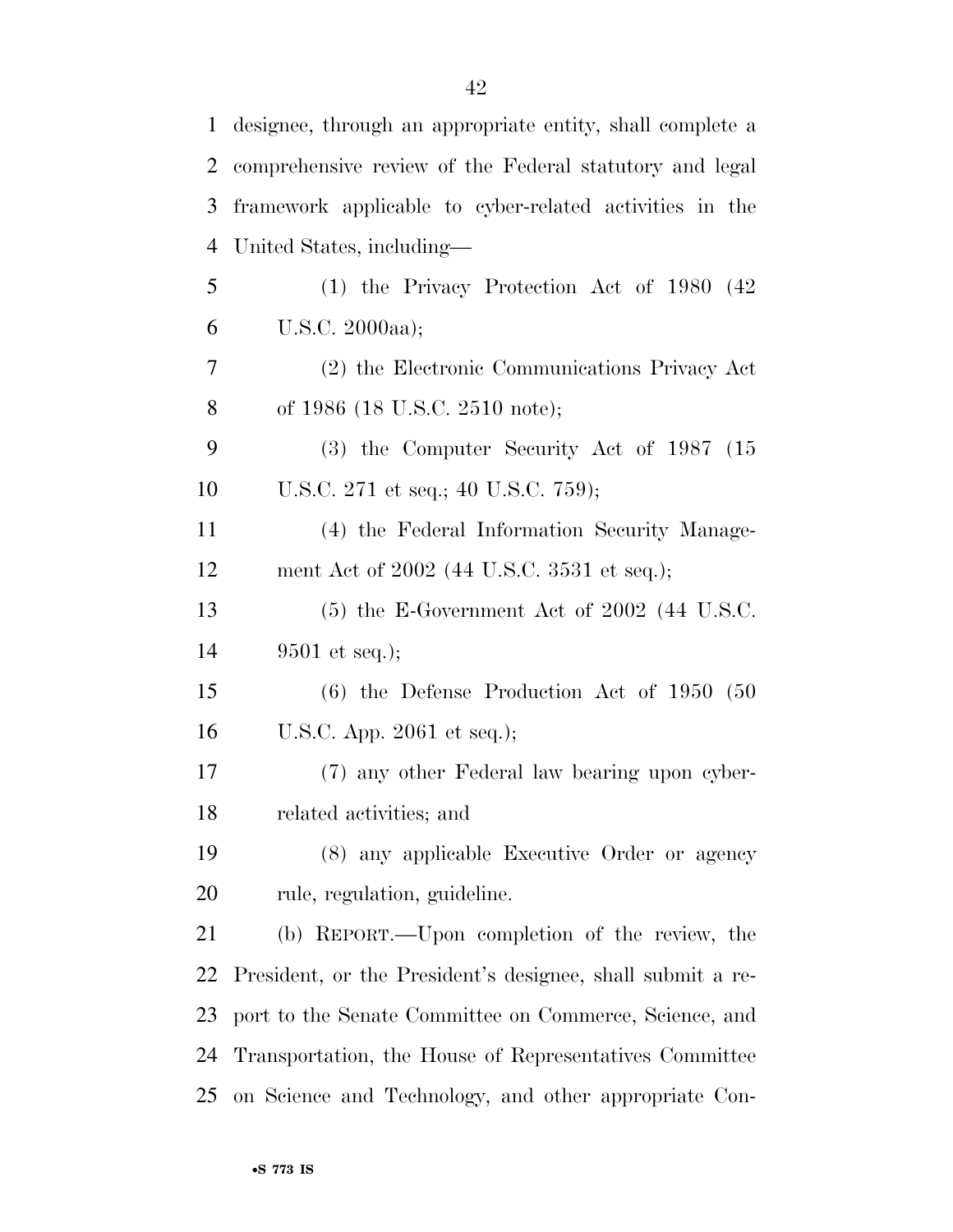gressional Committees containing the President's, or the President's designee's, findings, conclusions, and rec-ommendations.

### **SEC. 17. AUTHENTICATION AND CIVIL LIBERTIES REPORT.**

 Within 1 year after the date of enactment of this Act, the President, or the President's designee, shall review, and report to Congress, on the feasibility of an identity management and authentication program, with the appro- priate civil liberties and privacy protections, for govern- ment and critical infrastructure information systems and networks.

### **SEC. 18. CYBERSECURITY RESPONSIBILITIES AND AUTHOR-ITY.**

The President—

 (1) within 1 year after the date of enactment of this Act, shall develop and implement a com- prehensive national cybersecurity strategy, which shall include—

 (A) a long-term vision of the Nation's cy-bersecurity future; and

 (B) a plan that encompasses all aspects of national security, including the participation of the private sector, including critical infrastruc-ture operators and managers;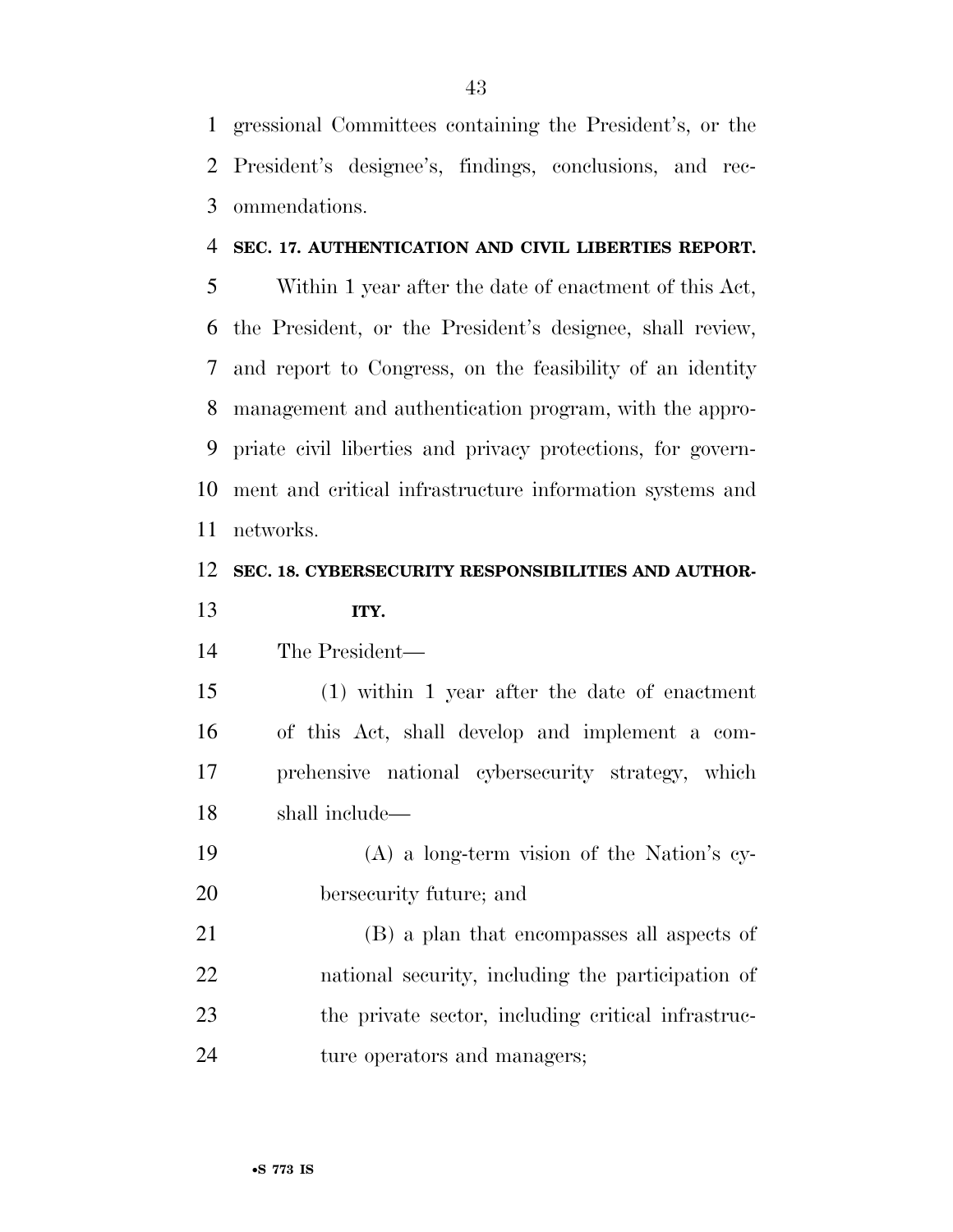(2) may declare a cybersecurity emergency and order the limitation or shutdown of Internet traffic to and from any compromised Federal Government or United States critical infrastructure information system or network;

 (3) shall designate an agency to be responsible for coordinating the response and restoration of any Federal Government or United States critical infra- structure information system or network affected by a cybersecurity emergency declaration under para-graph (2);

 (4) shall, through the appropriate department or agency, review equipment that would be needed after a cybersecurity attack and develop a strategy for the acquisition, storage, and periodic replace-ment of such equipment;

 (5) shall direct the periodic mapping of Federal Government and United States critical infrastruc- ture information systems or networks, and shall de- velop metrics to measure the effectiveness of the mapping process;

 (6) may order the disconnection of any Federal Government or United States critical infrastructure information systems or networks in the interest of national security;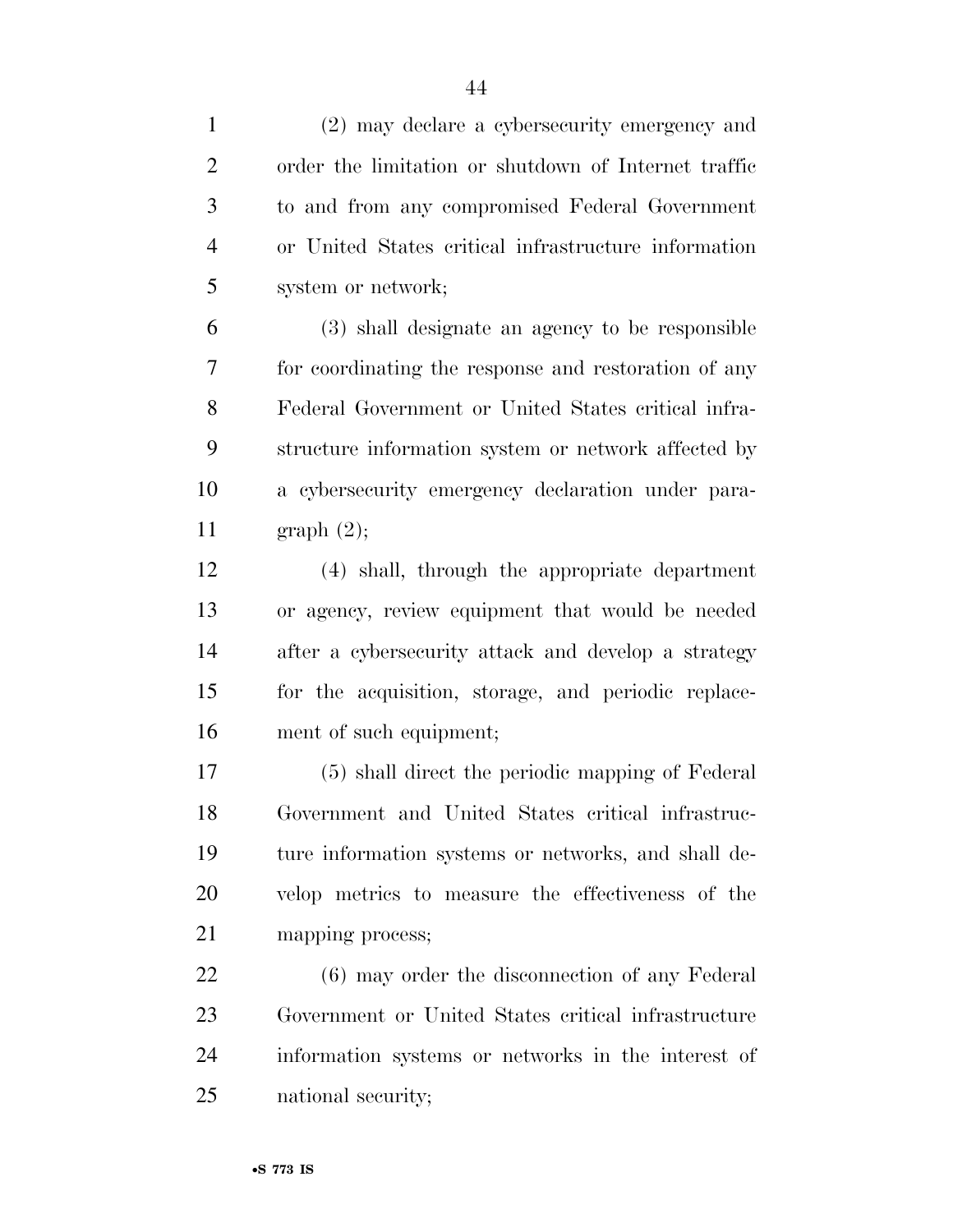| $\mathbf{1}$   | (7) shall, through the Office of Science and              |
|----------------|-----------------------------------------------------------|
| $\overline{2}$ | Technology Policy, direct an annual review of all         |
| 3              | Federal cyber technology research and development         |
| $\overline{4}$ | investments;                                              |
| 5              | (8) may delegate original classification author-          |
| 6              | ity to the appropriate Federal official for the pur-      |
| 7              | poses of improving the Nation's cybersecurity pos-        |
| 8              | ture;                                                     |
| 9              | (9) shall, through the appropriate department             |
| 10             | or agency, promulgate rules for Federal professional      |
| 11             | responsibilities regarding cybersecurity, and shall       |
| 12             | provide to the Congress an annual report on Federal       |
| 13             | agency compliance with those rules;                       |
| 14             | (10) shall withhold additional compensation, di-          |
| 15             | rect corrective action for Federal personnel, or ter-     |
| 16             | minate a Federal contract in violation of Federal         |
| 17             | rules, and shall report any such action to the Con-       |
| 18             | gress in an unclassified format within 48 hours after     |
| 19             | taking any such action; and                               |
| 20             | $(11)$ shall notify the Congress within 48 hours          |
| 21             | after providing a cyber-related certification of legal-   |
| 22             | ity to a United States person.                            |
| 23             | SEC. 19. QUADRENNIAL CYBER REVIEW.                        |
| 24             | (a) IN GENERAL.—Beginning with 2013 and in every          |
| 25             | fourth year thereafter, the President, or the President's |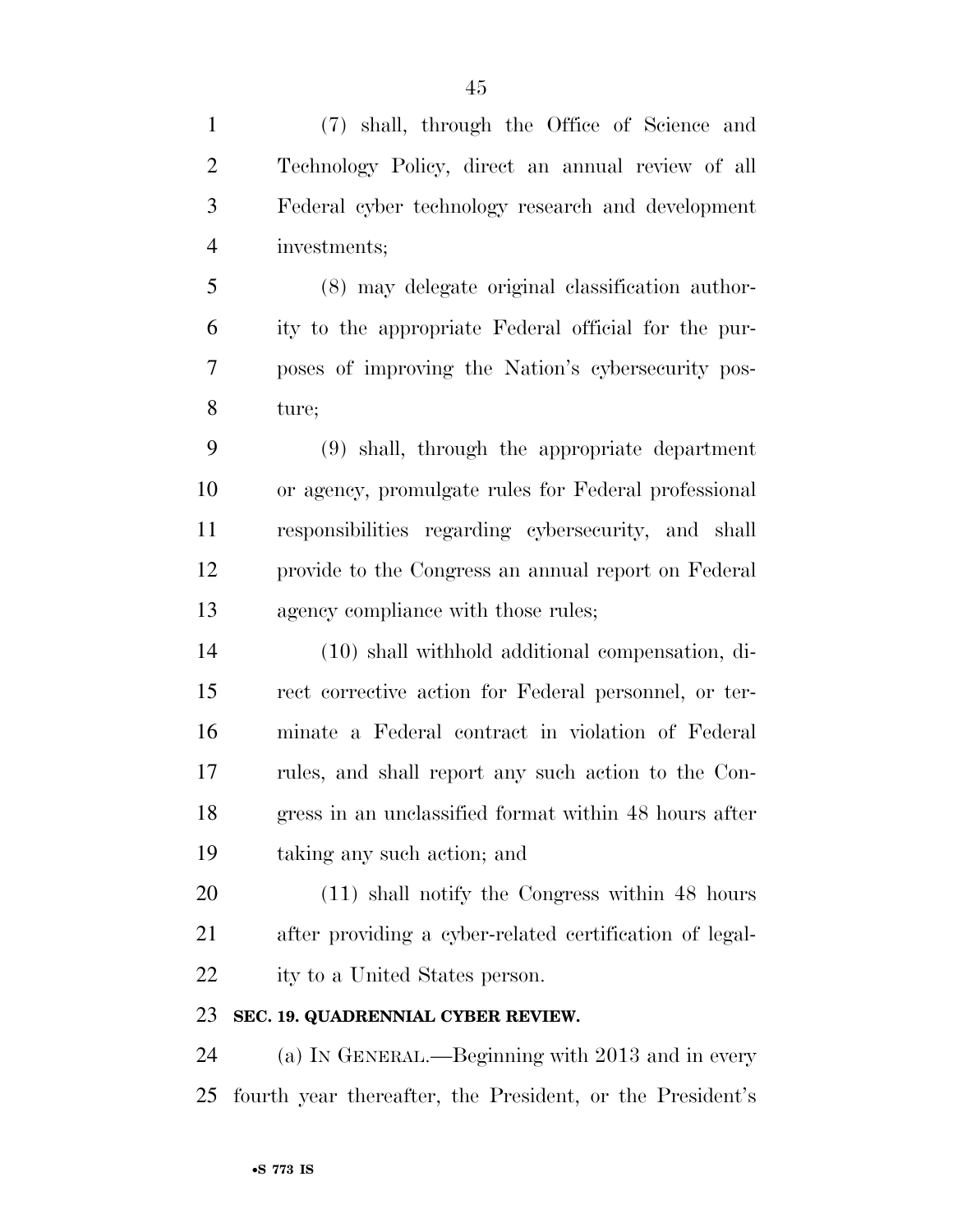designee, shall complete a review of the cyber posture of the United States, including an unclassified summary of roles, missions, accomplishments, plans, and programs. The review shall include a comprehensive examination of the cyber strategy, force structure, modernization plans, infrastructure, budget plan, the Nation's ability to recover from a cyberemergency, and other elements of the cyber program and policies with a view toward determining and expressing the cyber strategy of the United States and es- tablishing a revised cyber program for the next 4 years. (b) INVOLVEMENT OF CYBERSECURITY ADVISORY PANEL.—

 (1) The President, or the President's designee, shall apprise the Cybersecurity Advisory Panel es- tablished or designated under section 3, on an ongo- ing basis, of the work undertaken in the conduct of the review.

 (2) Not later than 1 year before the completion date for the review, the Chairman of the Advisory Panel shall submit to the President, or the Presi- dent's designee, the Panel's assessment of work un- dertaken in the conduct of the review as of that date and shall include in the assessment the recommenda-tions of the Panel for improvements to the review,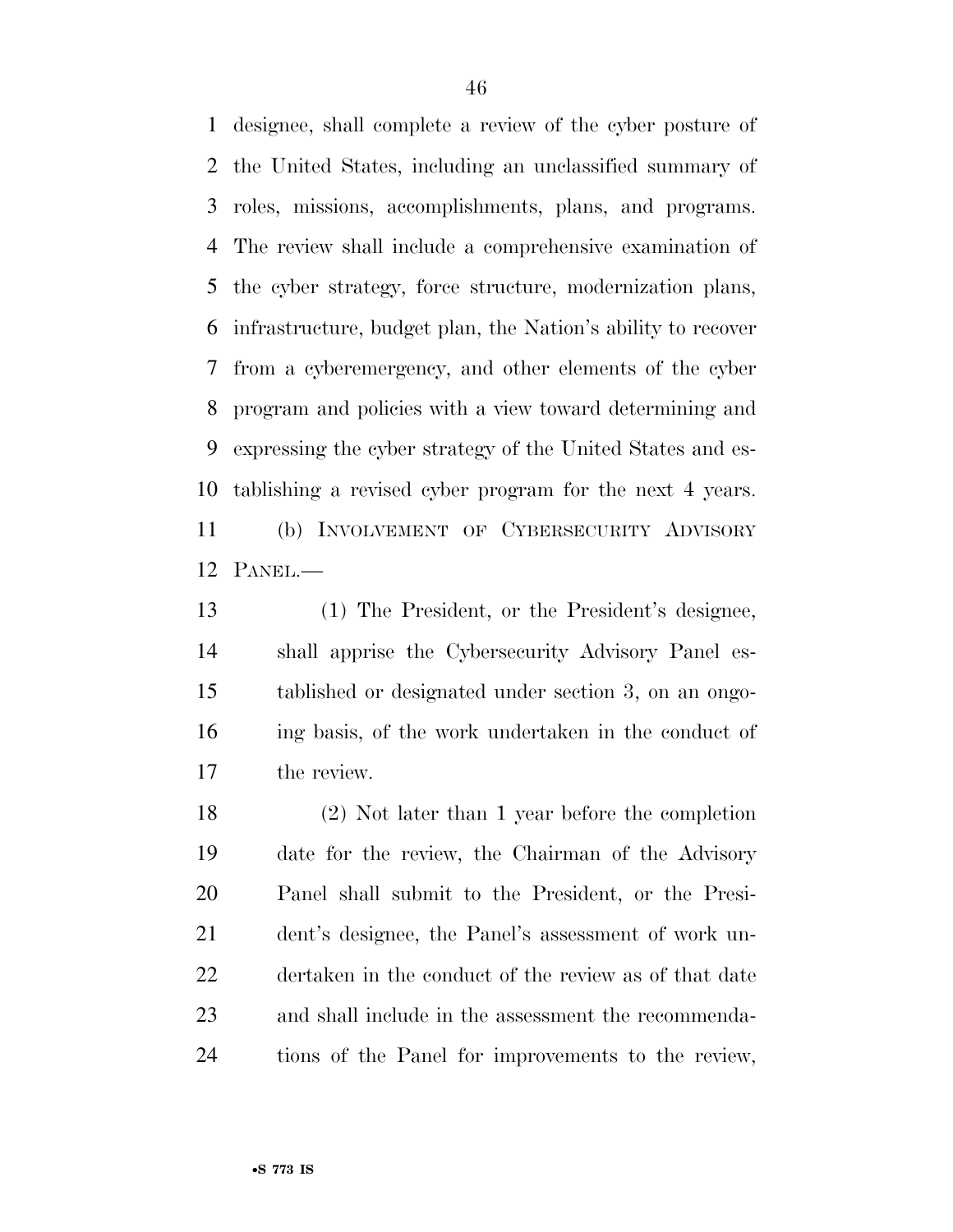including recommendations for additional matters to be covered in the review.

 (c) ASSESSMENT OF REVIEW.—Upon completion of the review, the Chairman of the Advisory Panel, on behalf of the Panel, shall prepare and submit to the President, or the President's designee, an assessment of the review in time for the inclusion of the assessment in its entirety in the report under subsection (d).

 (d) REPORT.—Not later than September 30, 2013, and every 4 years thereafter, the President, or the Presi- dent's designee, shall submit to the relevant congressional Committees a comprehensive report on the review. The re-port shall include—

 (1) the results of the review, including a com- prehensive discussion of the cyber strategy of the United States and the collaboration between the public and private sectors best suited to implement 18 that strategy;

 (2) the threats examined for purposes of the re- view and the scenarios developed in the examination of such threats;

 (3) the assumptions used in the review, includ- ing assumptions relating to the cooperation of other countries and levels of acceptable risk; and

(4) the Advisory Panel's assessment.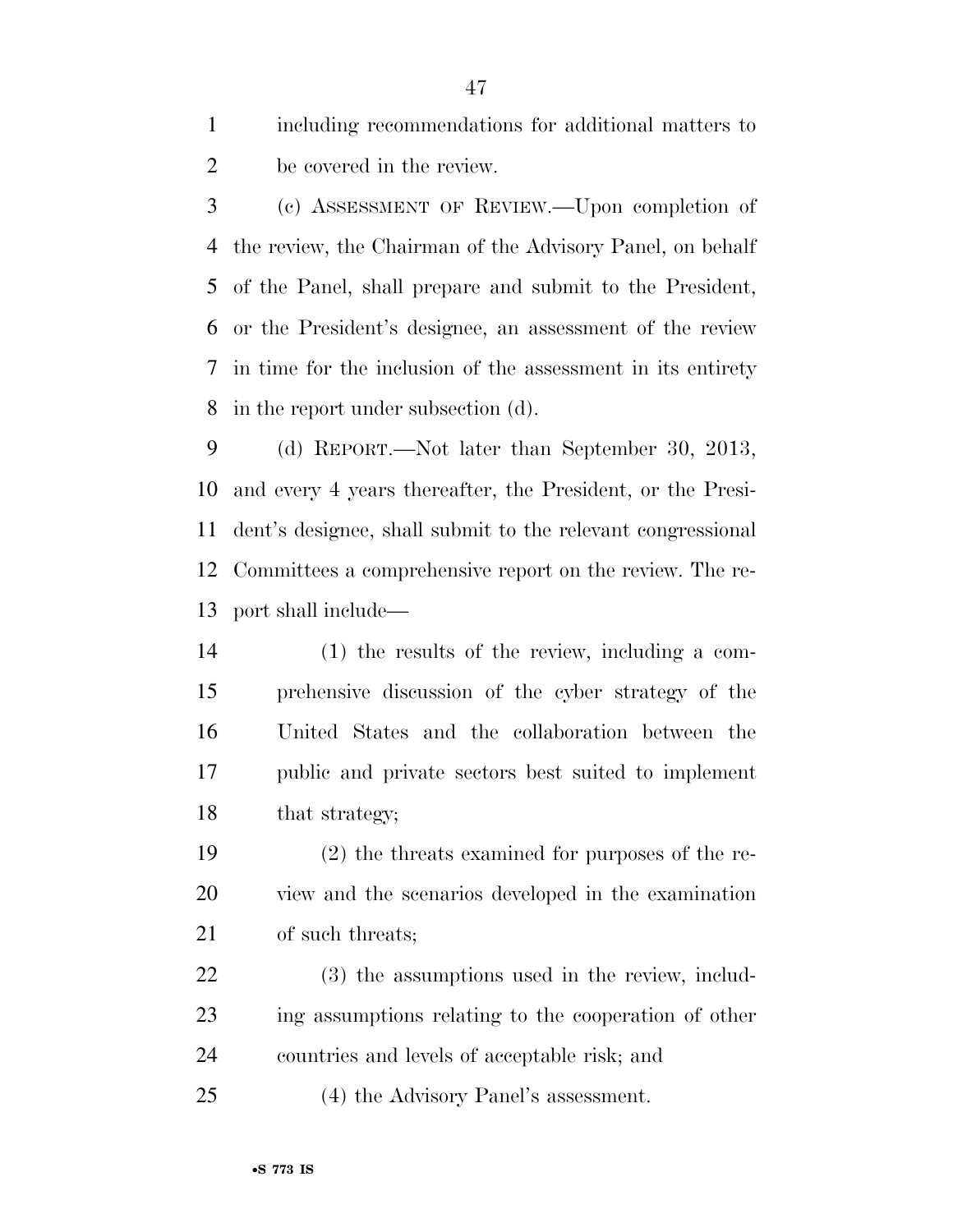| $\overline{2}$ | The Director of National Intelligence and the Sec-            |
|----------------|---------------------------------------------------------------|
| 3              | retary of Commerce shall submit to the Congress an an-        |
| $\overline{4}$ | nual assessment of, and report on, cybersecurity threats      |
| 5              | to and vulnerabilities of critical national information, com- |
| 6              | munication, and data network infrastructure.                  |
| 7              | SEC. 21. INTERNATIONAL NORMS AND CYBERSECURITY                |
| 8              | DETERRANCE MEASURES.                                          |
| 9              | The President shall—                                          |
| 10             | (1) work with representatives of foreign govern-              |
| 11             | ments—                                                        |
| 12             | (A) to develop norms, organizations, and                      |
| 13             | other cooperative activities for international en-            |
| 14             | gagement to improve cybersecurity; and                        |
| 15             | (B) to encourage international cooperation                    |
| 16             | in improving cybersecurity on a global basis;                 |
| 17             | and                                                           |
| 18             | (2) provide an annual report to the Congress on               |
| 19             | the progress of international initiatives undertaken          |
| 20             | pursuant to subparagraph $(A)$ .                              |
| 21             | SEC. 22. FEDERAL SECURE PRODUCTS AND SERVICES AC-             |
| 22             | <b>QUISITIONS BOARD.</b>                                      |
| 23             | (a) ESTABLISHMENT.—There is established a Secure              |
| 24             | Products and Services Acquisitions Board. The Board           |
| 25             | shall be responsible for cybersecurity review and approval    |
| 26             | of high value products and services acquisition and, in co-   |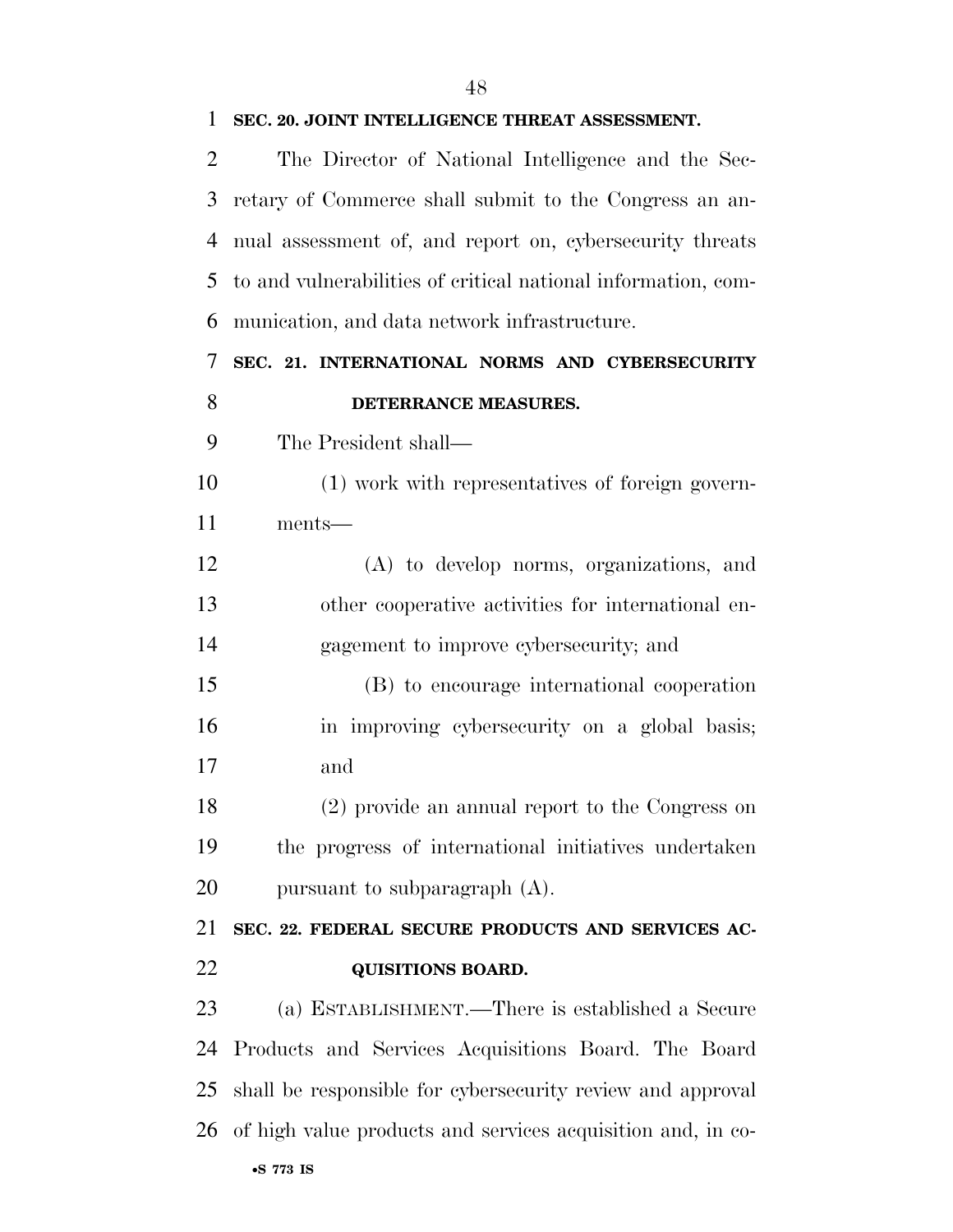ordination with the National Institute of Standards and Technology, for the establishment of appropriate stand- ards for the validation of software to be acquired by the Federal Government. The Director of the National Insti- tute of Standards and Technology shall develop the review process and provide guidance to the Board. In reviewing software under this subsection, the Board may consider independent secure software validation and verification as key factor for approval.

 (b) ACQUISITION STANDARDS.—The Director, in co- operation with the Office of Management and Budget and other appropriate Federal agencies, shall ensure that the Board approval is included as a prerequisite to the acquisi-tion of any product or service—

- (1) subject to review by the Board; and
- (2) subject to Federal acquisition standards.

 (c) ACQUISITION COMPLIANCE.—After the publica- tion of the standards developed under subsection (a), any proposal submitted in response to a request for proposals issued by a Federal agency shall demonstrate compliance with any such applicable standard in order to ensure that cybersecurity products and services are designed to be an integral part of the overall acquisition.

#### **SEC. 23. DEFINITIONS.**

In this Act: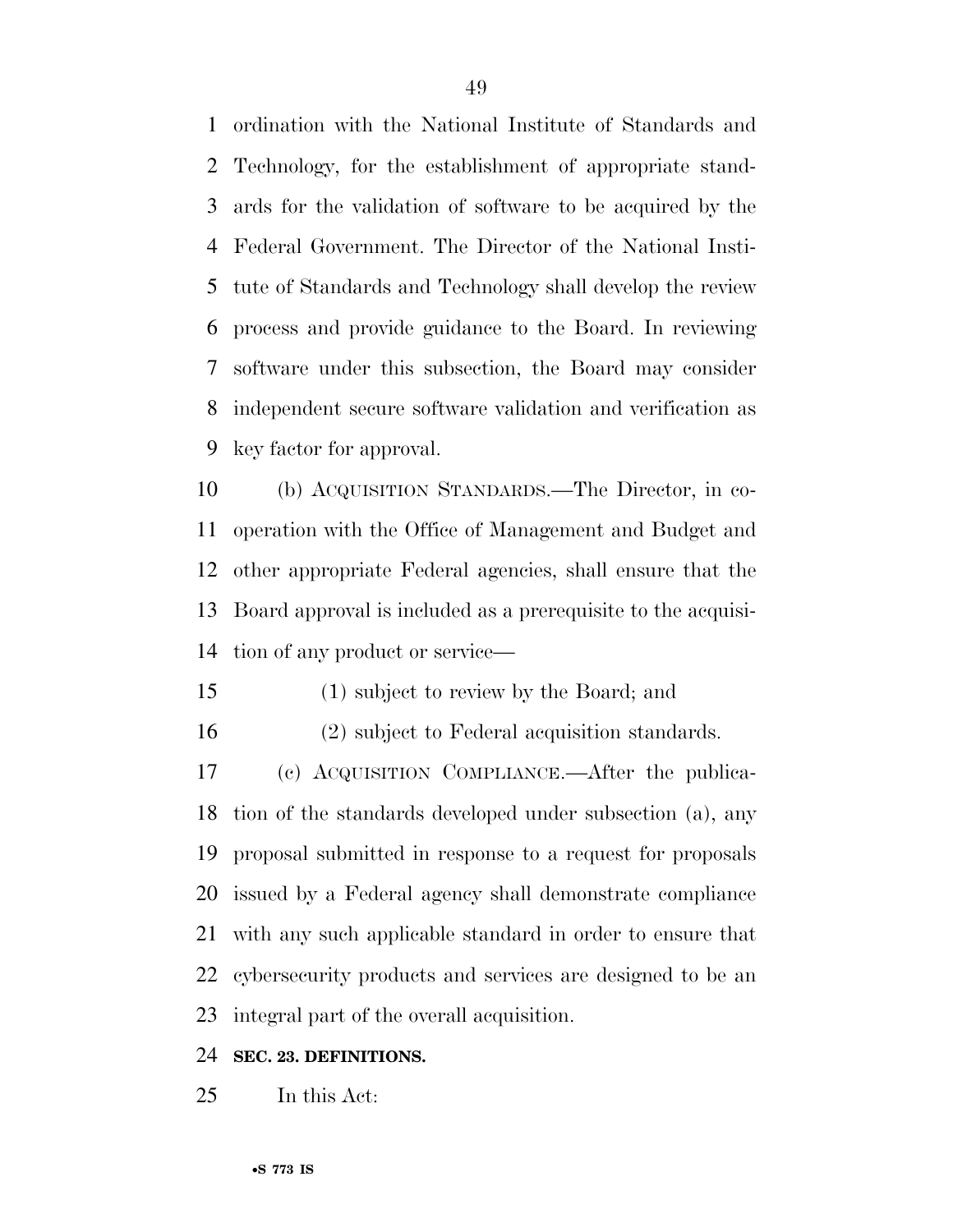| $\mathbf{1}$   | (1) ADVISORY PANEL.—The term "Advisory                   |
|----------------|----------------------------------------------------------|
| $\overline{2}$ | Panel" means the Cybersecurity Advisory Panel es-        |
| 3              | tablished or designated under section 3.                 |
| $\overline{4}$ | (2) CYBER.—The term "cyber" means—                       |
| 5              | $(A)$ any process, program, or protocol re-              |
| 6              | lating to the use of the Internet or an intranet,        |
| 7              | automatic data processing or transmission, or            |
| 8              | telecommunication via the Internet or<br>an              |
| 9              | intranet; and                                            |
| 10             | (B) any matter relating to, or involving the             |
| 11             | use of, computers or computer networks.                  |
| 12             | (3)<br>FEDERAL GOVERNMENT<br><b>AND</b><br><b>UNITED</b> |
| 13             | STATES CRITICAL INFRASTRUCTURE INFORMATION               |
| 14             | SYSTEMS AND NETWORKS.—The term "Federal Gov-             |
| 15             | ernment and United States critical infrastructure in-    |
| 16             | formation systems and networks" includes—                |
| 17             | (A) Federal Government information sys-                  |
| 18             | tems and networks; and                                   |
| 19             | (B) State, local, and nongovernmental in-                |
| 20             | formation systems and networks in the United             |
| 21             | States designated by the President as critical           |
| 22             | infrastructure information systems and net-              |
| 23             | works.                                                   |
| 24             | (4) INTERNET.—The term "Internet" has the                |
| 25             | meaning given that term by section $4(4)$ of the         |